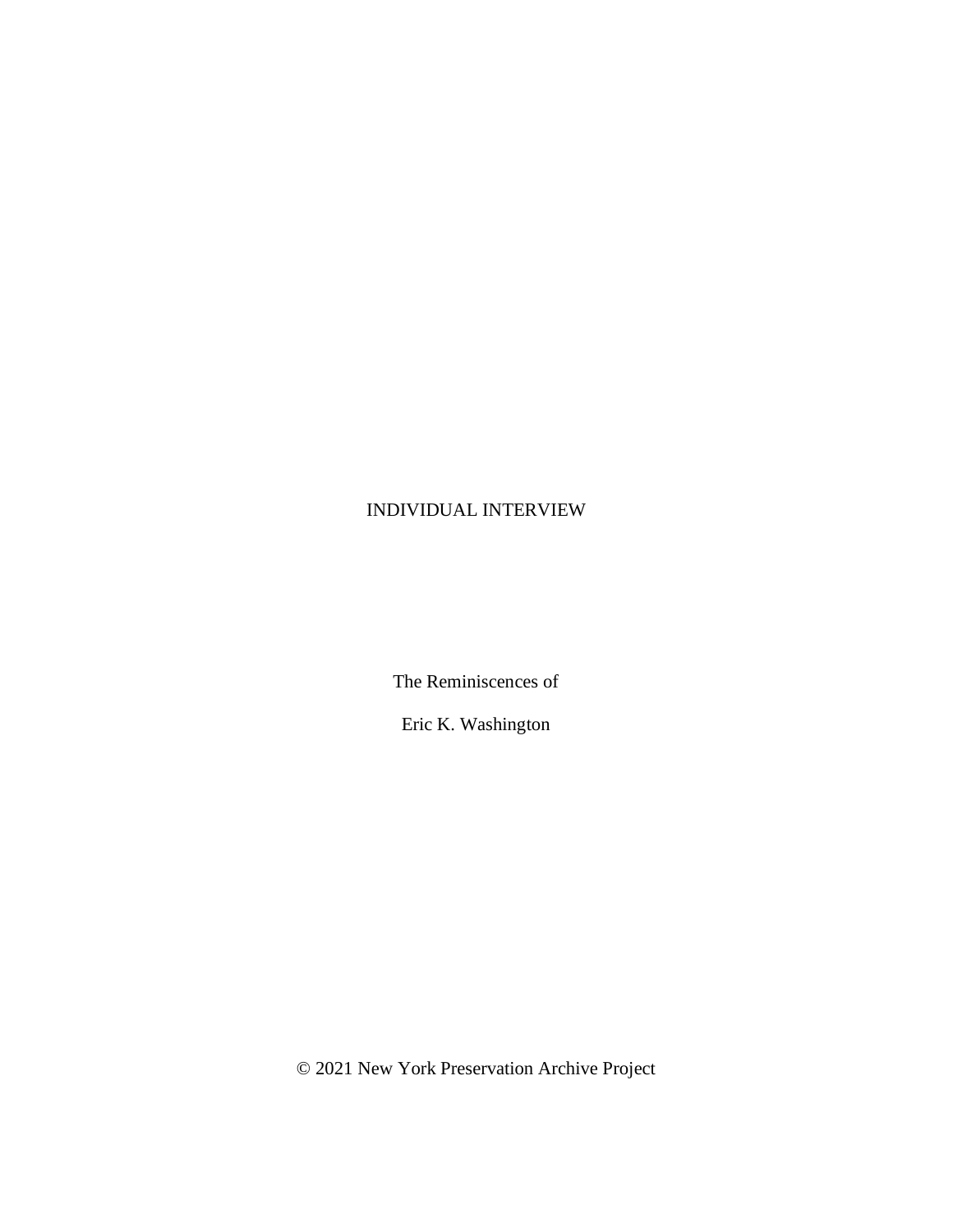## **PREFACE**

The following oral history is the result of a recorded interview with Eric K. Washington conducted by Interviewer Sarah Dziedzic on June 11, 2021. This interview is part of the New York Preservation Archive Project's collection of individual oral history interviews.

The reader is asked to bear in mind that s/he is reading a verbatim transcript of the spoken word, rather than written prose. The views expressed in this oral history interview do not necessarily reflect the views of the New York Preservation Archive Project.

Eric K. Washington is a third generation Harlemite who grew up in the Todt Hill area of Staten Island before moving back to Manhattan as a teenager. It was during this time that he became a "walker." He says, "I would just head off somewhere with no particular destination in mind, usually just aimlessly, which for me was kind of the most fun," and led to many explorations and discoveries, some of which would emerge in or inspire some of his later work, such as articles he wrote on Free Black settlements on Staten Island.

In 1997, Washington was contracted by the Landmarks Preservation Committee to research and write a designation report for St. Mary's Episcopal Church in Manhattanville, the neighborhood where he lived at the time, which led to in-depth research and writing that resulted in the publication of his 2002 book *Manhattanville: Old Heart of West Harlem*. Washington started giving licensed tours in 1998 focusing on the history of Seneca Village, a Free Black and Irish settlement that was razed to create Central Park. As Washington continued to trace the histories of Black communities and place-making across New York City, he has uncovered much history about the Trinity Church Cemetery, become involved in stopping the demolition of Hotel Olga, conducted research in support of landmarking Colored School No. 4 in Chelsea, and published his celebrated biography, *Boss of the Grips: The Life of James H. Williams and the Red Caps of Grand Central Terminal*, among other projects.

In this interview, he shares many historical details and stories, offers his perspective on the challenges of preserving sites that tell the cultural history of Black New Yorkers, and offers advice on how to move between the information that's available at the time and what's missing from the historical record.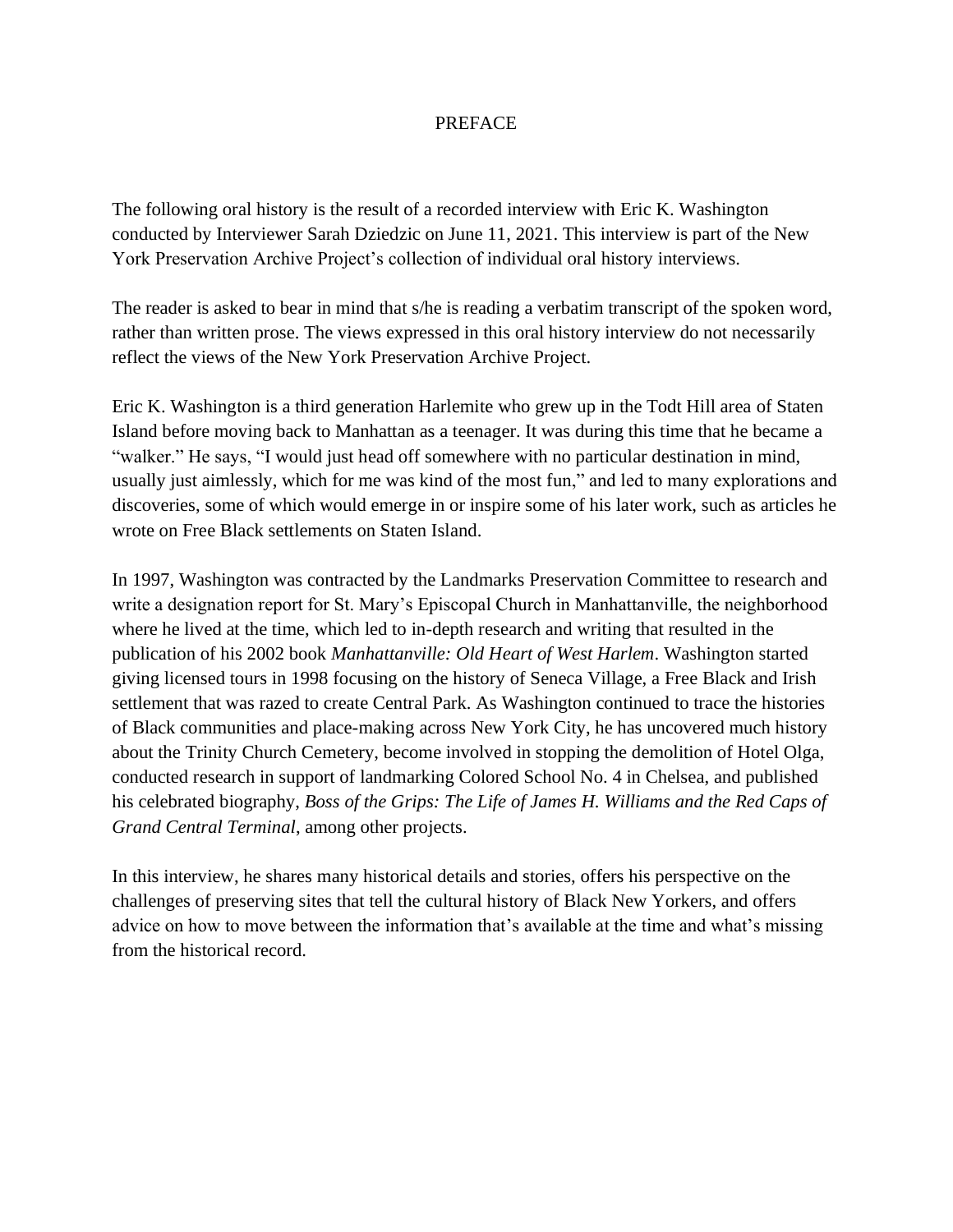| <b>Transcriptionist: Matthew Geesey</b> | Session: 1           |
|-----------------------------------------|----------------------|
| Interviewee: Eric K. Washington         | Location: video call |
| Interviewer: Sarah Dziedzic             | Date: June 11, 2021  |

Q: Okay, today is June 11, 2021 and this is Sarah Dziedzic interviewing Eric K. Washington for the New York Preservation Archive Project. And we're doing this interview remotely during the COVID-19 pandemic via video call. Because I don't have your signed consent form yet, do I have your consent to record this interview—?

Washington: Yes, you have.

Q: Alright. And can you start by giving yourself a brief introduction including your name?

Washington: Sure. I'm Eric K. Washington. I'm a native New Yorker, an independent historian, an author, licensed New York City tour guide. I have two books, one is a local history of Manhattanville, the West Harlem area, from 2002, and my more recent book is a biography of a Harlem figure––but it kind of covers a lot of New York from where he was born, in what was sort of Tenderloin "South," edges of what were known as the Tenderloin of the west side, now fashionable Chelsea––who was one of the first wave of Black Harlemites to settle in the area in the early twentieth century.

And what else? I'm based in Upper Manhattan in the Sugar Hill area of Harlem, Washington Heights, Hamilton Heights as it's gradually being called—not gradually but certainly with much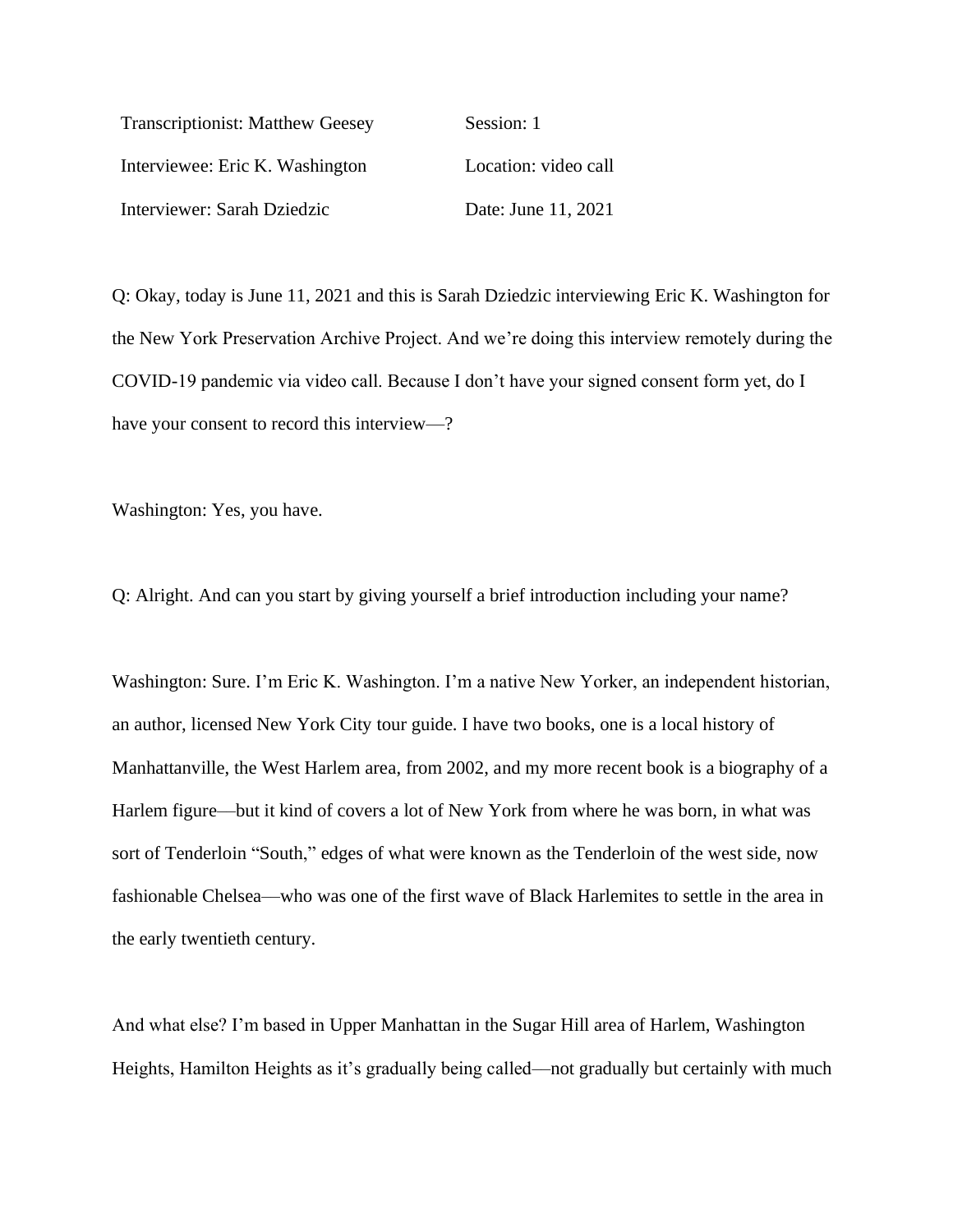more gumption than historically. Most of my writing and tours are focused on Upper Manhattan with a few exceptions.

Q: And can you tell a little bit about where you grew up, who you grew up with, any lineages that are important to you?

Washington: Yes, well, like I said, I'm a third generation Harlemite but I grew up on Staten Island. So my grandparents moved to Harlem. My grandfather moved here from Florida, my grandmother from Barbados, in the 1920s. My father was born in Harlem. My late mother, who he married in 1952, was from Florida. And when they got married, I came along the following year. My first apartment was just a few blocks away. It was a walk-up tenement that I probably couldn't afford to live in now [laughs]. In those days, it was just kind of not that fashionable. But I lived there for three weeks until I was taken, kicking and screaming I'm sure, to Staten Island, where I was raised for my formative years in the Todt Hill projects area. And when my parents divorced, I moved back to Manhattan with my father and then have lived other places since.

But basically I'm a New Yorker. I was born at a hospital on Cathedral Parkway, just across the street from Central Park, which is now a condo. It was Parkway Hospital. My roots are here. I was baptized in the same church where my father was baptized, which is a landmark church in the city, St. Martin's Episcopal Church, which is often cited as being one of the finest examples of—I always get this wrong––Richardsonian Romanesque style church architecture in New York, or maybe in the region. So those are my roots, my local roots.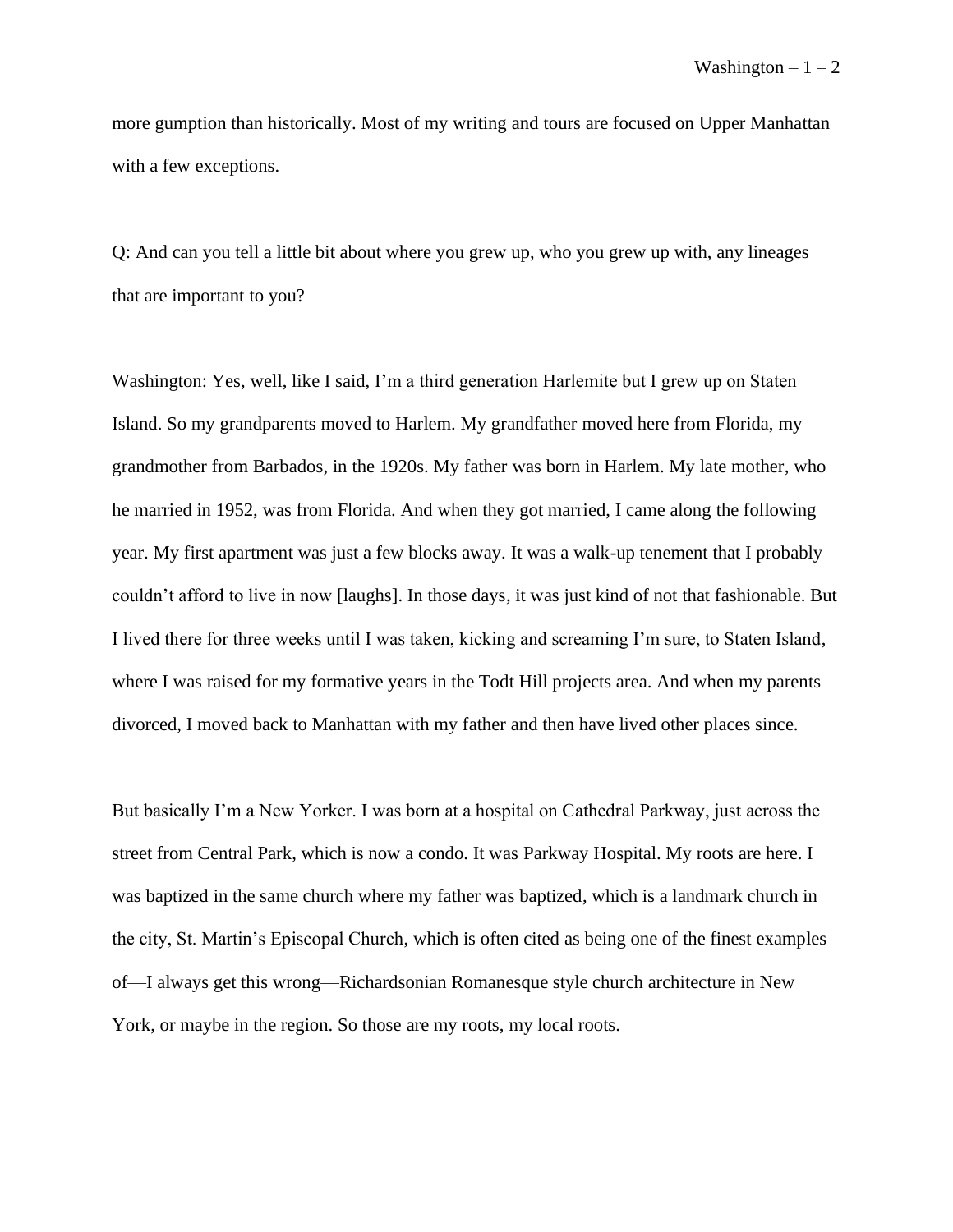Q: Do you know what motivated your parents to move to Staten Island?

Washington: Yes, I think they were part of that generation where—this is early 1950s. Harlem is no longer in vogue, was no longer fashionable the way it was. It was hard-pressed economically and for services. I think it was part of that common idea of a wave of young Black marrieds who thought that the suburbs would be a nicer place to raise their kids. They would have a lot of space to run around if they had a house, a backyard and that sort of thing, and nature all around them. So I think that was the primary impetus. I think, in retrospect, certainly for my father, who grew up in the tenement streets of Harlem––my mother grew up in Jacksonville, sort of very middle-class, in a house, the head of the household was a pharmacist. I think it was much more comfortable, as I piece this together in retrospect, for her, except for the fact that we were living in the projects. Her consolation was that it was the most middle-class projects of the whole NYCHA [New York City Housing Authority] system. She always wanted a house. I think for my father, he was really out of his element with all this space.

It was an "integrated neighborhood," which is to say there were Blacks and whites who lived in proximity but socially it was segregated. It was divided. But it was mixed in the sense that I grew up with Italians, Irish, Jews, not so many Latinos but they were there. And among Blacks, there were Native American Blacks and West Indians. So it was a real interesting hodgepodge of the time. But I think it was part of that—that people felt that this is where you raise kids, a place where they can breathe, where there are trees and that sort of thing.

I hated it. [Laughs] I really did. I think maybe because I was a shy kid growing up and I was not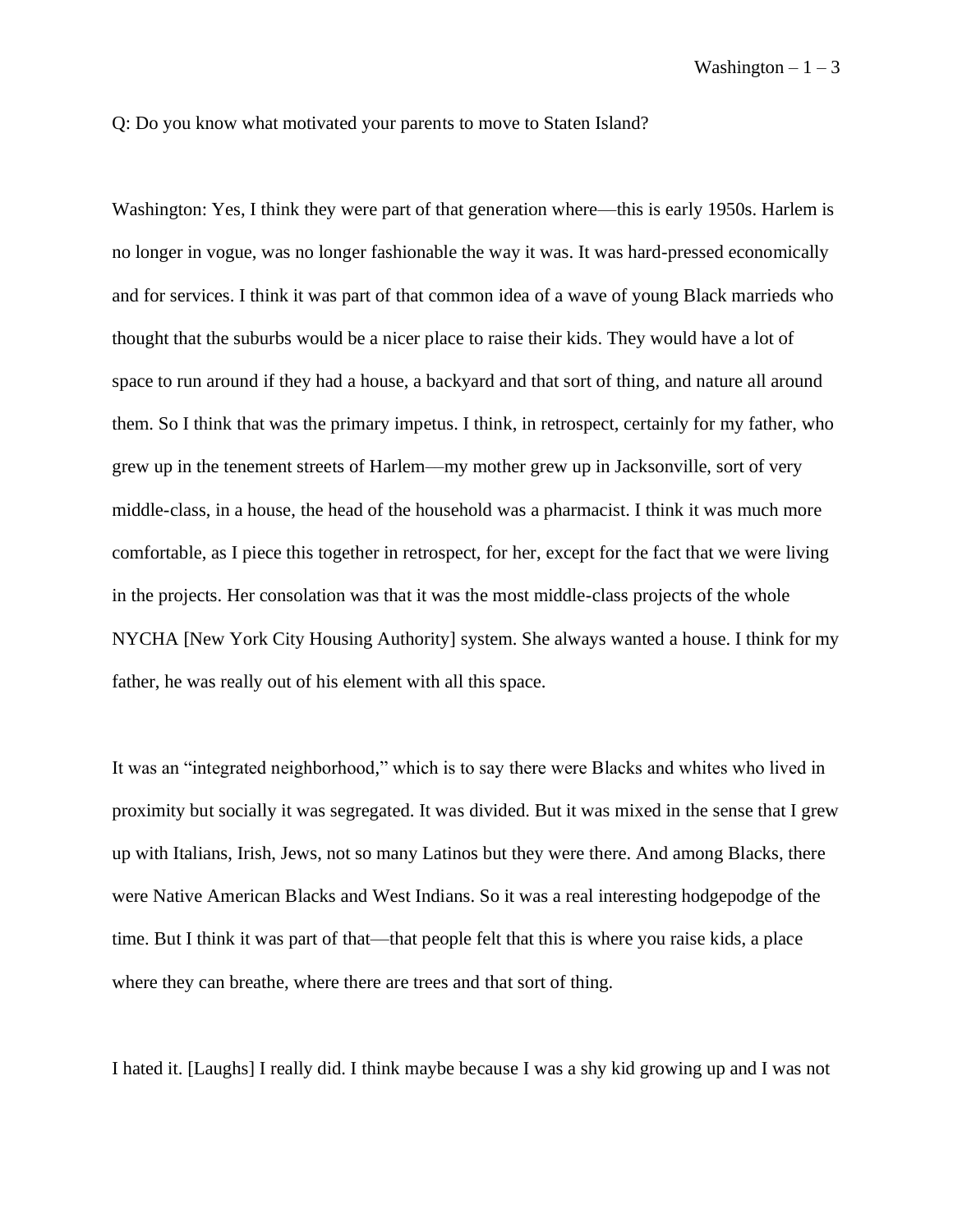one to just walk around the woods by myself. I liked the woods but I think I was the type that expected lions, tigers and bears to jump out at every turn. So I think when my parents divorced, the idea of going—there were other things at stake––but the idea of going to my dad's in the city was really very exciting. One exciting thing about growing up there though was Todt Hill is the highest point on the Eastern Seaboard when they deign to count Staten Island. Or I should say it used to be because the public dump, which is being converted into a park, Fresh Kills [Landfill], surpassed that. The unnatural dump became the highest point. But we don't count that. But from our perspective, living in the projects on this highest point, geographical point, on the top floor of the projects, the sixth floor, which faced northeast, I guess it is, I saw all the city skyline like Dorothy coming out of the woods in *The Wizard of Oz* and seeing the Emerald City. So I grew up with that sort of thing, "Come on over, come on over." "Run away, run away."

So I think the city was always part of my consciousness growing up in Staten Island. I didn't mind leaving it. I have a whole new attitude about it. I wouldn't live there again but I have a whole new appreciation for it being a place where things really did happen. I think, growing up, I thought, "Nothing ever happens here. It's boring. It's just trees." And a lot happened there that we weren't taught about in school and I think that pieced itself into my attitudes about preservation. There are things that are still there that speak to people's ambitions, people's struggles to survive, to get by, to accomplish things, neighborhoods, a cemetery that I was researching a few years ago that I had never known about, Frederick Douglass Memorial Park. So I look at it with different eyes now that I'm twenty miles away from there.

Q: And how old were you when you moved back to the city?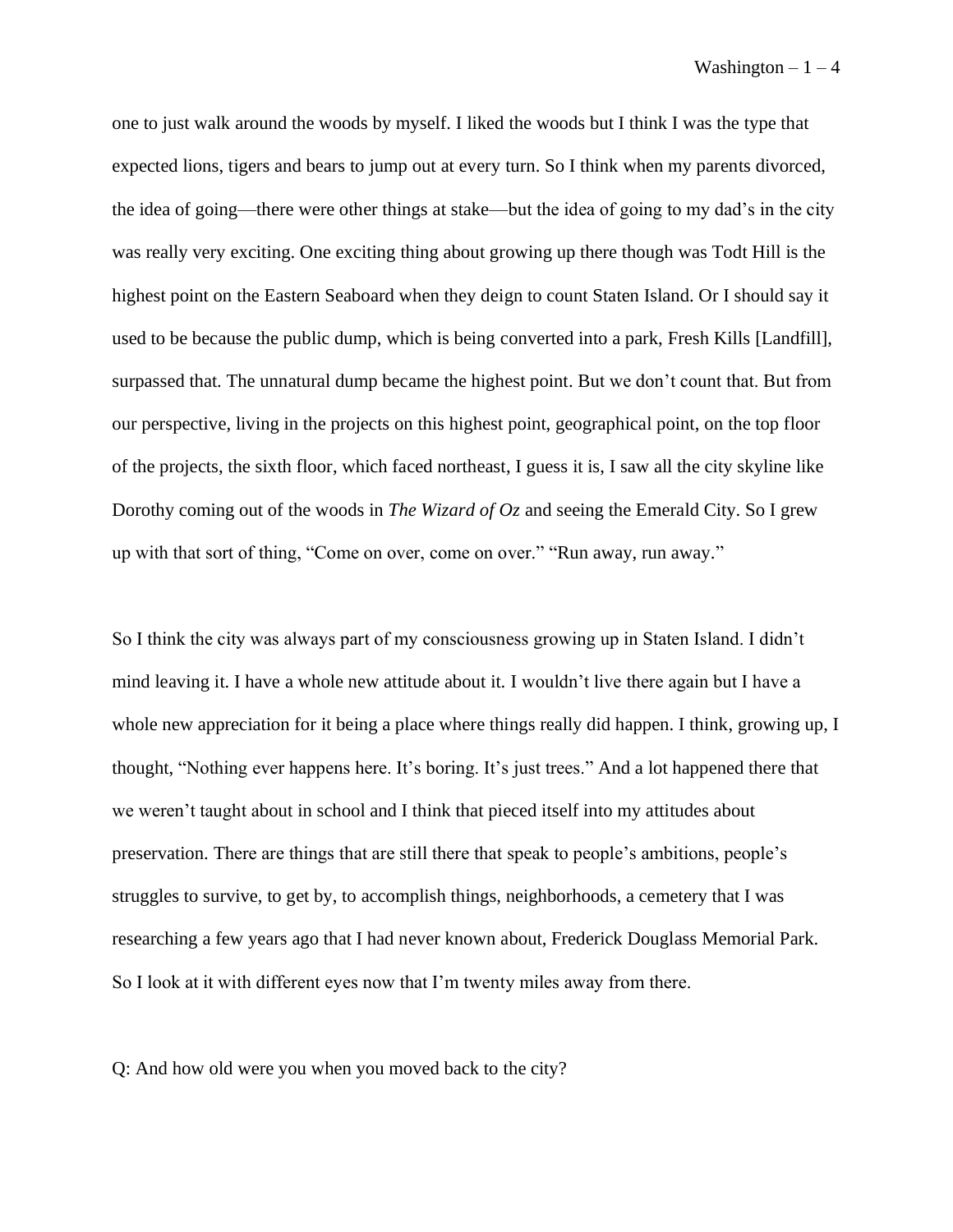Washington: I was sixteen in 1969.

Q: Can you tell me about what that experience was like?

Washington: It was June of '69, so I was fifteen, about to be sixteen in August, yes.

Q: Yes, what was that experience like?

Washington: It was stressful in the sense of divorce—we were in the middle of that. My brother stayed with my mother on Staten Island. My brother's three years older. So between fifteen and eighteen, it's a world apart. For me, it was like sailing the Seven Seas. It was exciting. I was going to the city. I think in my heart of hearts, I was always an urbanite. I don't necessarily have street sense or street smarts, which you pick up. It was part of a learning process that wasn't part of my background. But I always had this predilection for a lot more brick than bark. Oh, let me write that down. That's a good one. [Laughs] I've never said that before. I like that! But it's true. I just felt more at home there.

Yesterday, part of my long day yesterday was I went to the premiere of *In the Heights* and much of it takes place in Highbridge swimming pool, and that was my first job. Here I am, fifteen, sixteen, and my dad does what all dads do with their teenage sons, "Well, you're not just going to sit around and do nothing. You're going to get work." And he uses his connections to find me jobs that every teenager hates. And my first job was at Highbridge swimming pool. There were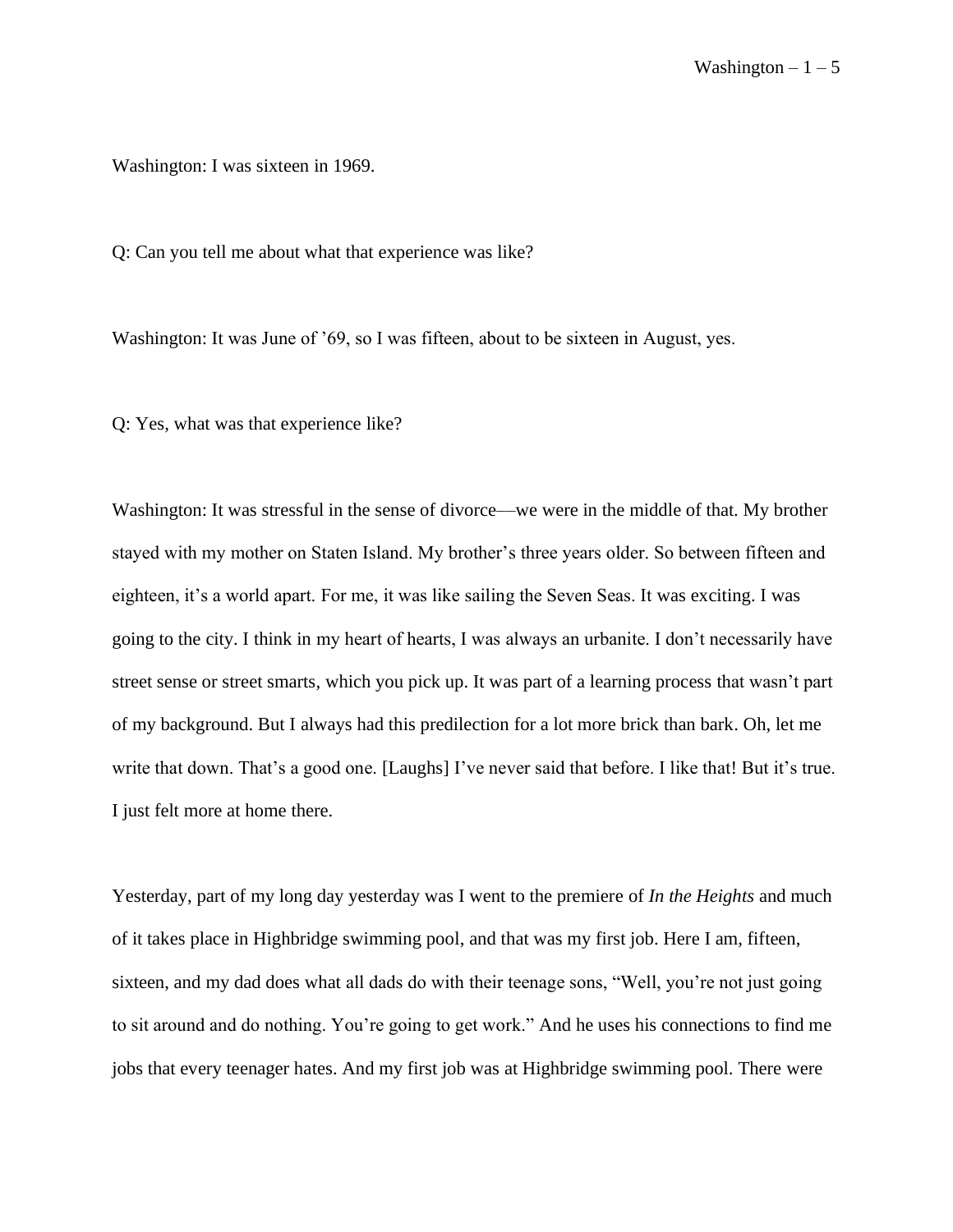no musical numbers going on in the pool at the time [laughs]. But that was kind of exciting. I would walk—it wasn't exactly close. We lived in Esplanade Gardens, so in the 140s in Harlem, and that's [Highbridge Pool] like 175th Street. But I would walk there and walk back and I was just fascinated to walk the streets and every few blocks it was something new and fascinating. I did that a lot and I just became sort of a walker. I would just head off somewhere with no particular destination in mind, usually just aimlessly, which for me was kind of the most fun and just watch things and absorb things. That was just very exciting.

So coming over from Staten Island to the city, to Manhattan, to Upper Manhattan, really had that kind of impact on me. It was a new adventure for this teenager. I was still commuting to high school on Staten Island. So I didn't tell them the back story, that my parents were divorced.

## [PORTION OMMITTED]

I was taking the bus down to the ferry, taking the [Staten Island] Ferry across, getting on the train, going up to Harlem and repeat that in the morning. So that's a good—going to Staten Island from Upper Manhattan is a day trip. I probably wasn't doing too great in school because I was spending a lot of my time just exhausted. But also fascinated. The things that I was seeing were just more fascinating to me at the time than the school work that was being taught.

But it also extended that nomadic life of mine. So it wasn't just walking around Harlem, making trails, discovering the trains, and the ferry boat ride. Even though it's just a short back and forth, it's never tedious. It's always kind of fascinating watching people and wondering where they're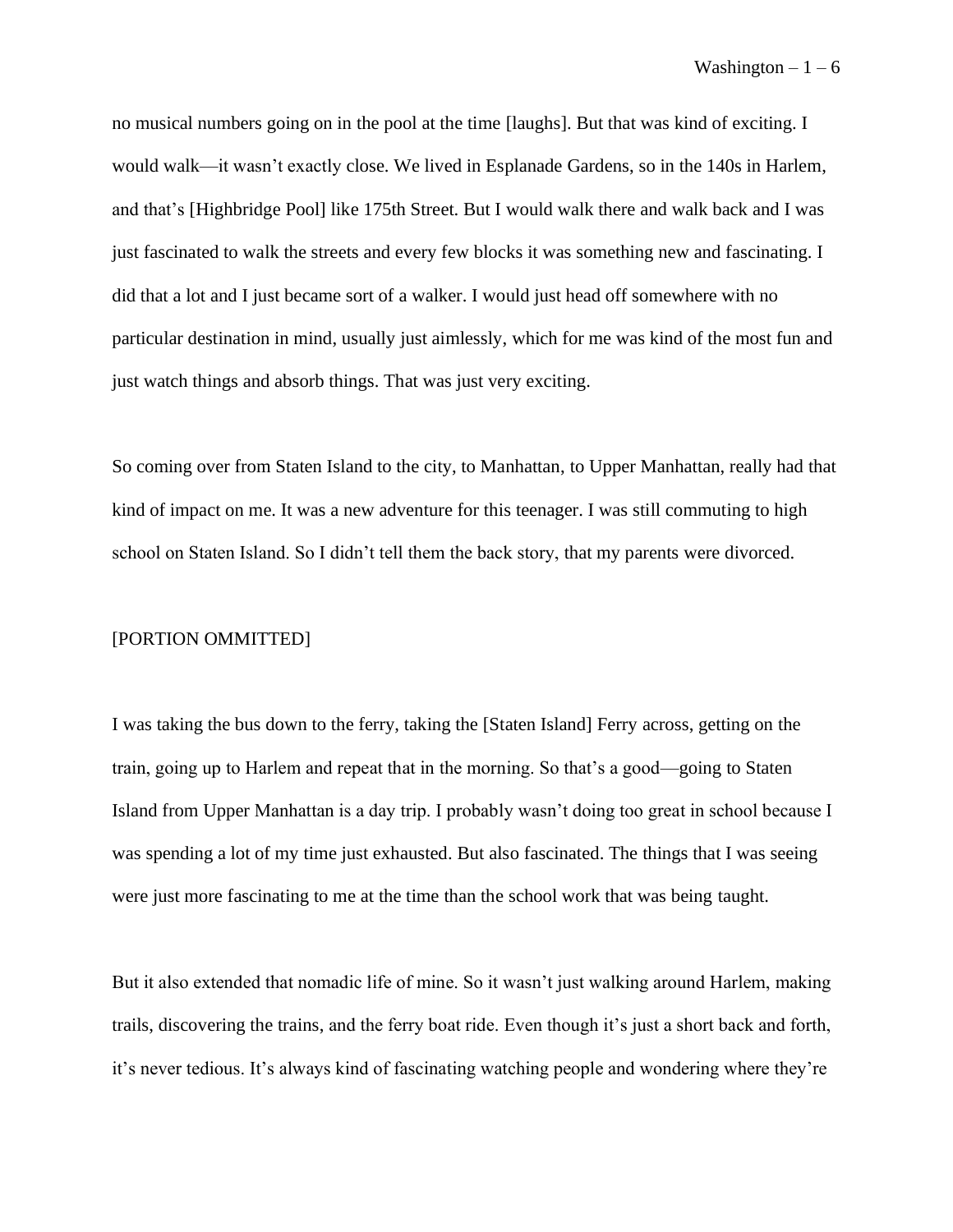going, occasionally talking to people. And you're picking up things, you're picking up information from where you live in the city and you're bringing that back to Staten Island. You have a whole new kind of sophistication just from living in another place that has a connection that you're able to make. You're able to insert that into conversations.

I remember I had started a Black history and culture club in high school during this period. I remember taking a bunch of us to an exhibit. It was at the Met [Metropolitan Museum of Art], "Harlem on My Mind." And that was a big deal for a bunch of Staten Island kids to kind of go into the city on our own, unchaperoned, not a school trip, just of our own volition. So that was all part of the thrill and I think importance, the significance of that venture, that teenage venture of moving from one location to another. But not directly, not permanently, kind of shuttling back and forth before it became sort of a permanent move.

Q: Can you talk a little bit more about the Black history and culture club that you started? What was the impetus for that?

Washington: I think a lot of it was a part of its time. This was on the crest of the Black Arts Movement, the Black Power Movement, the 1960s and whatever other movements were happening in the '60s, all the hullabaloo. All the things, rock and roll, everything is happening. The '60s were just kind of exploding since the Vietnam War. So we were angry about things, and there was [Bob] Dylan. Whether you followed those things or not, just by osmosis, we were a product of all of that.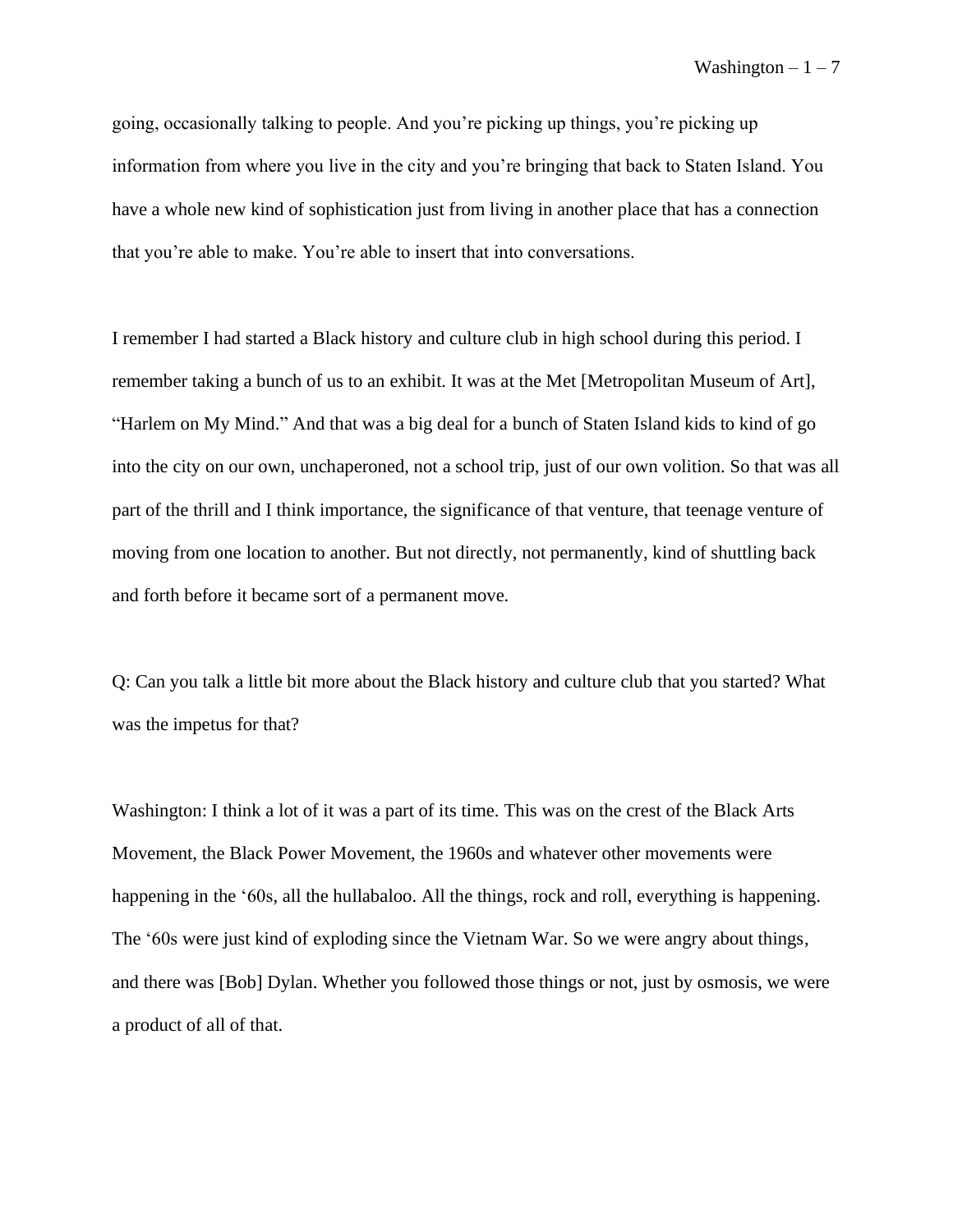Also the Civil Rights Movement. We were conscious of a lot that we were getting from home, from our parents' experiences and our parents' conversations that were not part of our curriculum but that we knew existed. There was nothing in our books about—obviously it was still in the news––say, Martin Luther King or Malcolm X or the Black Power Movement or the Black Arts Movement or any of those things, which were unfolding, but certainly nothing of the past that our parents said so-and-so was famous for this or this that happened. There was none of that.

So the impetus was to bond. We were a minority in the school. We were numerous but we were still a minority in the school and really unrepresented in terms of everything having to do with curriculum. There were a few good teachers who were interested but they also weren't equipped because they didn't have the materials to share with us. I can remember one or two teachers. There was a Mr. Reddick and I can't remember his first name but he was really wonderful. I think he sussed out that I was actually traveling to school because he drove me home one day. I think I made an excuse that I was visiting my aunt or something like that in Harlem because I didn't want to let it be known that I moved out of the neighborhood. He was concerned but was too cool to say he was concerned. He was a Black teacher, who I think was young enough where high school was not that far behind him and he was probably younger than most of the other staff. He understood the urgency, kind of like these crazy teenage hormones kinds of things where we were dying to learn something, to experience something and walk to the beat of a different drum. Where are the drums? [Laughs] So he might have been the one who actually told us about the exhibit and how to get there, if we didn't just figure it out on our own.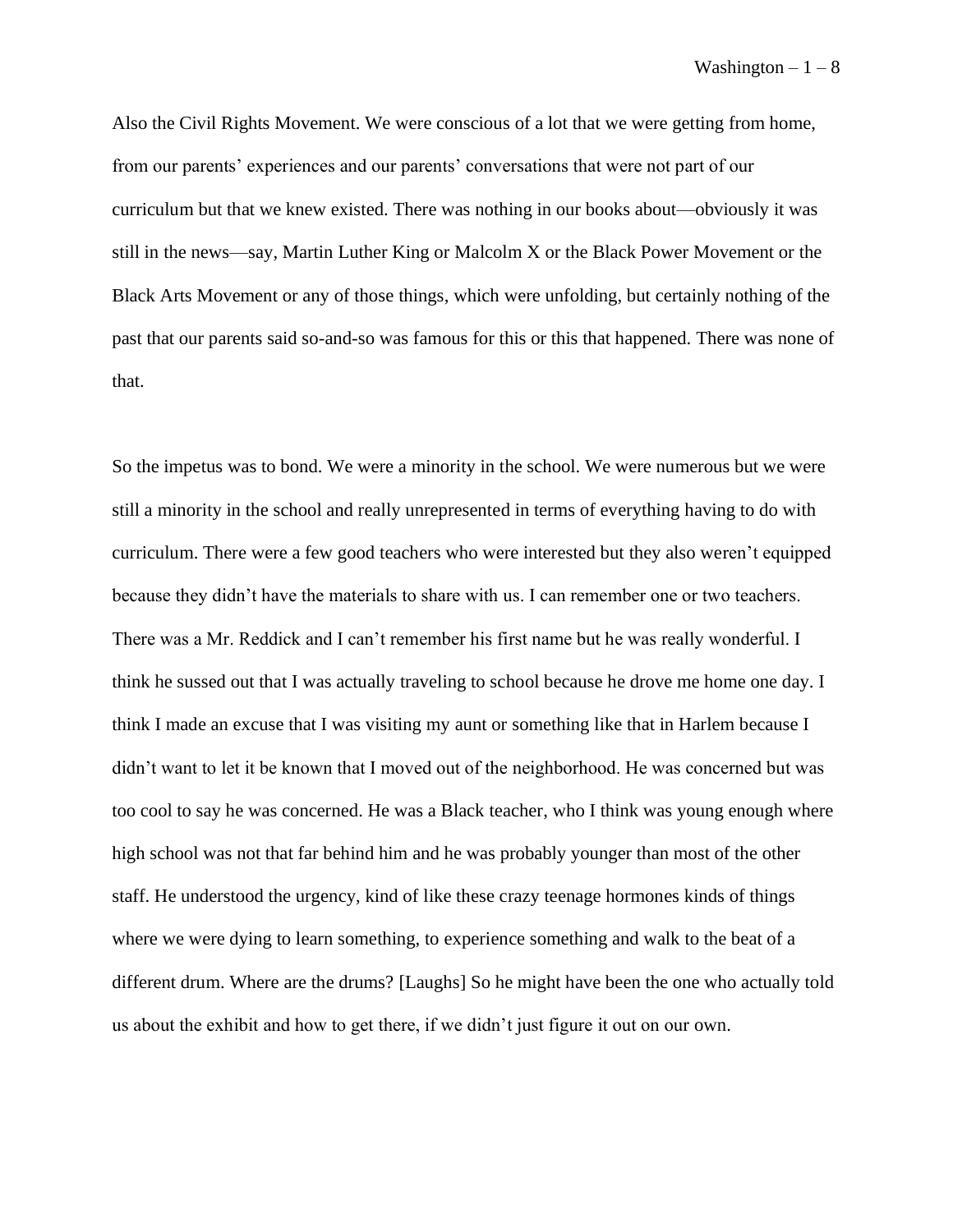That was the impetus for it, just to kind of fill in many of the blanks, and the blanks were numerous, on our own, like it or not. Because I think we challenged a lot of teachers. We were teenagers and we were cocky. We demand this. We should have this. We need to know about this or we need to be able to wear our Afros or our dashikis or whatever. We were asserting ourselves the way kids were doing about whatever issues. I guess every generation does that across the nation.

Q: Where did you start to find, I guess, some container for some of the history that you were becoming more aware of and engaged in conversations about. It sounds like the container wasn't quite at school even though school was a place to assert, like you said, that some history was missing. How did you kind of go on to start to plant that in a way?

Washington: That's a great question. I'm not really sure. I think for different people, I think the container might have been the way we sort of found our interests and expressed them. Like I have an eidetic memory of going to an assembly and some of the students were going to do a dance performance to a song and one was my best friend, Claudine, and Margo and Barbara. It was three of them but they were dancing to Nina Simone's *Four Women*, which most of us hadn't heard. We knew of Nina Simone and I think maybe it was recent or whatever. It's a very out-there narrative song that describes four different Black women, sort of archetypes. But that might have been one of the containers. They were finding their interest and their awareness of Black subject matter in music and in what their bodies were capable of doing, expressing in dance and translating, and their love of dance. Claudine didn't go on to be a dancer but she became a journalist. I lost track of Margo and Barbara.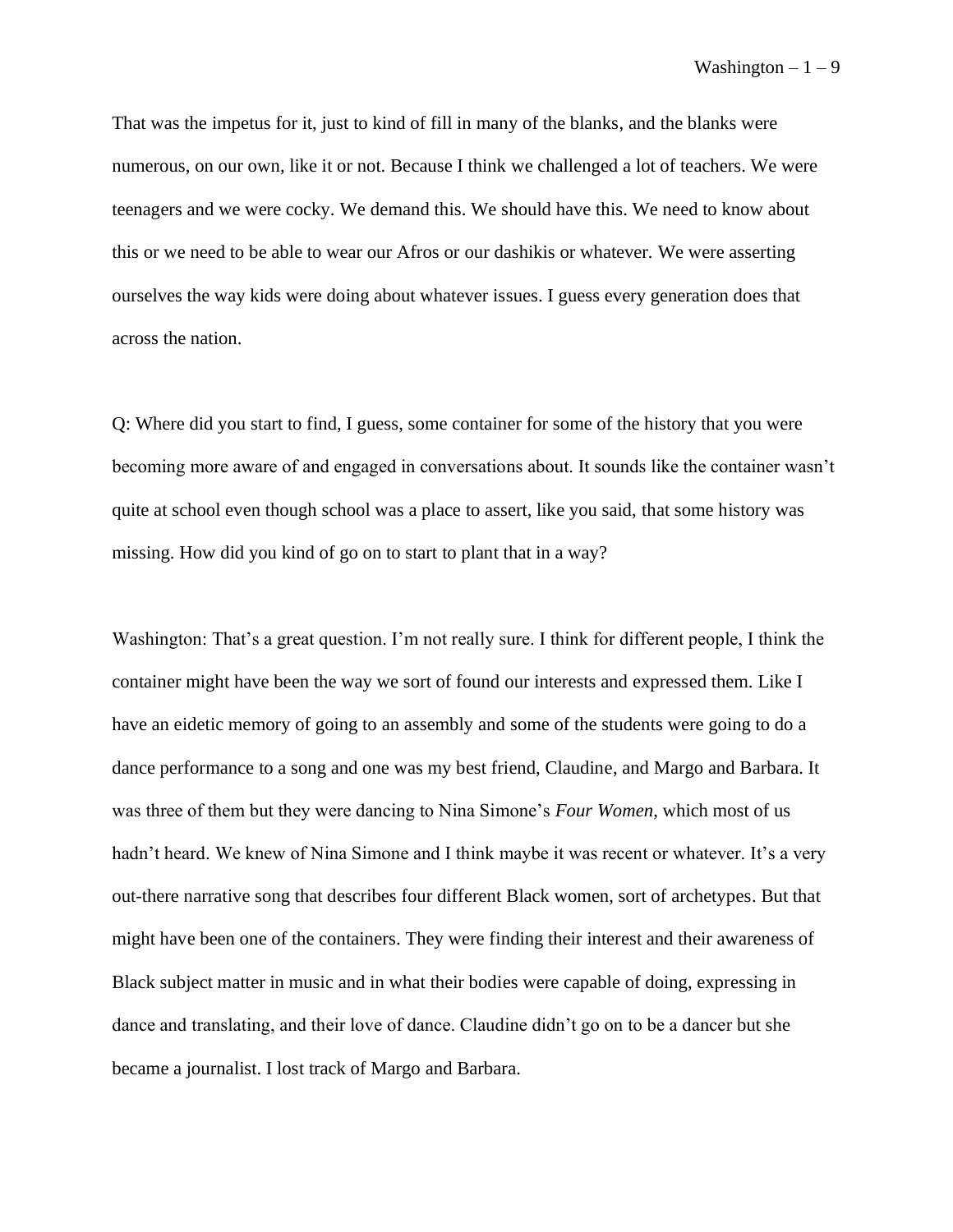But I think in those ways, which kind of made sense for teenagers in high school, they were sort of finding their interests and being able to put them in a certain area or test them with their own, in this sense, in dance with their bodies, in the sense of sharing it with others, their ability to transfer that information, to teach because dancing can be, in its way, a teaching opportunity.

For myself, I'm not sure what I did. I'm kind of a slowpoke at a lot of things and I think I take in a lot of things and kind of store them––I'm almost a pack rat [laughs]––and kind of store them mentally as well as on my desktop before I figure out how I want to organize them and then disorganize them, and rearrange them or cross file them, if you will. So I'm not sure how that experience at the time was immediately contained in any particular occupation of mine. I was still going through my process of experimenting and learning. But it certainly was impactful. It was shaping me in some way––not in a way where you could look at it and say that's where this came from. Some stuff I would find years later and say oh, God, I don't even remember I did that or wrote that or that I was even interested in that. And then it kind of sort of comes back to me. I've approached a lot of things like that, you just kind of pick it up as you go and you ride it on your back and if it falls off or falls into another pocket or something, you'll find it later. Then there are certain things that you're clutching because you know you want to kind of keep track of. And sometimes you switch them, when what I've been clutching is less interesting than what I just found in this back pocket.

It's a rambling answer your question, I'm not really sure of the answer to that for myself.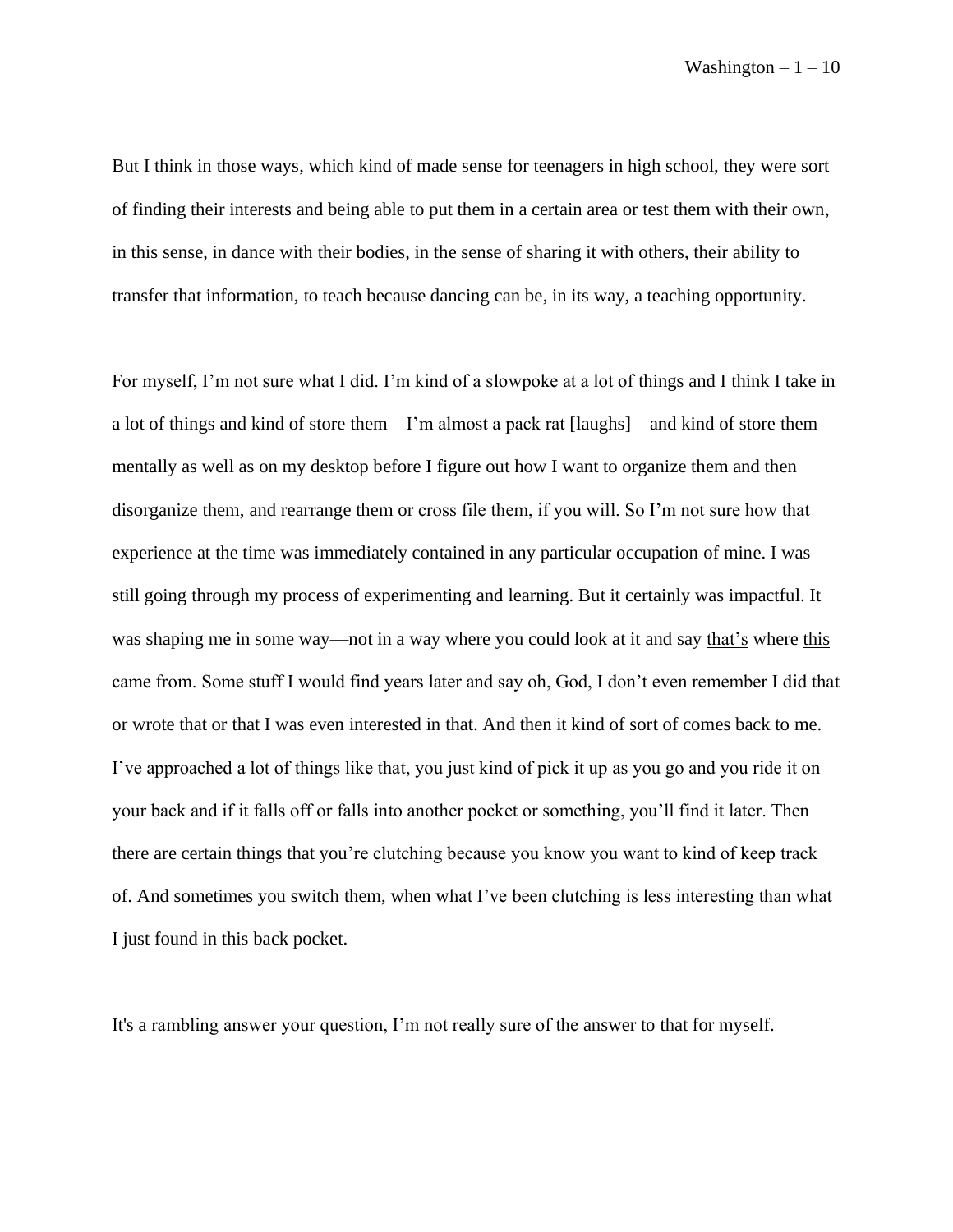Q: It actually sounds like you were collecting and embodying, to an extent, that information as opposed to outputting it immediately.

Washington: I know that when I first started publishing articles in '85 and sometime a few years after that, I had gotten an assignment that was a local history assignment and it had to do with Staten Island. I had learned about this Free Black Settlement on Staten Island, Sandy Ground, which had been established like in the 1830s, preeminently among Black oystermen from the Delmarva Peninsula area. I'm like, what?! I'm from Staten Island and I never heard about this! They had been there that long? I'm going to school a century and a half later. This was not in school. So I was fascinated about that.

So a lot of that old information kind of started sinking, filtering back in, like asking my parents, did you ever hear about this place? And hearing my parents' impressions—like my dad, as I said, he grew up in tenement streets. He said, "I just remember them having shacks." These were houses! Because I went out there. My father was saying that something that's made of wood is a shack. No. [Answering rhetorically] And it reflected his experience. And my mother would say something opposite because she grew up in middle-class Black communities. So the communities had a different shape during their respective upbringings. And I'm sort of in the middle of this because it's—we lived in the projects but we were surrounded by houses. So I kind of knew both.

That assignment and a few others made me, tipped me to want to be involved in local history. I said oh, there's something there. Because I long had a feeling of nothing ever happens here. I'm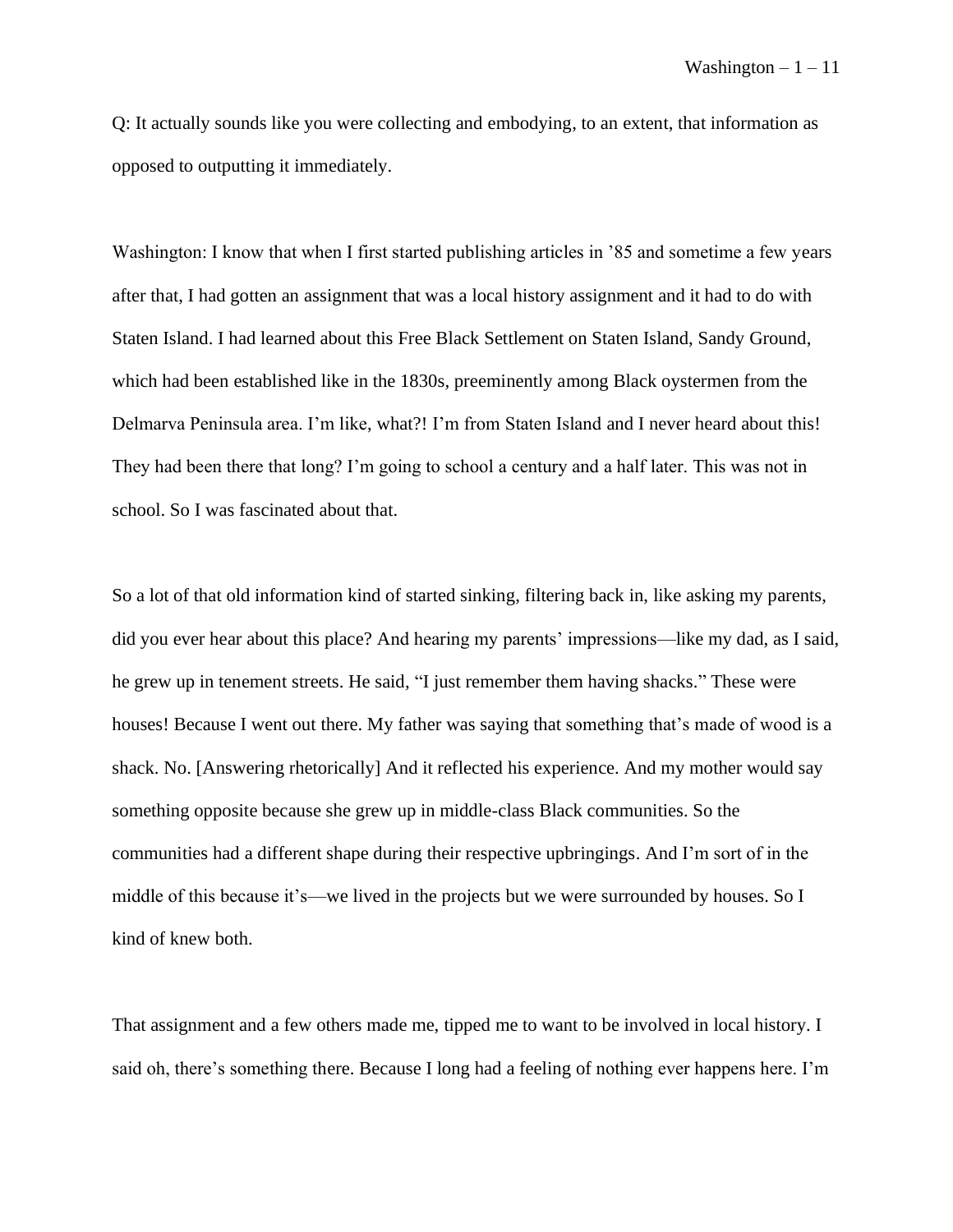just going to move to Paris. Everybody does that, you want to move to Paris or some exotic place. And then you go there and they're dealing with the same sort of boredom and ennui, that every urban center has. The grass is always greener in somebody else's backyard. But Staten Island, that idea, a place where I thought nothing happened, where all of a sudden, I was getting that there's no place that doesn't have history. That helped me to recoup a lot of the things that I was picking up casually along the way from my late teens and early adult years, and being able to reexamine them critically and say what is this, or what was this, and apply it. That's where that came from.

So it had some transferable application that I wasn't aware of at the time as I was going through life and just taking things in, pocketing a few.

Q: And what did you do in those intermediate years between graduating high school and when you first started looking into local history?

Washington: I pursued acting––that sounds so usual. I went to acting school at the HB Studio and Stella Adler Studio. A lot of the things I've taken up have happened accidentally. I've tripped into them. From acting, I've tripped into writing, and writing, I've tripped into local history. I worked in restaurants like every actor [laughs] in New York does. I did that and that was my bread and butter for most of my adult life, which was ideal because there was a lot of freedom in that, in the American restaurant system. You could take off days to go to an audition or to go to the beach. There was always somebody wanting to fill your shift if you're waiting tables. Now, if you're managing, you can't. If you're a manager, you're there routinely, for about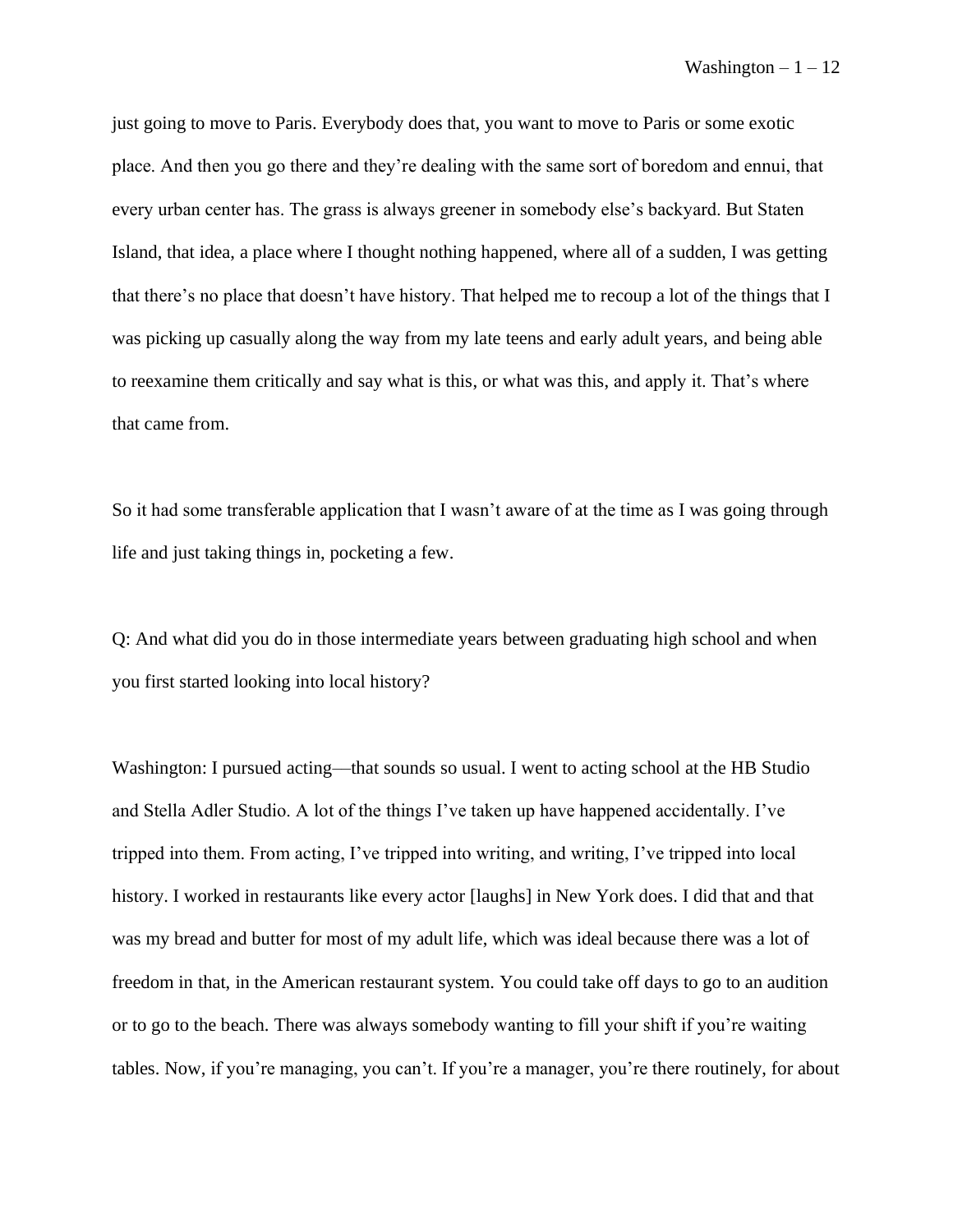the same money [laughs].

So I was able to do assignments when I started writing and still—you're not living off of that and still be able to do bread and butter, waiting tables. And that was useful also because I worked in a big place. It was fairly international in terms of staff and clientele. Certainly, in terms of staff, it was like the UN [United Nations]. There were always groups of people that reflected different waves of immigration in the world. I got to speak a smidge of conversational Croatian because when Yugoslavia dissolved, a lot of people were coming over from there. And then a lot of Indians and a lot of Bangladeshis. From South America from various countries. And seeing how people from South America from various countries interact with each other: no, that's not how you say that or laughing at each other's pronunciation or references, the same as what we do.

I think working in a restaurant, in an urban restaurant, is so valuable because it's about organization, obviously, because you have to feed people on time. But you also interact with other human beings from other experiences. I mean, I was spoiled because I worked at Tavern on the Green and that was one of the largest restaurants in the world at the time. Being large, we just had the largest staff that was much more diverse. But it was exciting in that sense. It's not that way with every restaurant but it gives you a sense of even vicariously being part of other people's ambitions because you're working with a lot of students who are doing this as a parttime job.

I worked with people who had passed the bar, they were lawyers. They're still at entry-level or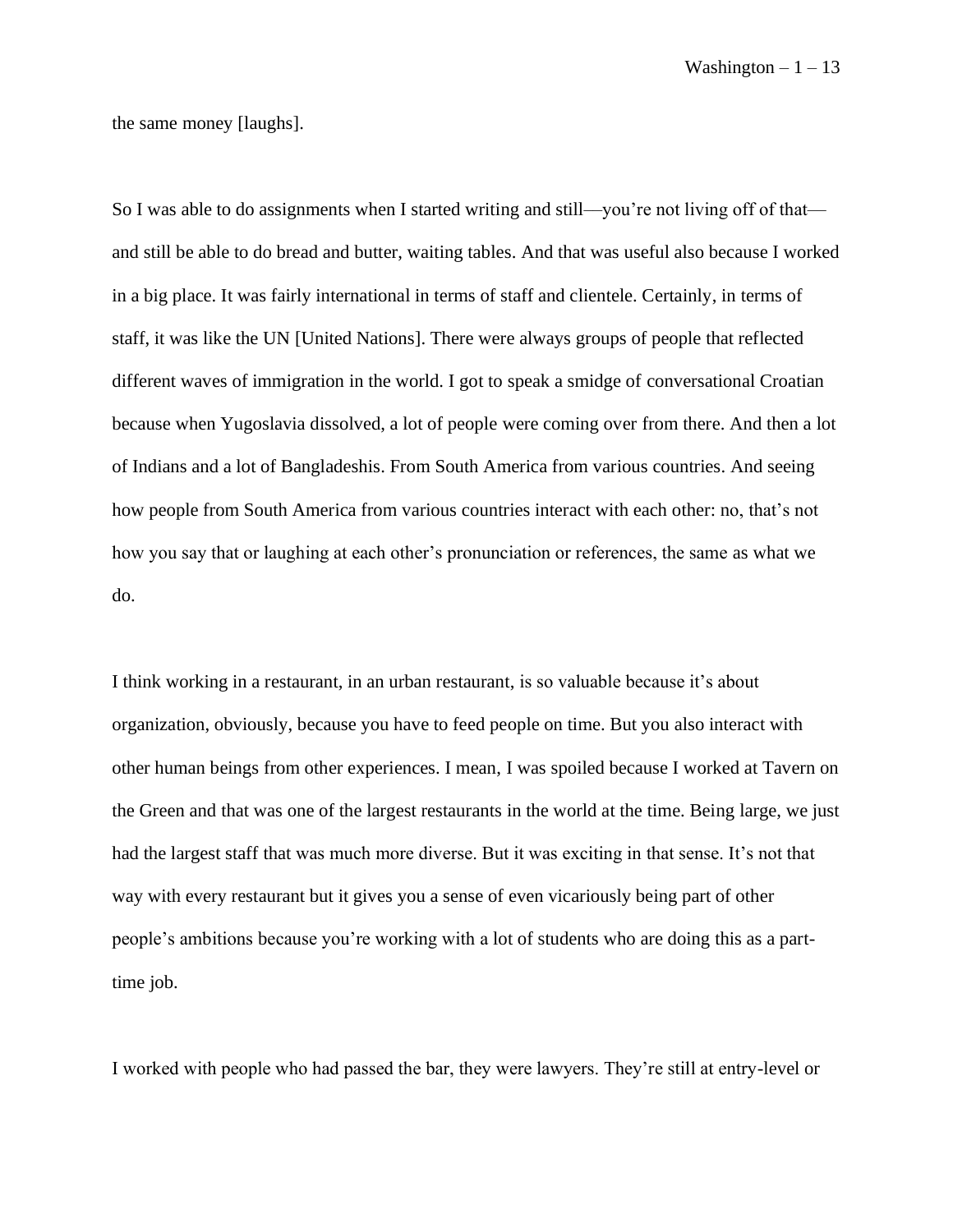trying to get into entry-level. They've got, now, credentials for it, but waiting tables is what's keeping them and their families fed. Some were medical students or even doctors. A lot of actors, as I said, or dancers, people in the arts. So it was a great way to become aware of all the issues of the world, certainly politics, race, LGBT issues, and even preservation issues, the arts, anything that was filtering through the news waves and through these human beings who we were working with.

Q: Now I know that you said, when we talked awhile ago, that you don't really identify as a preservationist. We can go into that now or throughout some of the rest of our conversation–– that's up to you. But I did want to ask about some of the first sites––whether they be places or neighborhoods, things that kind of coalesced into places––that you wanted to start researching or uplifting.

Washington: Yes, and I think when I say I don't identify as a preservationist, I'm not in any particular organization. I think invariably if you're a tour guide, or certainly if you're an historian, you're interested in preservation. But there are people who are dedicated to preservation issues and the politics––every field has its own politics and things like that. So in that sense, I'm not any kind of academic preservationist. My sympathies, though, are for preservation and certainly I've been involved in preservation-specific issues. I've done designation reports. I'm sorry, repeat your question. I lost track of it.

Q: Sorry. I asked about too many questions at once. Can you talk about some of the first sites or locations or neighborhoods that started to grab your attention and that started to focus all of your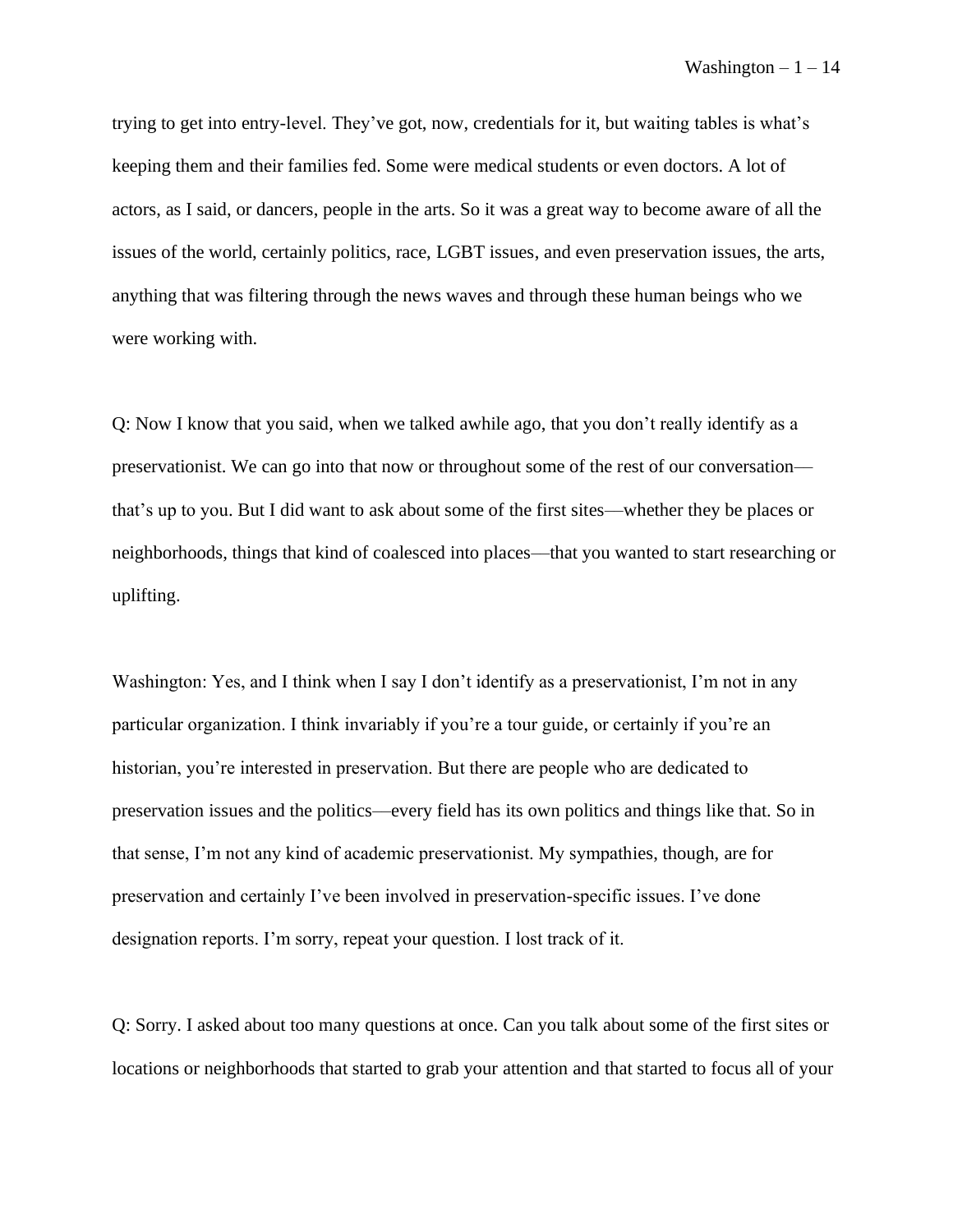interests in doing some interpretative work or research work, tours?

Washington: I would say in terms of doing research. and maybe even preservation, I had gotten an assignment in 1997 from Landmarks, the Landmarks Preservation Commission. It was when, at that time, they were farming out designation reports to freelancers––not staff people––because like any bureaucratic agency, they were backlogged and overwhelmed. I think they had money to do that. So they wanted to landmark St. Mary's Episcopal Church in Manhattanville, which is the oldest church in continuous service on the same site, not just in the Manhattanville/West Harlem area but in the entire Harlem area, which is all of Upper Manhattan going up to the seventeenth century definition of the Harlem township, if you will––the congregation, not the church building itself, not the structure itself but the congregation.

So I was living basically around the corner, a couple blocks away on Tiemann Place, and I thought this is a cool assignment because I never had done a designation report. I had done articles. It's different but it's research. So I'm looking at old records and that was really exciting for me because I wasn't casually asking for permission to look at old records for a freelance article. This is a report for a city agency!

But part of doing the designation report is to put the property in historical context. So invariably because I lived in the neighborhood, I'm doing my own local history. So St. Mary's complex got its designation and then I was hooked because I had all this information. I was like oh, my God, this neighborhood is like—it was famous [laughs]. You know, what happened. It was provocative, the information. I often cite this one article from *The New York Times*, 1912, that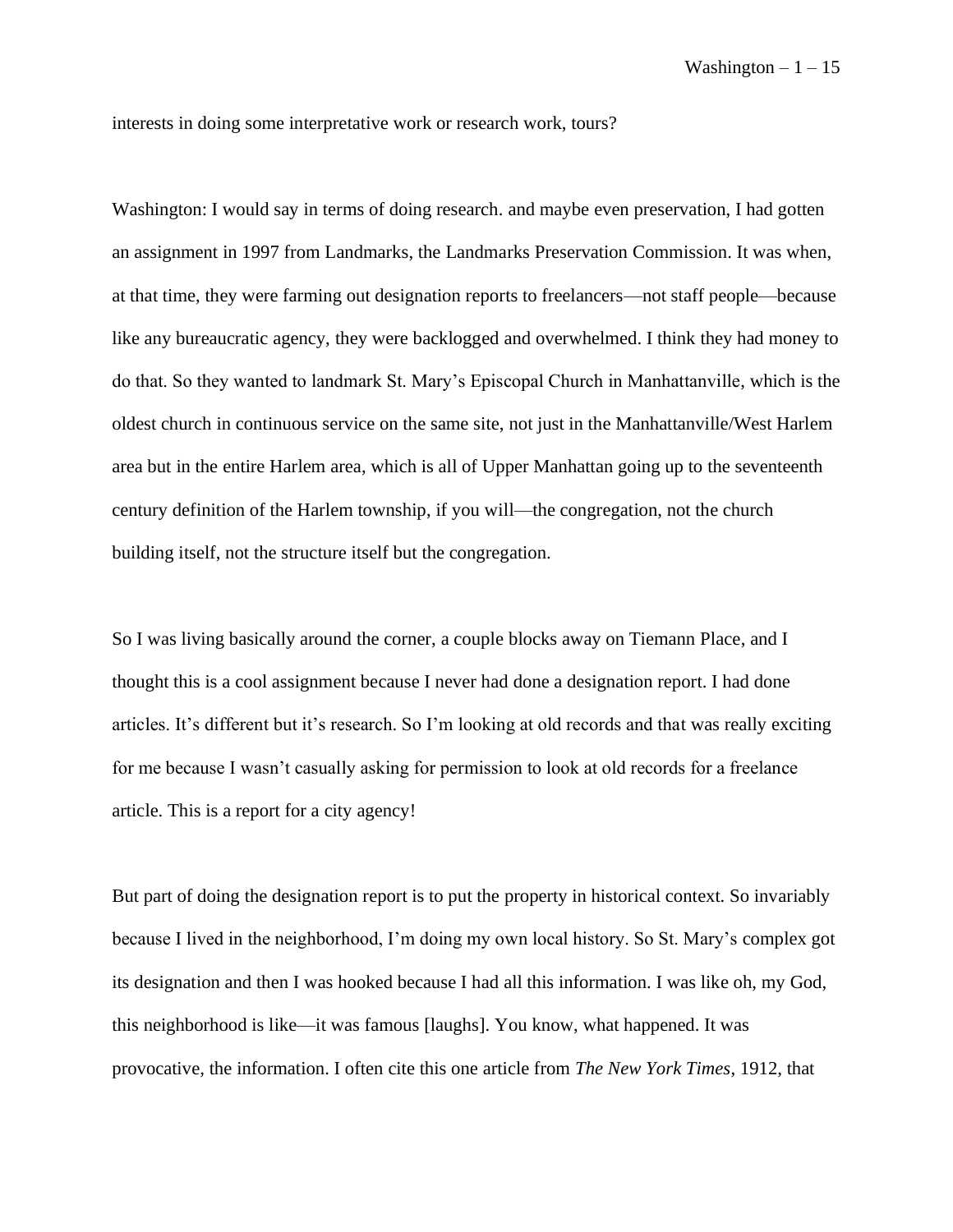was saying that the Manhattanville area, because of development, most traces have been erased. In another ten years, all traces will be gone. In my sort of natural contrariness, it's like well, let's just see about that. I'll just put my shoes on and walk outside.

And I was excited to see that there were still extant traces that reflected—you had to do a lot of extrapolating in some cases but in some cases it was quite clear where this old town existed, that was still distinct from what we recognize today. Or how what we recognize today were just extensions of what used to be. So what used to be the stagecoach line is a bus route or is the train route. Or these oddly shaped streets, where Old Broadway was the Bloomingdale Road and it's preserved by this other name but it's clearly not the [Manhattan Street] grid. Or if you look at a map and you look at 125th Street, it looks like somebody—some malicious person––took the West Side and bent it [laughs]. That has a back story to it? Why is that? [Asking rhetorically]

As a matter of fact, this year celebrates—celebrates in my mind––this is the hundredth anniversary. In 1921, they changed the name of the signature street of Manhattanville, which was Manhattan Street, to 125th Street, so that it would have one name going from river to river, which meant that they had to change the names of all the other streets because the higher streets became names or numbers. So the original 125th Street became today's LaSalle Street, 126th Street became Moylan Place. There's a sign there but there's no place. Tiemann Place, where I lived, was 127th Street, appropriately because Mayor Daniel Tiemann lived there and his paint factory was on that block. 129th Street became St. Clair Place. Lawrence Street became the current 126th Street.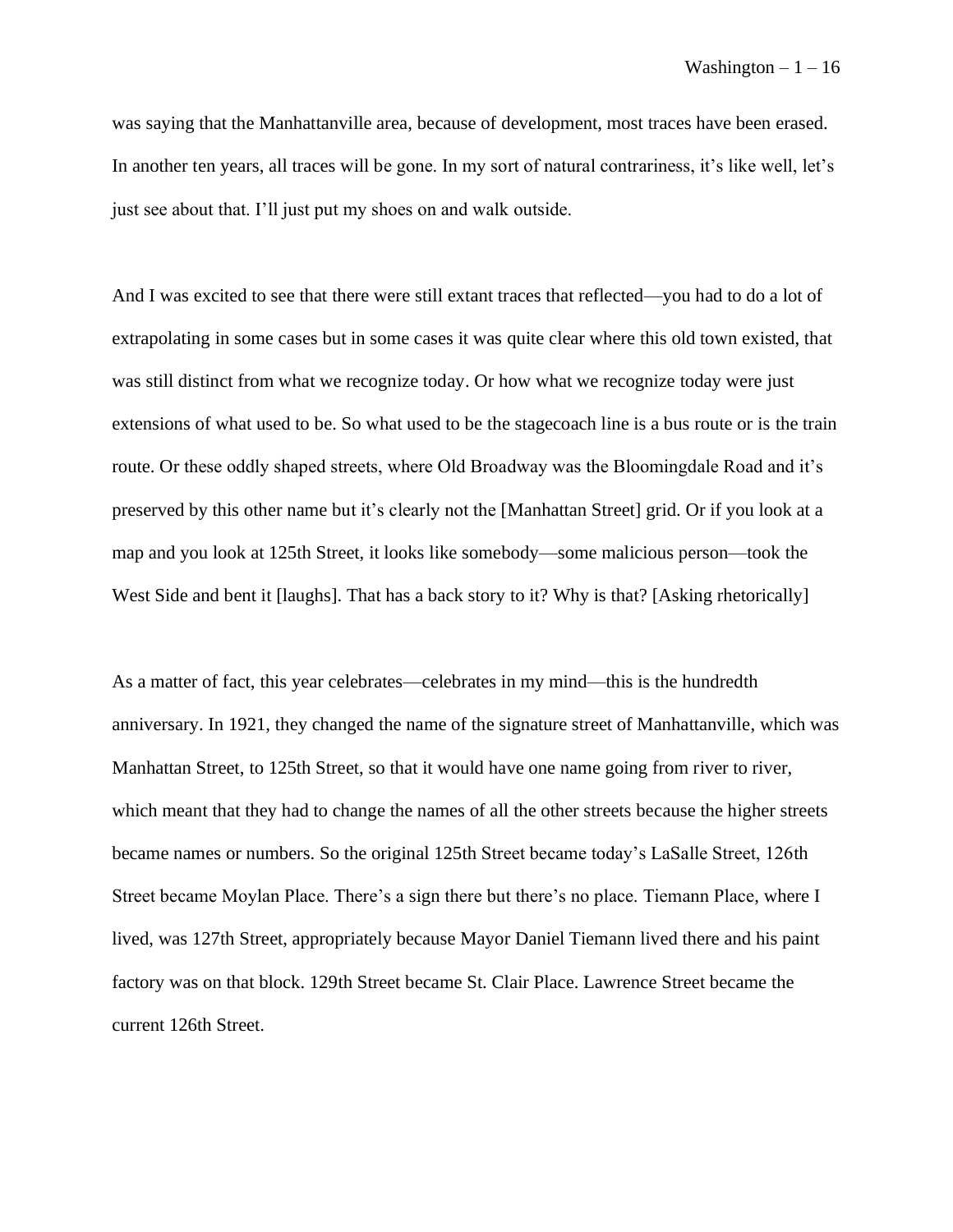But when you look at those on the map and you're looking at the grid and you see 125th Street bends, 126th Street bends. What's up with that? You can tell a story about how that came to be and why that is and why there's some name-streets here and what they used to be. These clearly defy what *The Times* was saying at the time and predicted––because they still exist––that everything was erased. There are these testaments to an older time, an older village, that predated the grid that we recognize and a few extant buildings that are there, including St. Mary's.

So there were things like that. That particular project was a sea change, I think, in my interest because, at that point, I took the tour guide's exam to get a license. And I started giving tours of Manhattanville, which nobody was doing. Everybody was like, what's in Manhattanville? Isn't that a college upstate? Yes, it is. But of course, they had started in West Harlem when it was Manhattanville. Those sorts of things.

So I was able to kind of translate that into—New Yorkers loved it. I think we love two things. We love to think that we know everything [laughs] but we also love being sort of one-upped, like oh, God, I didn't know that. We're not unfascinated. We're not closed. Most people who would come on tours were locals, some of whom taught in the neighborhood school, PS 43, which said Manhattanville Junior High School etched in Gothic letters on the door, who had been there for years and never crossed the street or knew anything of the back story. So that was really interesting.

And when I saw that people were really interested in that sort of thing, I just kind of moved on. All these neighborhoods, all these people that you meet when you're doing this kind of research,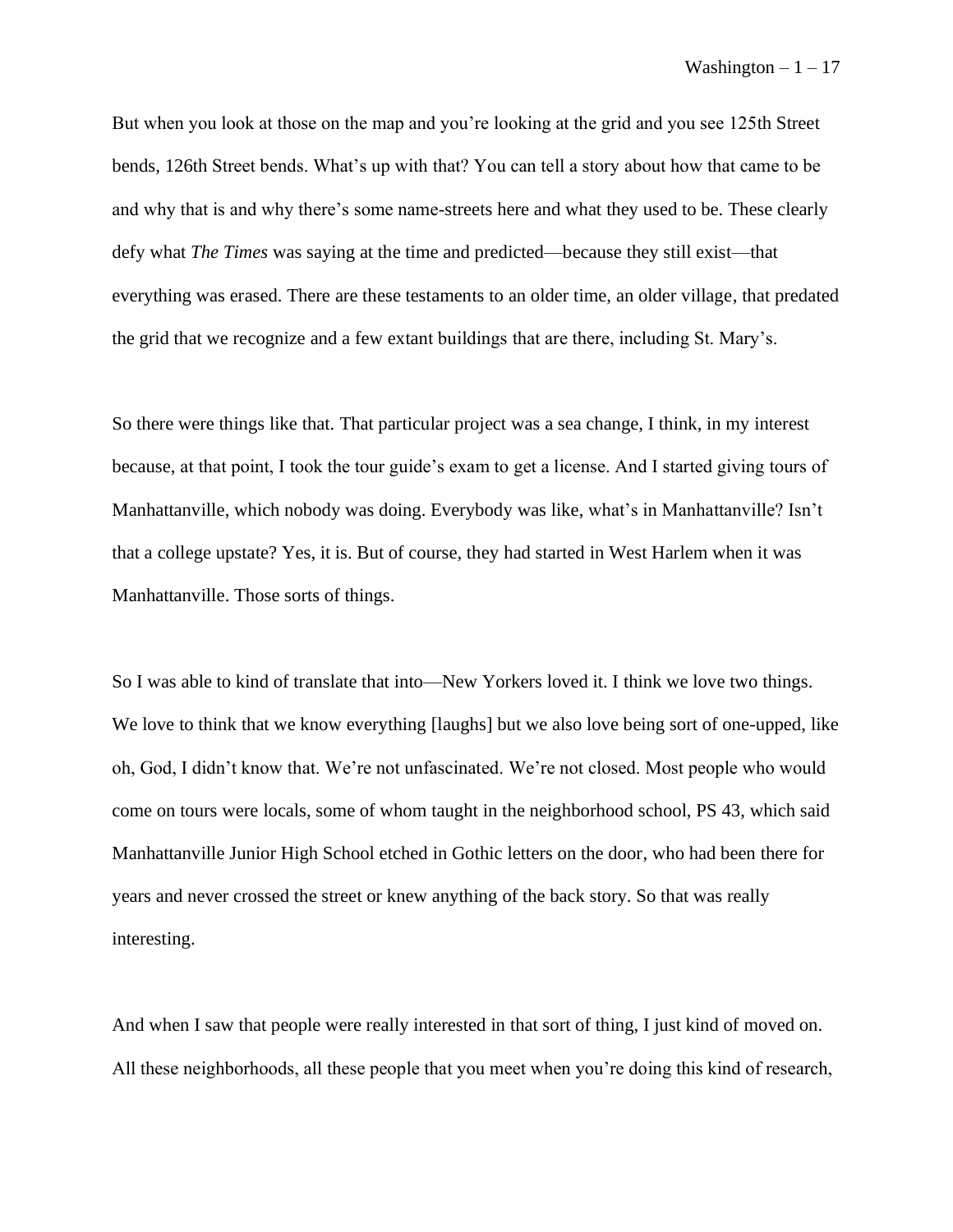they always lead you to somebody else or some other place, so they're all connected. When my *Manhattanville: Old Heart of West Harlem* book came out in 2002, it coincided with my moving to where I am now, 153rd Street, a block away from Trinity Church Cemetery. So when I started roaming the cemetery grounds, I was fascinated because cemeteries are like parks but with footnotes. So at one point, I got to the cemetery office and they had a brochure and on the brochure it had notables in the cemetery and there were five, which begged the question for me, how many people are buried here? To which they said, about 24,000. Like 24,000, five notables. So I knew I had a project.

Over the better part of twenty years, I have continued to identify people––not necessarily celebrities, some just regular folks who they ought to know about––and build up tours, which I've given for almost twenty years in the cemetery. You can stand in one spot and say well, Madame [Eliza] Jumel, her house is still here. It's the oldest house in Manhattan. And one of her pallbearers was the man who sold Trinity the property and he's buried here, Richard Carman. You can stand in one spot and reintroduce people, like, "Astor, wake up. No, not you, the Mrs. Astor, I'm sorry."

A mayor, Mayor Cadwallader D. Colden, I rediscovered––he was there but he was just forgotten. I was looking for his son, who I knew to be Charles Dickens' best American friend, who had hosted him during his first visit in 1842. There's multiple graves and I'm looking at the stone and I see Cadwallader D. Colden, and I knew this man. I think he was a mayor. How many people are named Cadwallader D. Colden? [Laughs] Actually a number of them and they're all fatherson, father-son, they alternate. I'm thinking, this guy was the mayor. Why isn't he one of the five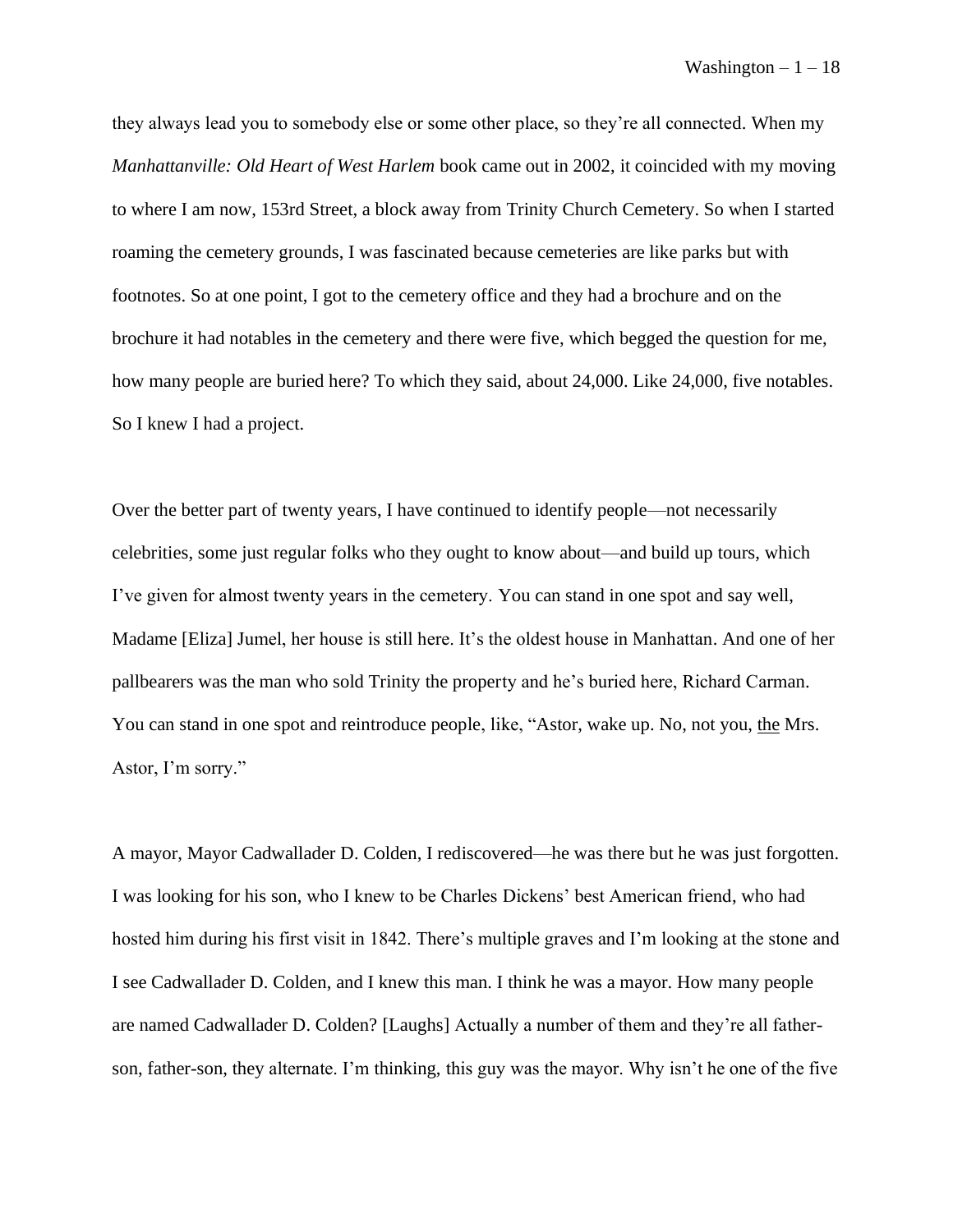in the brochure? But also he was fascinating to me because he was an abolitionist. He was the president of the New York Manumission Society. This guy is really, really important.

It wasn't just the celebrities who I was interested in in the cemetery. The cemetery was established in 1843. A lot of people that were buried there were former slaveholders or had possibly been formerly enslaved. There was a "colored ground," as it was called, a segregated ground, of a couple dozen people that was completely lost when they widened Broadway and the bodies were just lost. The archives told me about it and I documented all the names of the people and where they lived, where they were from or what institutions had buried them. They've just disappeared. So that was interesting to me too because I was able to, for a number of years, give a Black history tour of Trinity Church Cemetery, which has no evidence in burials of African Americans, but what you see is only part of the story because here's a fellow in this grand mausoleum. He's interesting in and of itself just by looking at the building that was built for him, for his remains and his family, but his records reflect his circle, his circle also being the people who worked for him by dint of enslavement.

And also his interests. There was one fellow I'm thinking of there who was—it was enlightening to me––he was one of the two brothers who made their riches off of groceries and there was a story that in 1836, he was interested in a violin. So he put an ad in the paper that he wanted to buy a violin. And it said that for the next two days on Water Street downtown, the streets were lined with "Negros"—the term they used––with African Americans with violins, which was interesting to me because I thought, I knew Blacks played music. I didn't know exactly what instruments were favored at what time. But it also indicated that a lot of them made their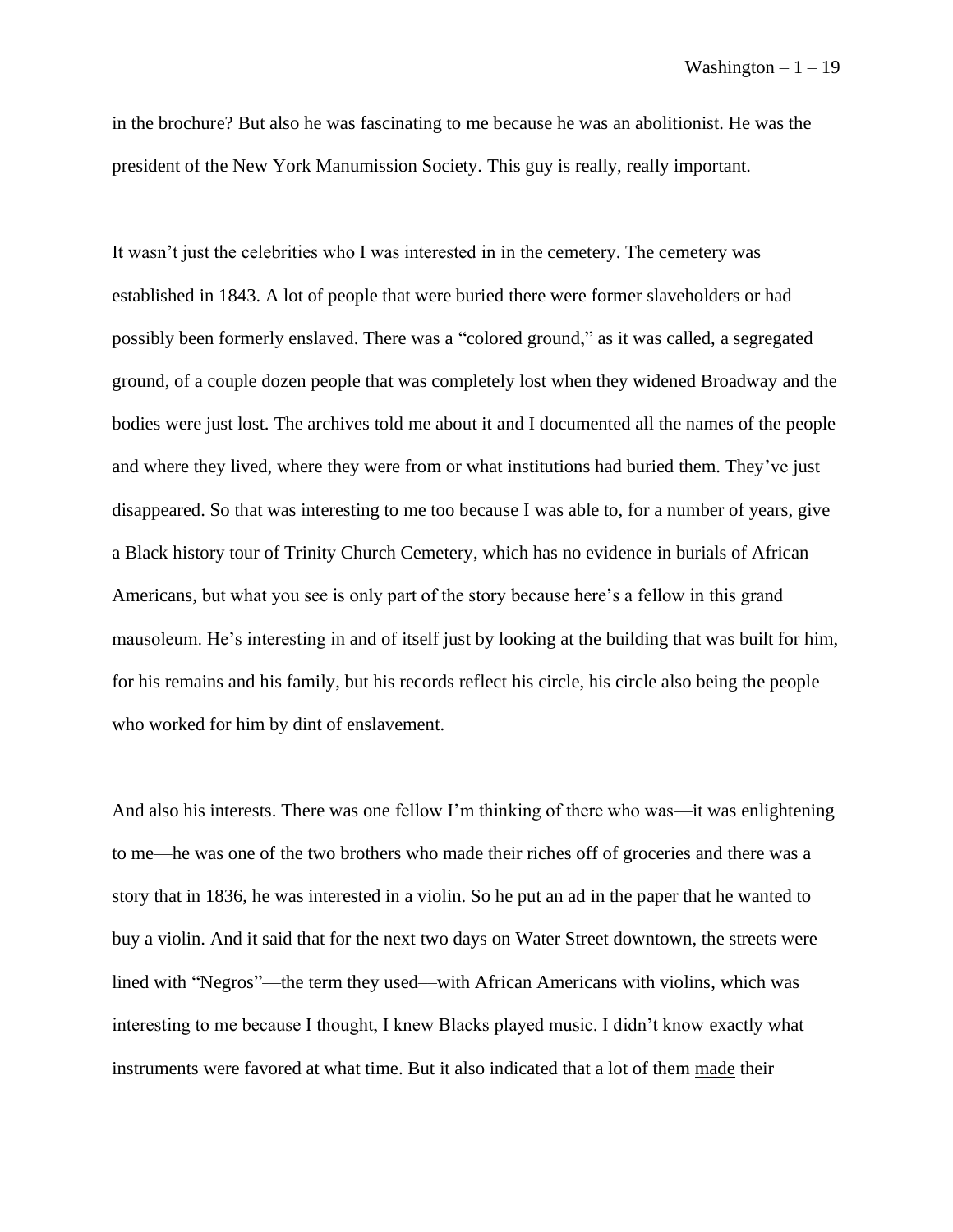instruments, violins, that were for purchase. And he took them all and supposedly labeled them and decided who he wanted to buy from.

So it sent me on a whole other bent of research. What were people listening to? What were they playing? Who were the Black violinists that were playing at the time or in those decades adjacent? So it gives a whole new texture to the cemetery. I say an urban cemetery gives context to—it's a great way to learn about the city and its growth and the movers and the shakers and the issues that were afoot at the time because everybody dies. In an urban cemetery, particularly like Trinity Church Cemetery in Washington Heights, it really is a microcosm of the living city at large. You can cover any subject that you talk about in life in the cemetery. Like I said before, race, the arts, gender, LGBT issues, class, anything you will, politics, military. There's no limit to that.

So all those kind of little projects kind of contributed to my interest in not only who's there, what they did, what they represented in terms of the time, but also what's left. Is the house that they lived in or the building that they built, is it still there? So it always sends you in different directions, those fascinating rabbit holes that sometimes are dead ends but, more often than not, are fascinatingly still vivid and even vibrant with some new kind of life.

Q: How did you end up doing walking tours?

Washington: As I mentioned, I got my license in, I think it was '98 and I think at the time I only wanted to do tours of Central Park because I just thought it would be fascinating. I loved the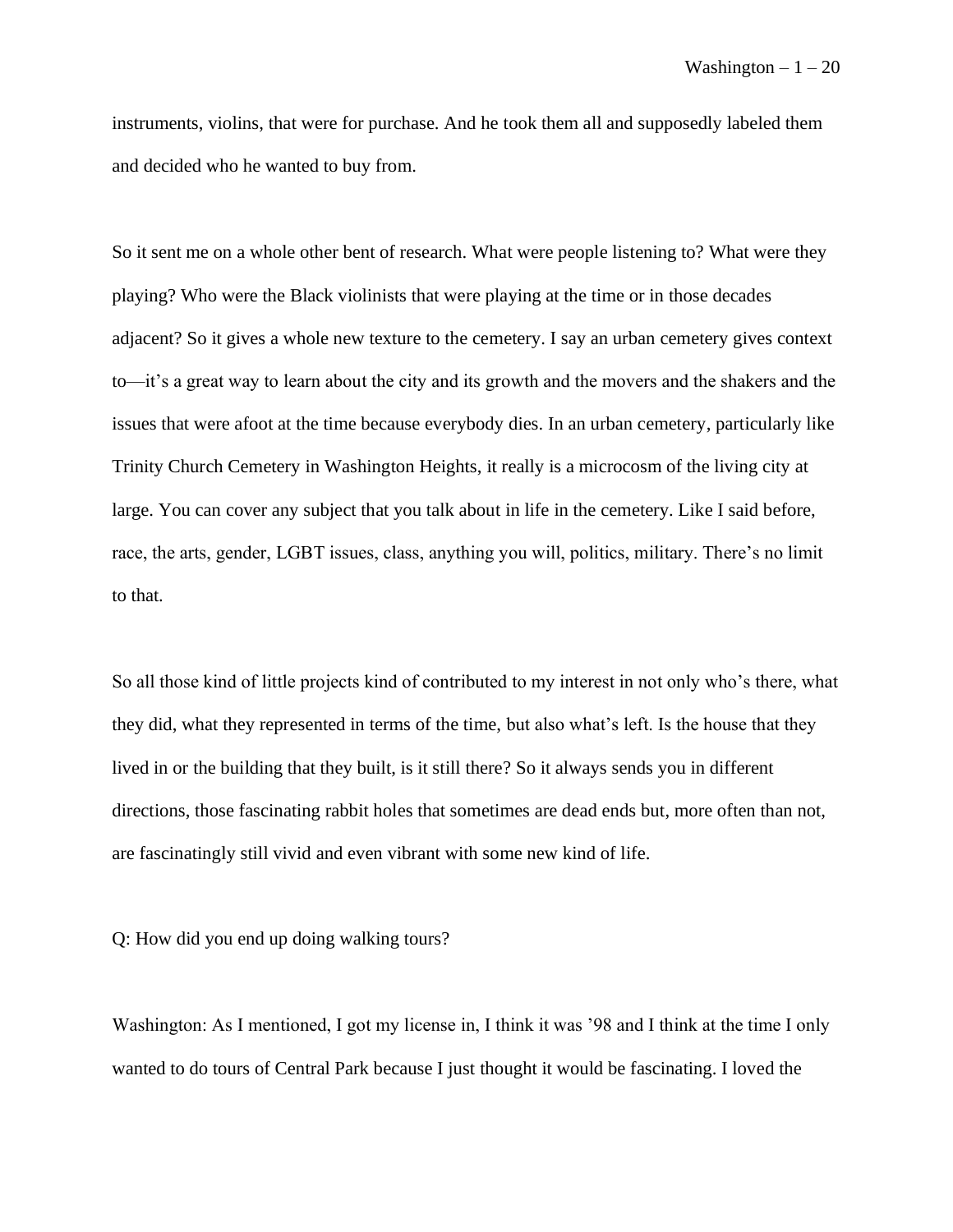park. I spent a lot of time in the park. So I did an assignment for *Time Out* magazine on walking tours of Central Park, and I borrowed my brother's kids [laughs] because I heard there was one guide who was particularly good with kids, "Wildman" Steve Brill, who you may have heard of. Have you taken one—?

Q: I've been on one of his tours, yes, an edible plant tour!

Washington: Yes. And he was great with them. One of them still remembers but my niece, Liz, she was always the more bookish one and she brought a pad and she wrote down stuff and they brought home samples, which of course, the parents would not let them eat, or do anything with it [laughs]. But it was fascinating. It was wonderful. That was kind of my impetus for giving tours.

Getting my license coincided with an exhibit at the New York Historical Society on Seneca Village, which was the Free Black and Irish immigrant community that was razed in order to create Central Park. The site was being rediscovered through old maps and records. So I gave a series of, I think it was eight walks, starting from the Historical Society, their door, to the site of Seneca Village, which is not very far but you could fill two hours with it because there's always something to see and talk about in terms of building the park, landmarks in the park, going by Bethesda Fountain and talking about Emma Stebbins and her liaison with Charlotte Cushman, the actress. The politics of statuary in the park, because her *Angel of the Waters* was the only one that was actually commissioned, yet you don't think of the park without statues. Although Olmstead and Vaux were loath to the idea of having all the statuary in the park. Then we would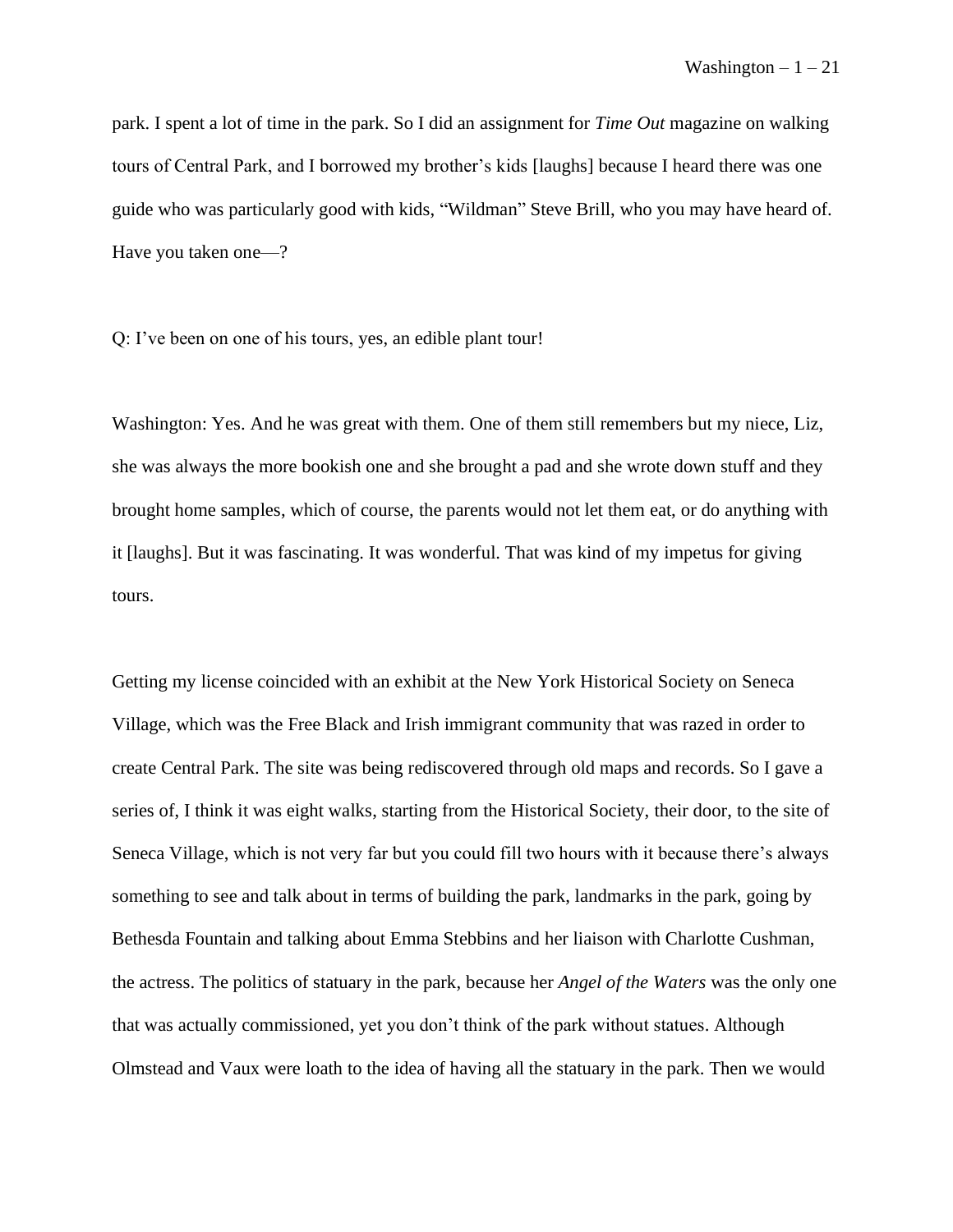culminate at Seneca Village and talk about that.

So I did that for awhile, just doing Seneca Village. But then again, as I said, every subject kind of leads you to something else, so maybe I would discover somebody who also had a connection to here. There was one figure in Seneca Village, Epiphany Davis, and he was listed on some record that I came across in Manhattanville where I was living, so I'm going in that direction. Every tour kind of branched out as you're talking about different people and as you get a little bit more information about them or some event, you build up some sort of expertise on that other person or that other event or some other context or some other theme.

But that was the starting point was doing tours of Central Park. And now I haven't done a Central Park tour in years. When I go through there, it's just like oh, yes, I used to talk about that [laughs]. The city is fascinating that way because you don't have to go very far to really fill up a lot of time. There's really more to see and talk about than you would imagine. Even in the Manhattanville tour I would give, I would always start at the McDonald's, which has just recently been razed at 125th and Broadway. It's the noisiest spot because the subway—not the subway, it's elevated at that point––but I stop there on purpose because I have to shout and lose my voice, as I'm starting to do now, because it gives you a sense of it being a crossroads of two main streets. But it was always that. It was the Bloomingdale Road and Manhattan Street. You get the traffic coming to and from the river and up and down the mainland of the island, if you will. And we do a circle and we end up at the river and it's this big [indicates short distance] of a walk but it fills up two hours. And sometimes I have to watch my watch and catch up because there's all these little sites that have so much information and really are fascinating. And they are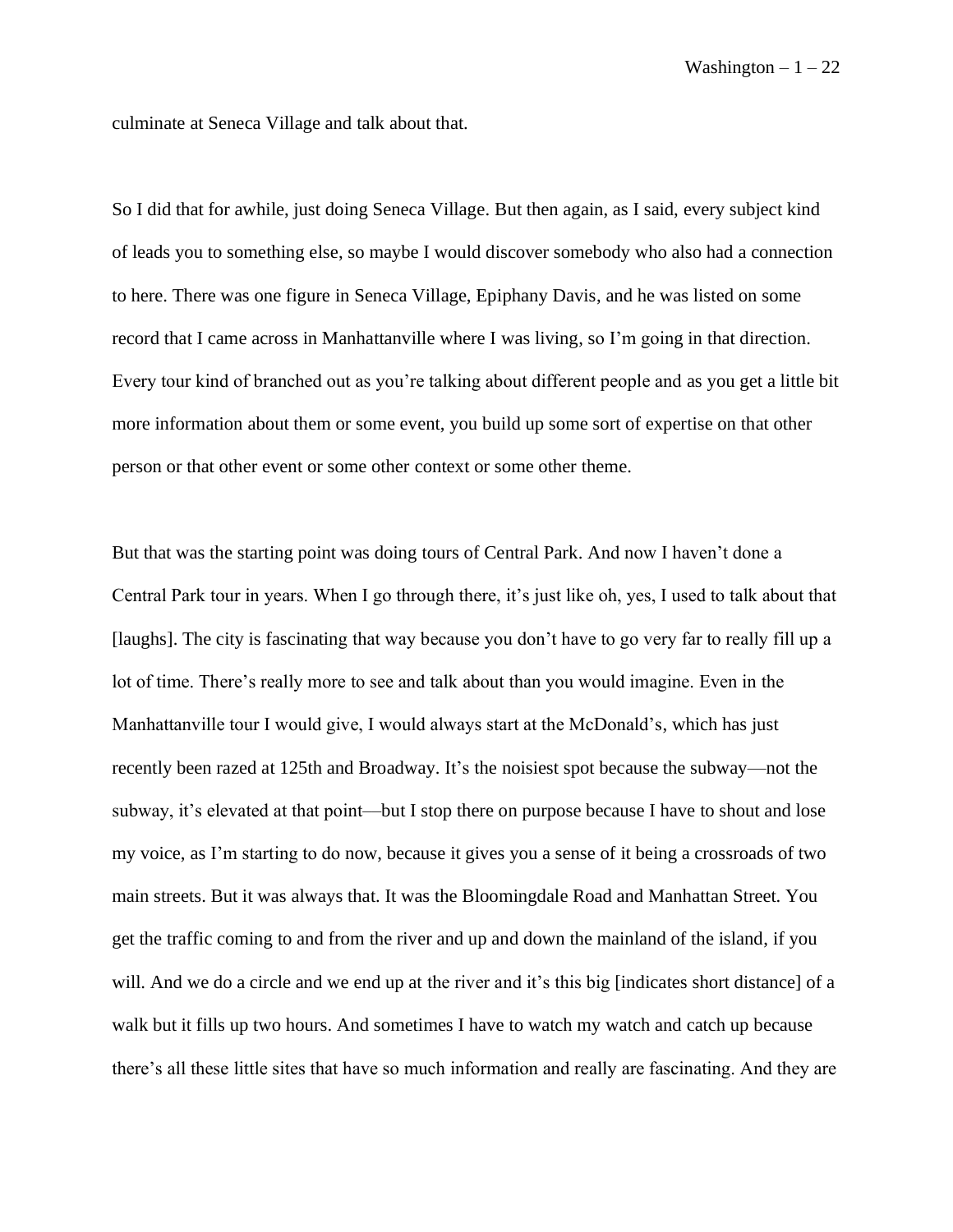distinct and sometimes sui generis. Then you realize it's a whole other valley to the area that was known as Manhattanville that can be covered but you don't really need to do that in order to get a sense of its complexity. You only need to take a bite and you'll be chewing that bite for a good two hours and will be sated.

The same with the cemetery tours I would give. When I only had the five they mentioned and a few add-ons––it's a small cemetery, it's twenty-four acres, which is not very large––and I would do both halves. It's bisected by Broadway. But everybody is tired and the westerly division from Broadway to the river plunges. It's so steep. So you have to mount it by this sort of switchback through the cemetery. So that takes time because you're not going in a straight line. If you went in a straight line, you would be exhausted because the hill is that steep. And then I realized that both sides are interesting but the more dynamic one, which costs more because it's more dynamic visually, was the westerly division. So I only do that one. I'll give a mention to the easterly division, where you have [John James] Audubon and Robert Bowne Minturn, where the colored ground had been, and that sort of thing. But people can still wander to that. You'll get a sense of its complexity from such a little package of terrain by just doing one part. And now I have so many people—even in the westerly division, I rarely get up to the top of the hill anymore because we've covered so much ground.

Q: Would you like to give some space to the African American part of the cemetery that had been uprooted, to the history of that?

Washington: Yes. So as of 1853, Blacks started burying in Trinity Church Cemetery Uptown.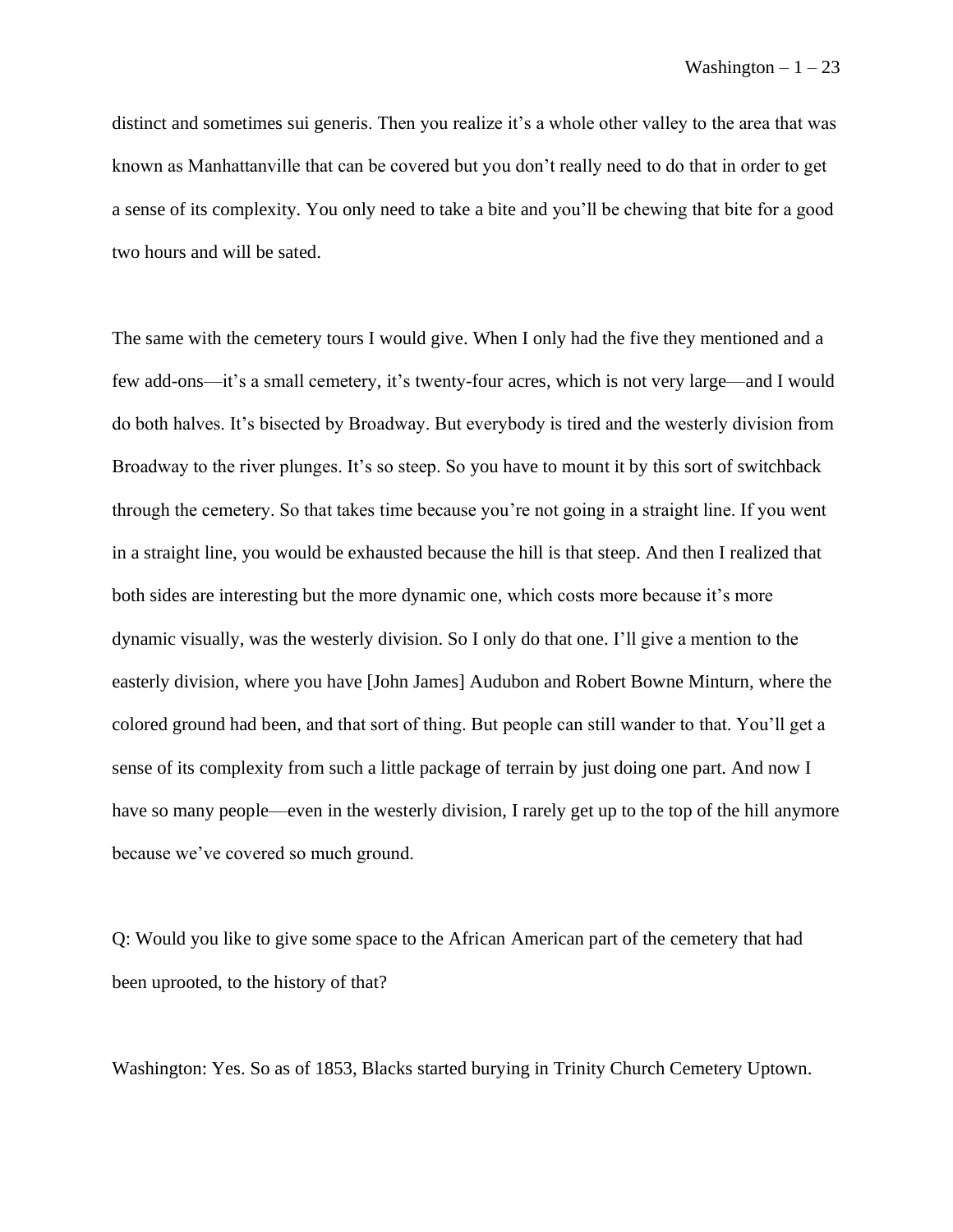Notably, the Colored Orphan Asylum, which was a famous disaster, a casualty of the draft riots in 1863, came afterwards. So a colored ground had already been established as a separate segregated area for—many of them were institutional burials belonging to various asylums, if you will, and the deaf and dumb establishments, Deaf and Dumb Society, as it was called––now New York Society for the Deaf. That was the terminology and the name at the time. The Juvenile Asylum, which was in Upper Manhattan. So a lot of these institutions around the city had burial plots in various places, Green Wood [Cemetery] or whatever, for when staff died or, well, they called them inmates, people who lived there––we think of inmates as prisoners but not that–– when they died. So they belonged to the institution.

So the city continually raised the bar for where public burials could take place in Manhattan, until finally in 1847, there was the Rural Cemeteries Act, which forbade burying on Manhattan, although it made exception to Trinity Church Cemetery, which is still the only active cemetery on Manhattan Island. But it permitted a lot of rural grounds, say in Queens or Brooklyn–– farmlands––to convert their farmlands, which were not necessarily doing wonderfully, into more lucrative burial grounds. And you can see, when you ride the highway through one area, you've got burial grounds on both sides. It's like you're driving through a burial ground. I think there was a limit to the acreage. In some instances, it's the same owner but maybe it's a different corporate name that established it on both sides of the highway in different counties, in Kings County and Queens County.

But as they're raising the bar in Manhattan, a lot of Blacks who had been buried in Manhattan, or were going to be buried where their churches had grounds, would end up elsewhere off the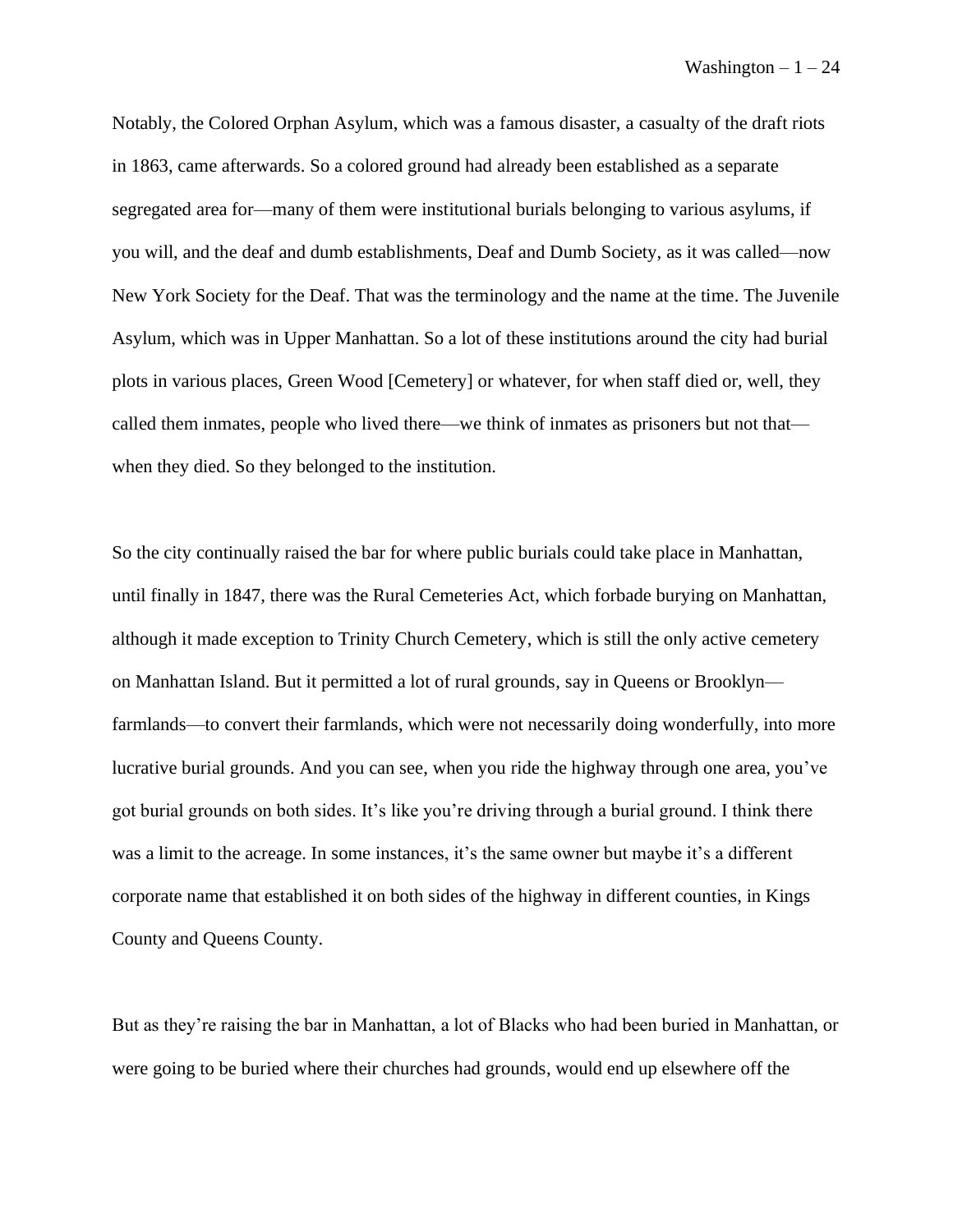island. Then there were a few who were buried Uptown. Then the draft riots occurred, the Colored Orphan Asylum, which had been burying in a different city––Brooklyn at the time, in Green Wood––now when they moved back, they moved further uptown from where they had been on 5th Avenue and 43rd Street to what was Washington Heights, specifically known as the Carmansville area of Washington Heights. And they asked Trinity permission to bury their dead there, which they gave. And it seems that the Colored Orphan Asylum grounds and colored public grounds were one and the same or at least they were adjacent. Trinity's archives are not sure exactly where they were. They can sort of deduce about where they were but the record kind of runs out in terms of how it was administered or what became of it.

What became of it was hinted at in the news when, by about 1869, a few years after the Civil War, they [city planners] finally get up to upper Broadway to lay out the street, the Bloomingdale Road, which we come to know as Broadway. It's like "everything must go," like in the stores. So if you got burials in the road beds, which they were, because, still, even though it was a road, the Bloomingdale Road, it's still basically a country road. You don't have Broadway traffic like you have today. And as they widen the road, the bodies that are there are to be redistributed elsewhere. One of those that's not exactly in the road but it's on part of the road that's going to be widened was the mayor who I found, Cadwallader D. Colden, who was a prominent figure that all the public knew and he's credited strongly with helping to end slavery in New York in 1827. So he's a revered figure and he's at the corner of 153rd Street, my street, and the Bloomingdale Road. They get notice that he's got to be moved. So his son, David Colden, moves him to the westerly division on the other side and puts him next to the Astors, where a lot of Astors were buried, probably figuring they knew each other—they're old friends.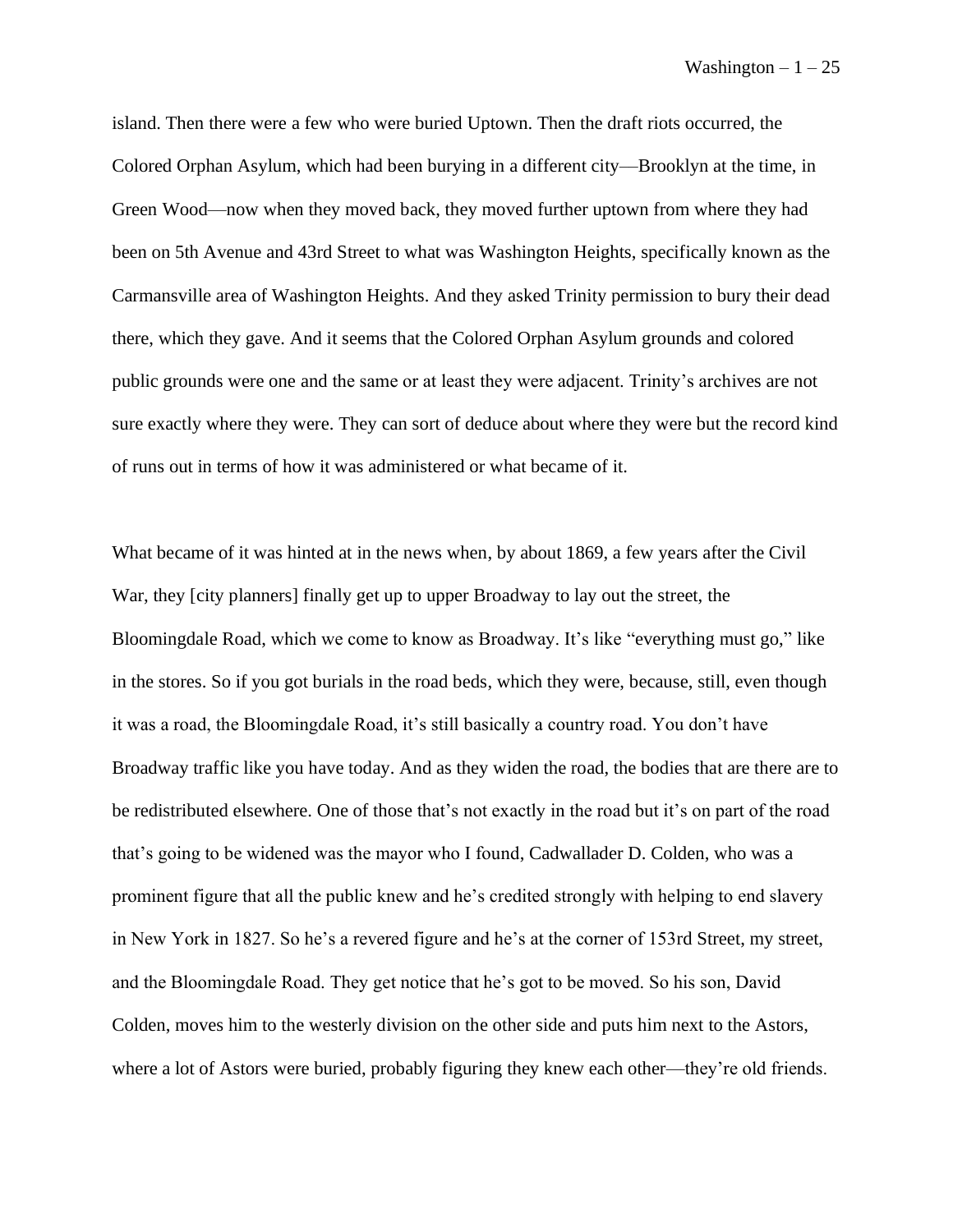If you visit the cemetery though, he's really literally off the beaten path. So you have to go off the path and kind of climb up and look at this other group of headstones before you find him. So he's an easy place to be forgotten. He's one of the notable casualties. But as they widened the road, that happened. They built a suspension bridge to connect the two halves of the cemetery, which lasts for about forty years. And this is possibly the first suspension bridge in Manhattan because it predates the Brooklyn Bridge, but it's not going over water so people don't really think of it that way. But for forty years, it's part of the iconography of the island. And then by 1911, the bridge is demolished in order to lay the foundation for the current Church of the Intercession, which is there now. And in that process, they dig up some empty coffins, and that always makes news. So there was hedging. According to the news––I think it was after the article in *The Times* trying to get some information––and then finally a representative from Trinity, a spokesperson, says that they believe that forty years ago, a workman when they were widening Broadway must have disrupted the graves and put back the empty coffins so it wouldn't disturb the count. So we don't know exactly who they belong to. But no trace of any the names that I certainly enumerated, or that are from the burial ledgers that Trinity has, have been found. So if they were dispersed elsewhere, no stones are apparent, and that remains a mystery.

So I would love to see certainly some sort of acknowledgment of their presence there because when you're buried, you like to think—and your family likes to think—that eternal rest means that. Whether there's a marker or not, you know where to find your loved one, to commune with your deceased beloved. And that's not there. That's not apparent other than to tell the story. And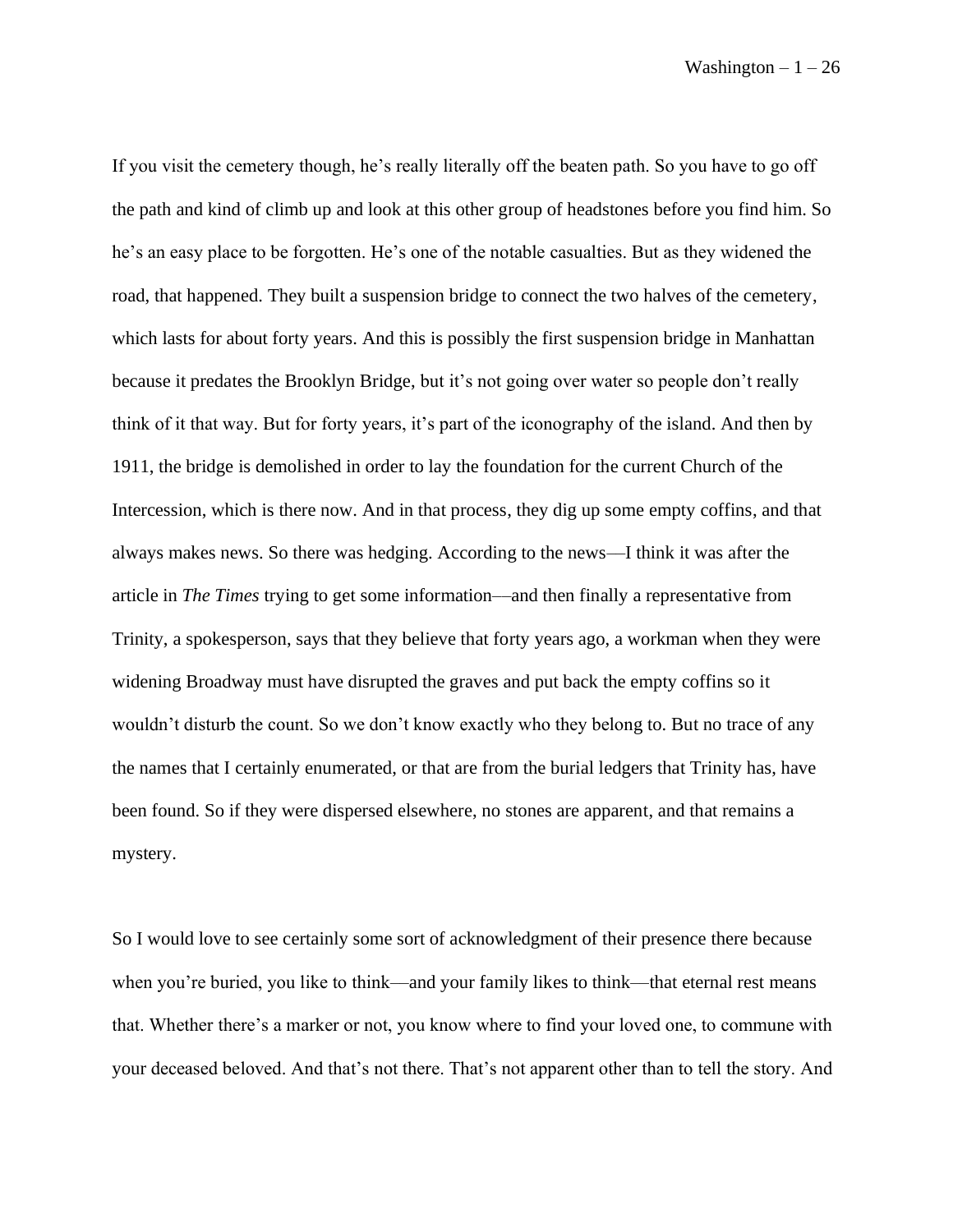one of those figures, which helped me to corroborate the existence of this, which, as I said, Trinity provided me the initial information––I think they would even find out more about it through researchers––but one of the people who was buried there was Lucy Nichols, who was the matriarch of Manhattanville's Black community. She was a parishioner at St. Mary's Episcopal Church. So I knew her from my designation report and her family were known activists in the suffrage movement and the anti-slavery movement. They hosted a suffrage meeting in 1816 of Black electors who came up to Manhattanville because it was too dangerous to meet downtown because people were trying to keep Blacks from voting.

So they went eight miles out of the city––uptown, but people weren't saying uptown in the same way then––to Manhattanville. So the Nichols were involved, and she was involved. The census records identify her as a midwife, so who knows how many people she brought into the world, probably white and Black, in Upper Manhattan. She was buried there, and there's no recognition she was a member, a parishioner, of Trinity Church. There were grounds that were called parish grounds and church grounds, which kind of sound like they're the same but they're not. One was for actual members and one was for, more or less, the more public grounds. But there was another category of segregated ground if you were Black. So she was buried there.

Another interesting burial that was there was Charles Wia Hoffman from Liberia. So there was a movement of Blacks going back to Africa in this African colonization movement, and usually to Liberia, or, if you were going from Canada, to Sierra Leone. So it was strange to see somebody from Liberia coming and being buried here in New York. But he was buried by the New York Society for the Deaf. He and his brother were both deaf, and the story––anecdotally, I'm still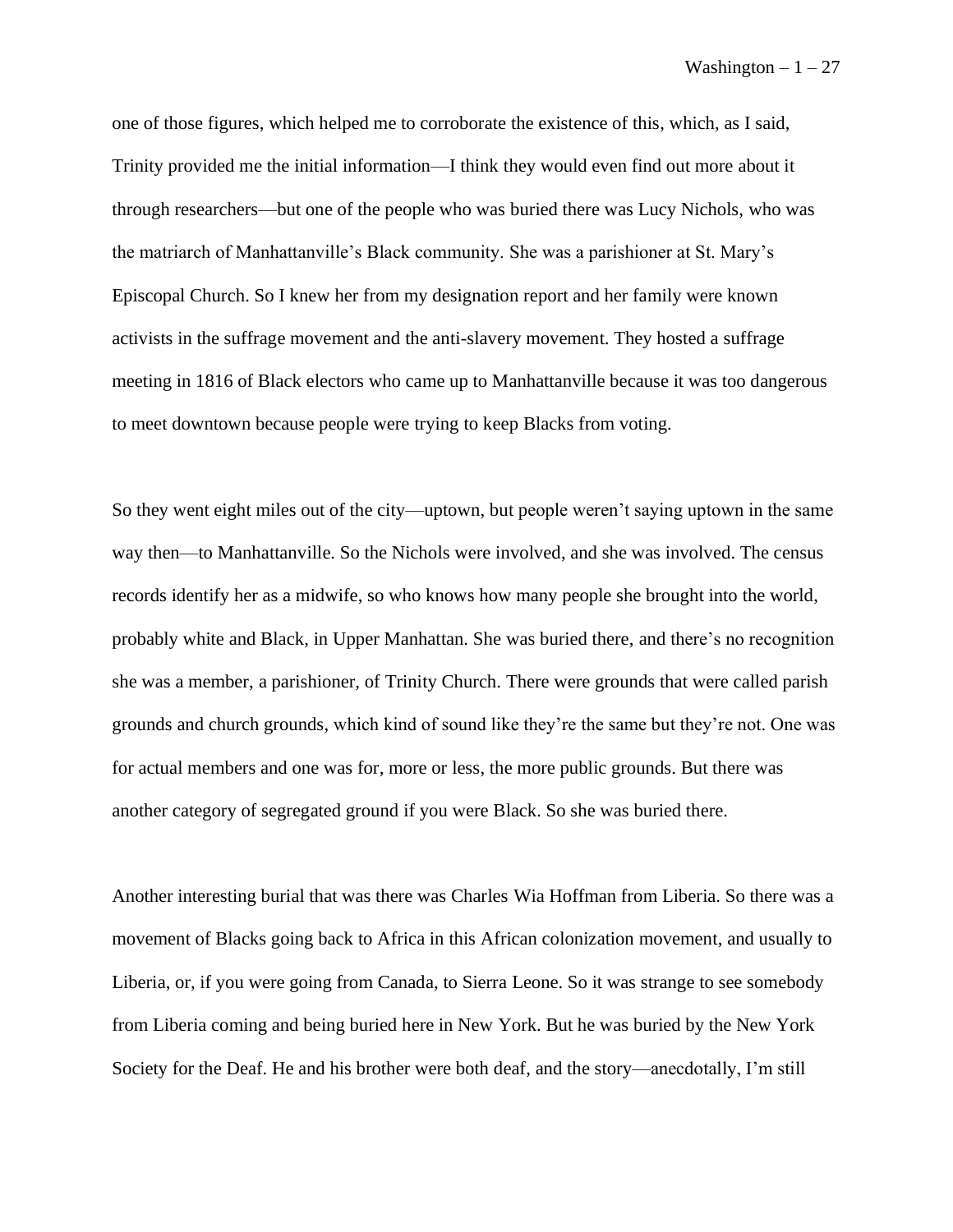trying to corroborate this––was that they were the sons of a chieftain, so they had some means. This missionary named Hoffman over in Liberia had brought them over with him––and they used his last name as their surname––to the institution as it was newly installed in Washington Heights, Fanwood. And Charles Wia Hoffman died early. He was about twelve years old and he was buried in Trinity Church Cemetery in the colored grounds in 1858. It tied into the subject of my book because James Williams's wife was from a prominent deaf family in Connecticut. She was hearing but both of her parents were deaf and a brother was deaf. Her mother had gone to the well-known school for the deaf, Fanwood, in Washington Heights in New York. She was in the first graduating class in 1858.

So it was interesting for me as I go along. It was a different project but she had to have known Charles Wia. He was from Africa. Even for other Blacks, he would have been exotic because he wasn't from 'round here, as they say. And he died while she was there. So you'll never hear any of those conversations, if they existed, but you know just by deduction, they couldn't get much closer. It was news if anybody died, certainly. So I can only imagine what stories she might have been able to tell––I saw him once, or yes, we were great pals, he was such a cute kid, whatever. So all of these things, they get under your skin––not under your skin as an irritant––but they provoke you. They intrigue you. They really get you going. What's next? What else can I ask about them, aside from the obvious things? You look at what they wore and how they moved about, the conveyances and all those things.

So a lot of that stuff tips back to my neighboring cemetery. I would love to see some sort of memorial that is permanent that recognizes their presence. I also think, to my surprise––and then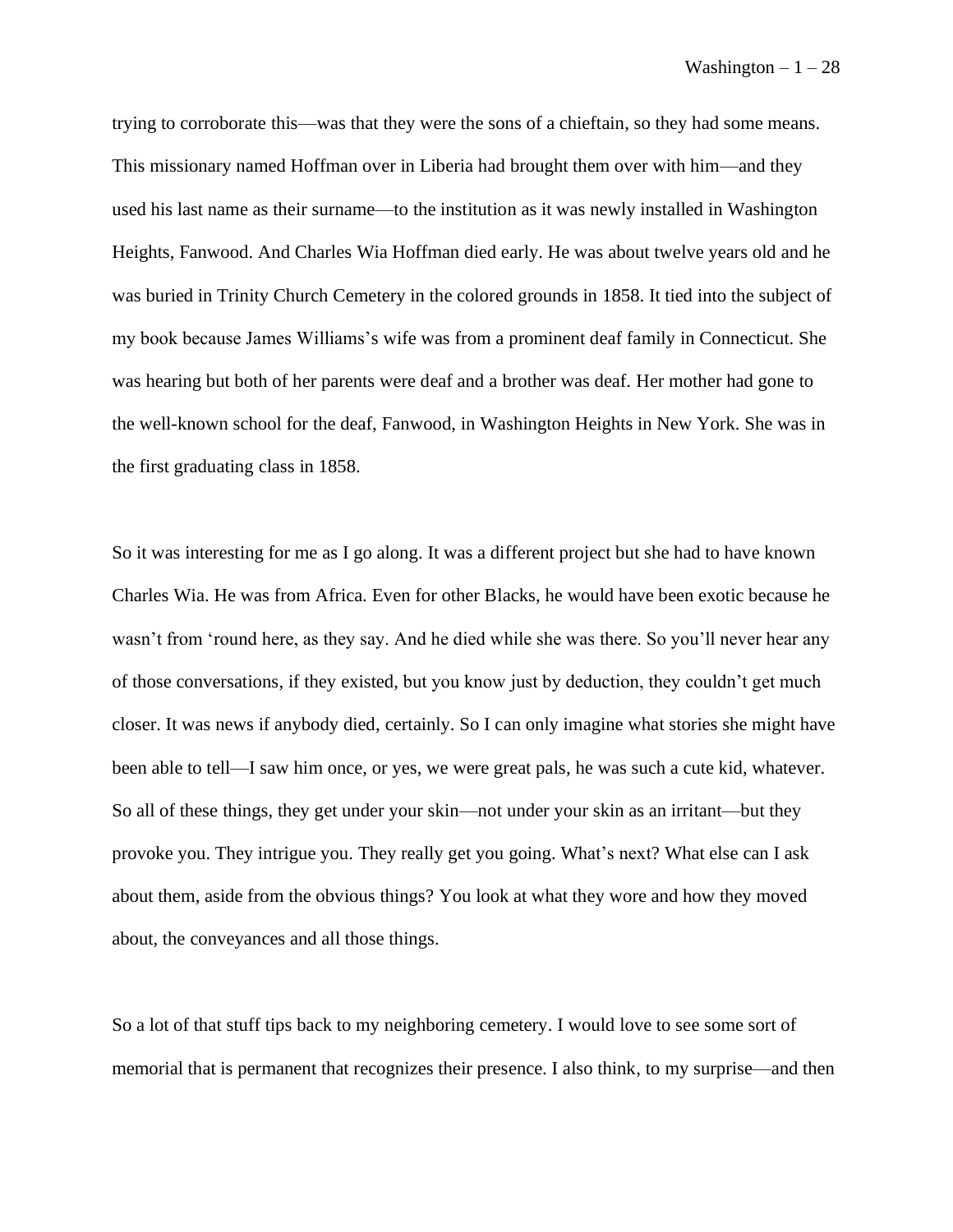not surprise because Blacks have lived everywhere in Manhattan and because Blacks have been here as long as whites have been here in New York––that some of the burials were from addresses that were in Harlem. This is decades before the famous Black Harlem, before anything like the Great Migration or the Harlem Renaissance or that initial wave of Harlemites that Williams was a part of, at the beginning of the twentieth century. This was decades before that and their addresses are there. So it attests to a presence of Blacks in every geographical area of the city.

Q: What do you think that your role has been in researching this and also speaking about it on walking tours? In the public knowledge and potentially preservation of this space.

Washington: Well, I think it's been useful. I always hope that it goes beyond just nifty and cool, that it's actually useful. I mean certainly I give walks and talks frequently in academic settings, or for academics who want to get their students out of the classroom, because a lot of the stuff is just not in books. A book might mention Harlem or Trinity Church Cemetery or Manhattanville or wherever, Grand Central Terminal, but not really be able to impart the sense of the dynamic, the ballet of movement in the area. Or really highlight people, unless they were celebrities, who lived there or who moved about there. Or emphasized the fact that obviously communities are not populated by celebrities. They're just regular folk who live there, who are the engines of the area, of the locale.

So I think it's been useful to them because, as students walk about, whether it's actually on foot or through a PowerPoint presentation, they can see things, like this is where you're sitting now.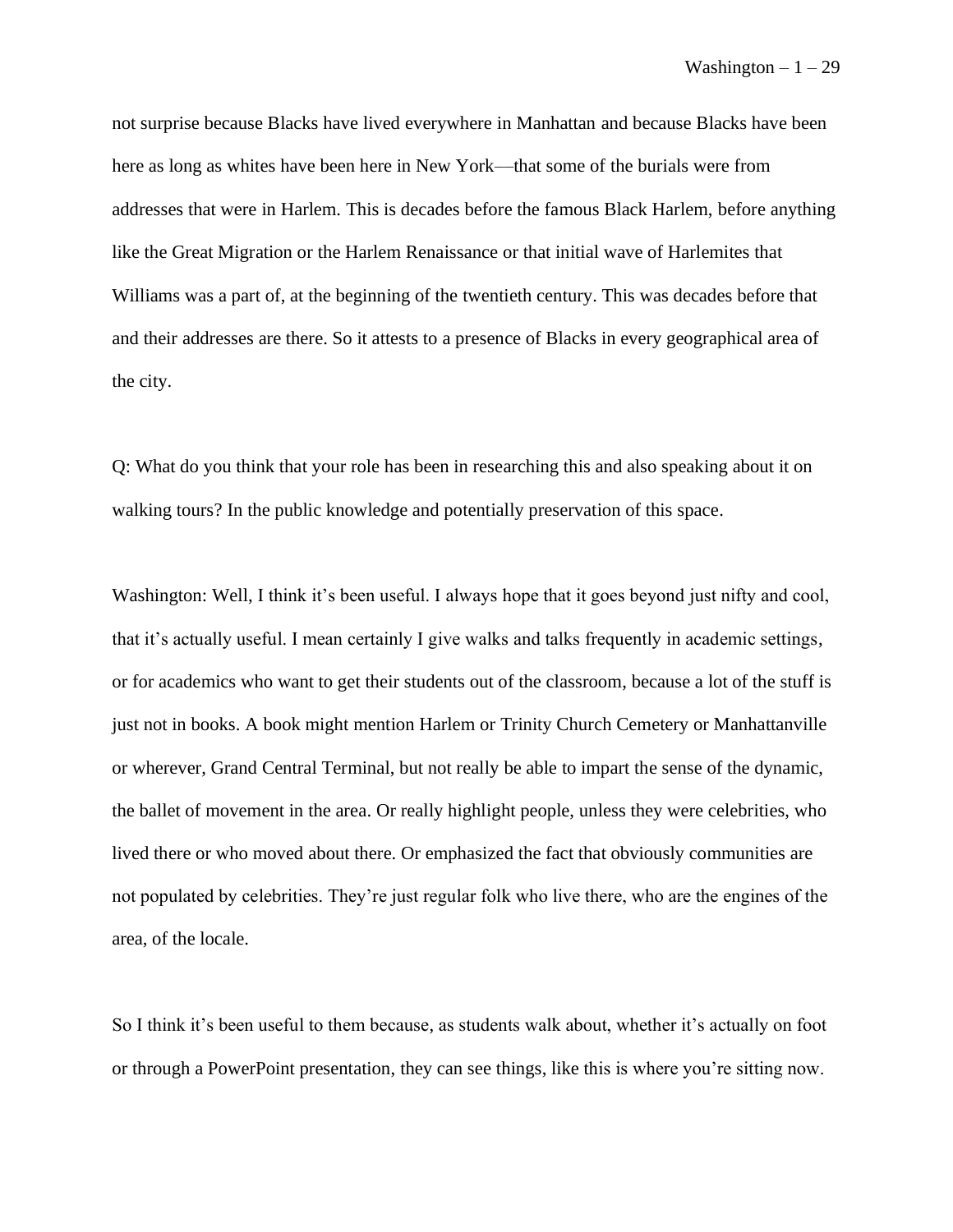This is what was there before. This is what it looked like before. This is what your house looked like when it was in black and white [laughs]. To see things through a different perspective, I think it's useful in making students of any age––students not in the strict sense of just being pupils but teachers too––or just locals curious and want to do a little digging themselves. I get that a lot from people. Oh, I was on your tour once, or a few times, and I went back and looked at it. I get a lot of people who have a connection already. Sometimes they know or sometimes they learned a connection just by a name that I mention. It's like oh, we're related to the Groveners going back this many years or whatever, and can share something I didn't know or wouldn't be able to have access to knowing about somebody I'm talking about because their name is on a plaque in front of me, or their headstone is in front of me. So there's this real interchange. I think it's been valuable in that regard.

But also in a sense of—the city has always been busy, it's always been bustling. But it bustles often to a different flavor. We don't always have the same occupations that were active at one time or vibrant at one time. Sometimes you have to explain, "that was somebody who whitewashed walls." People had jobs. You have to explain that. Then you struggle about how people had certain kinds of jobs, like the red caps. "Why were they all African-Americans?" So it's not just that Blacks thought this was a cool job to have because we get to wear these cool uniforms. It tells you something about the social dynamic of the city, about Jim Crow [laws] that was not just a Southern thing but a Northern thing. It prompts discussions on how Jim Crow played out differently––same theme––in one locale as opposed to another locale. So that's, I think, always useful to me.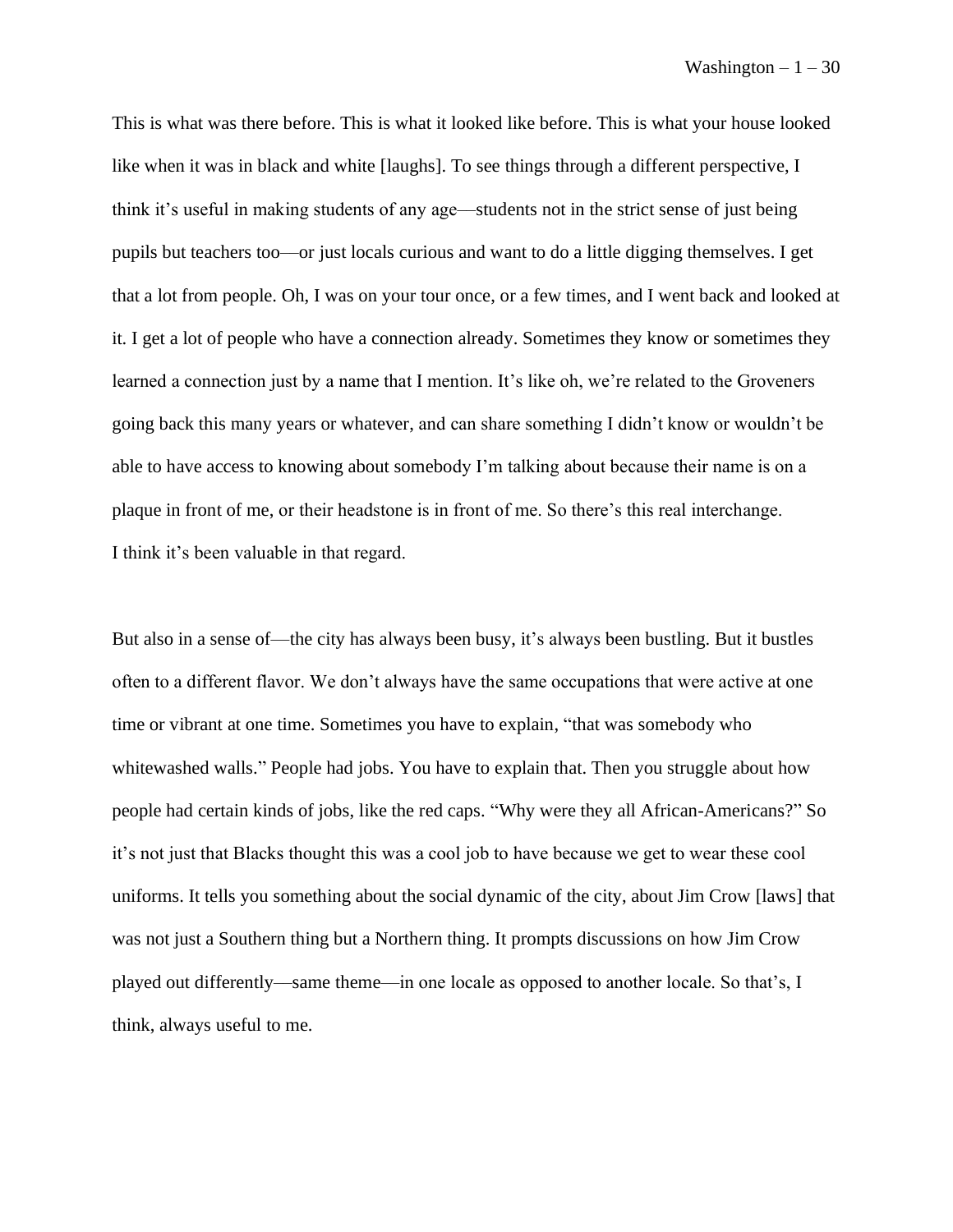One of my favorite monuments in the cemetery, it looks like a Greek temple. I mean, it's modeled after that. Architecturally, you would see this shape if you look at the San Remo Apartments masking the water towers on Central Park West, and it looks like that in the middle of the cemetery. And it's not unusual as a form for cemetery architecture. But you think somebody very grand lived here and when I tell them this was built by circus money––the man who built this headed a circus. And I can show a poster. He's actually in the annals of circus history and there are annals of circus history. There's a Circus [World] Museum, I think it was in Wisconsin. The oldest poster they have of the American circus is by Richard Sands and this is whose monument it is. And it's a dynamic poster. It tells people like oh, my gosh, who knew that circuses were that big a deal? You think, yes, there was no Internet, this was live entertainment. And then you start talking about how circuses came to be. You had live acrobatics and you had people who ran menageries with exotic animals. Then they got together and you have these groups that were like the ampersands that connected the acrobatics troupes with the animal harnessers or whatever. And sometimes they interact with the acrobatics on the animals or vice versa.

So it gives you all this fascinating back story surrounding this Greek temple-like structure that seems so incongruous. But that's part of what makes history fascinating and New York fascinating because here it is in our backyard.

Q: I wanted to ask you about Hotel Olga and learning about the cultural history of that location and efforts around keeping it from being demolished.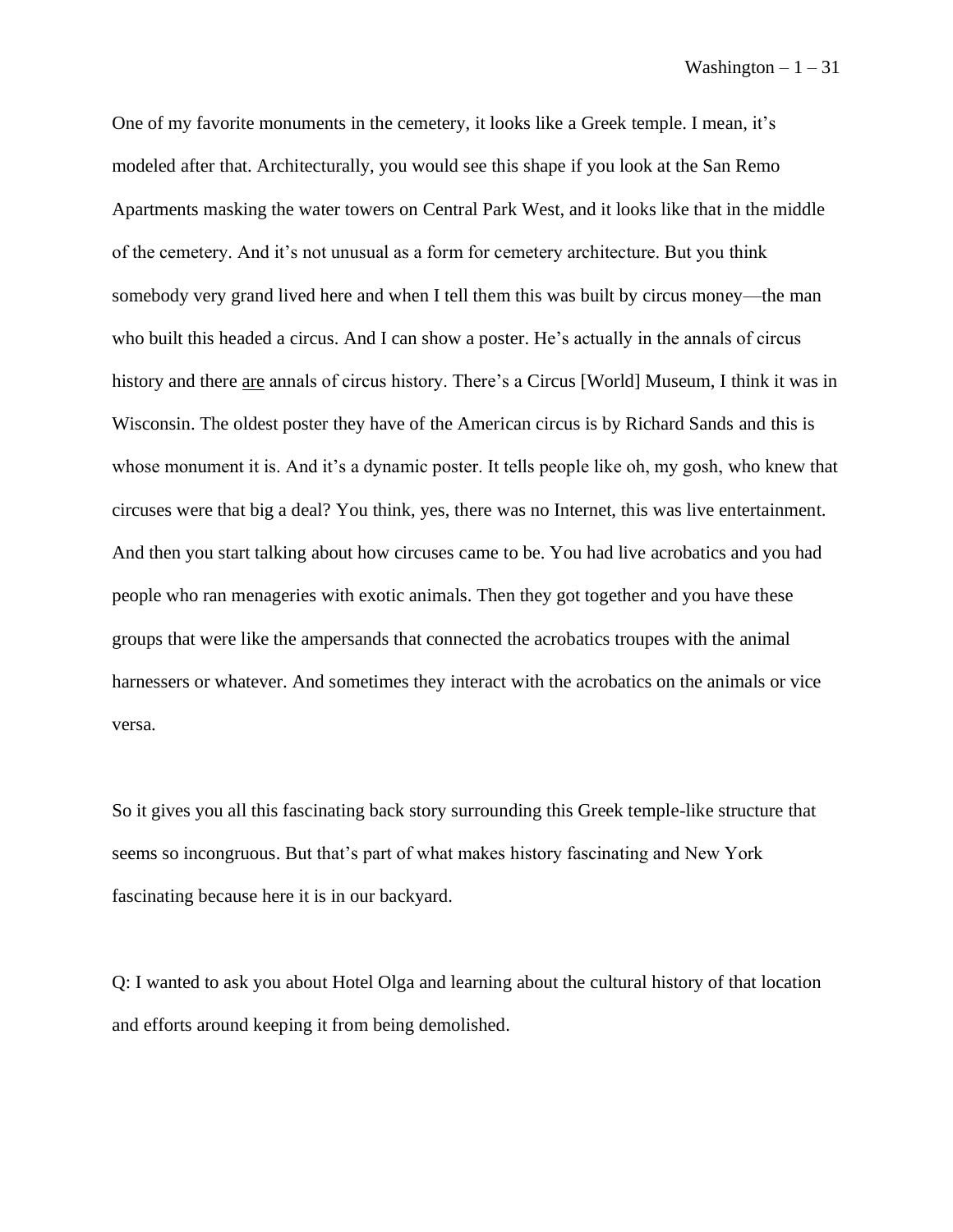Washington: Yes, the Hotel Olga. I'm trying to remember how I first came upon it. I wrote a piece on the Harlem Renaissance retreat for African Americans. And when we speak of Harlem and Harlem hotels, everybody speaks glowingly of the Hotel Theresa, with good reason. It's a beautiful hotel. It towers above the low-scale skyline of Harlem, but it was restricted. And it didn't open up to Blacks––well, it opened in 1912-1913 but it really stood as a citadel of exclusion until 1940. So that's a few decades that it's just in your face: I'm here, you're not. Until it opens up to Blacks in 1940, Blacks are traveling and need places to stay when they come into the greatest city of all cities, New York, and the capital of Black America, which is Harlem. So what to do?

So the Hotel Olga opens up in 1920 and it's being touted as saving Harlem's hotel industry. So there were places to stay. There were boarding houses. There were a few small hotels. There was the YMCA/YWCA and there were a lot of people that took in boarders. If you look on census records, you see head of household and often you'll see "lodger, lodger," "boarder, boarder, boarder," whatever. And in those cases, you often had to know somebody to introduce you. So you had to do a lot to find a place. It wasn't like Airbnb or whatever.

I was doing some work on Times Square history and one of my assignments ran out but I still had access to ProQuest for the information I needed for that assignment. So my boss said, if you're working on something else, feel free to use the site. So I look up Harlem, and I think that's where I first found out about Hotel Olga. And then there was a preservation plan that Community Board 10 had put out––I think this was about 2012––on recommended places to be landmarked. It was a dozen places and Hotel Olga was on there. It was just a tiny dot. And I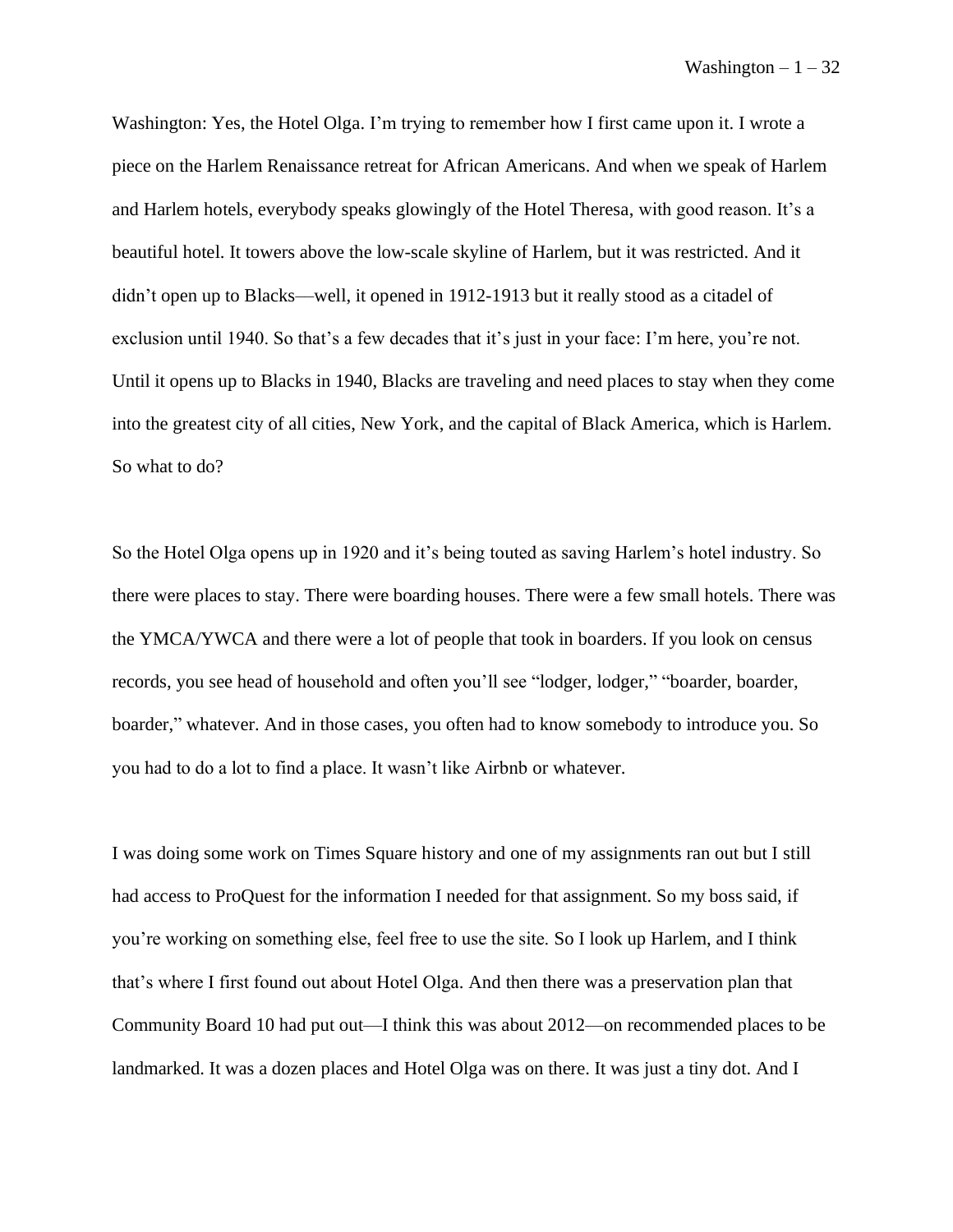think it was probably that people had heard about it but weren't really sure of it and needed to get this brochure done. But when I saw the location, it was 145th and Lenox Avenue––I mentioned my folks lived in Esplanade Gardens––so my bedroom window, when I lived there, looks out on 145th and Lenox Avenue on the northeast corner, and the Olga is on the southwest corner. So it's diagonally out my window.

So I looked at it for—I lived there for a few years, however long––it meant nothing to me. It was just an old building, and I looked beyond it to the Hotel Theresa, standing up next to the Empire State Building even farther away. So now it's fascinating to me because "Oh, my gosh, it was hidden in plain sight! Who knew?" And it becomes all the more fascinating to me because it was there all the time.

So as I started my research, I could see what it represented. I'm reading the articles in 1920, who's staying there, people are coming from all over the country. Every Black newspaper has not just an advertisement for Hotel Olga but it was popular at the time to have a listing of guests who checked in. I think, now, if you were a celebrity, you'd be appalled to have your name listed [laughs] because you want solitude. I don't want everybody to be in my business to know where I'm staying––we've got paparazzi for that. But in those days, it was useful because it was so hard to find a place to stay and if you were an upright respectable person and you're going to a strange place, you want to feel you're going someplace with some sort of an assurance that you're not going to get in trouble, you're not going to be harmed. Even if you're not harmed, you're going to come back home with your reputation intact. So you're reading the paper and see, oh, Louis Armstrong lives there, or so-and-so stayed there, a business man. Madam C.J.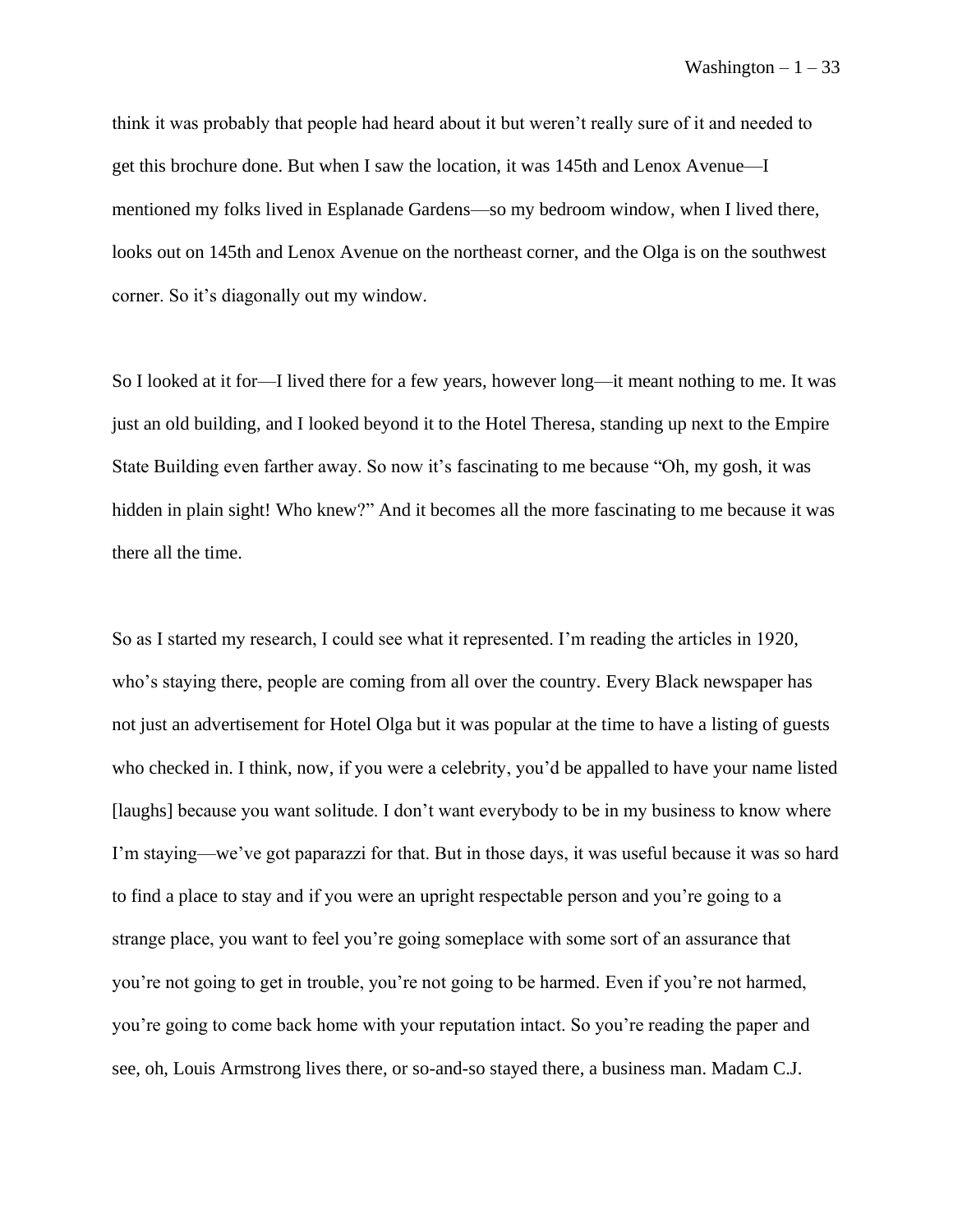Walker's agent, whatever. So you get a sense—even if you don't know the people listed, of where they're from, or they might be familiar names. But you get a sense of assurance that this is a respectable place.

And the owner, Ed Wilson, ran a tight ship. He was the brother-in-law of A'Lelia Walker, who was the daughter and heiress of Madam C.J. Walker, the first African American self-made millionaire in the country. It was popular for as long as the owner was alive, he died in 1944. So a good quarter of a century, this was one of the places to go if you were visiting Harlem. And people indeed came from all over the world, particularly from across North America, but also South America, Central America, and even Europe and Africa. If you're Black and you were traveling to New York, that was the place to stay. And a lot of them are names that we recognize. Bessie Smith stayed there. Alain Locke, the Dean of the Harlem Renaissance, stayed there. The Black pilots who flew cross country—[James Herman] Banning and I'm forgetting the other one's name [Thomas Allen] but as soon as they landed, they went and checked into the Hotel Olga.

So it was a real disparate and diverse group of people––athletes, sports teams that came to New York to compete stayed there. So it was a whole fascinating history. It was built at the end of the nineteenth century. It was part of this vision by John D. Crimmins, who was an important contractor for the city in a lot of projects that we still recognize today, like the making of the elevated railroads, the subway station underground, putting telegraph cables underground. But he also started buying a lot of property and he was noted for having the cleverness and foresight to buy corner properties. So when he died in 1917, a vision of his for buying the property to begin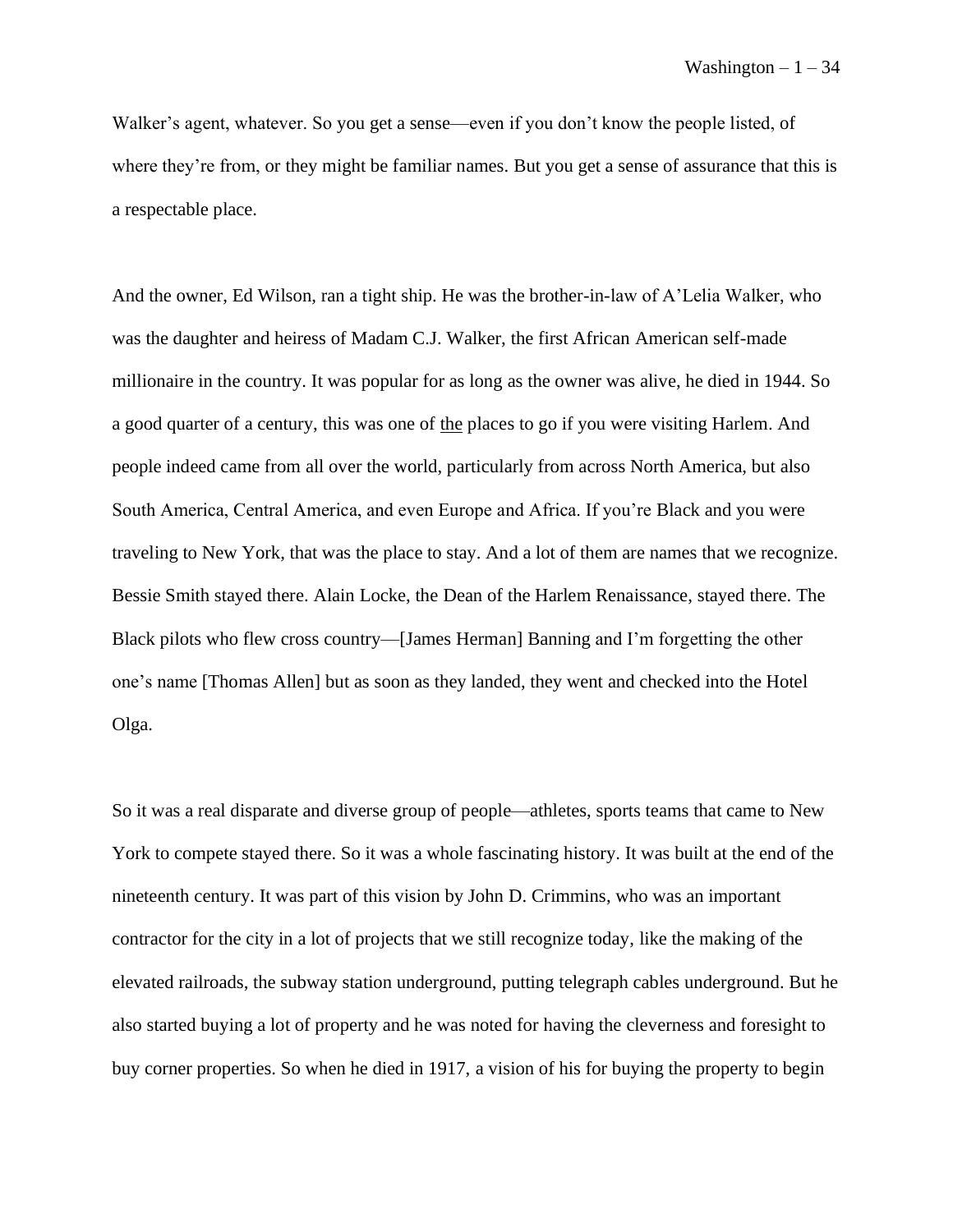with had died. He had bought these two blocks from 143rd Street to 144th, and 144th to 145th, between Lenox and 7th Avenue which is now Malcolm X Boulevard and Adam Clayton Powell Boulevard, with the idea of creating a special neighborhood, a la the King's Model Houses on what we know as the St. Nicholas Historic District, better known as Strivers' Row. And the first of those two blocks, the southernmost one, was developed and for some reason or another, only the building that would become the Hotel Olga was developed. The rest of the block laid undeveloped until it was auctioned in 1920, three years after Crimmins's death. And so it didn't lay fallow––if you were ever a kid and you saw a vacant lot, you played ball. You ran on it. It was occupied. It was known as the Lenox Oval and was used for sporting events. I have a photo of a baseball team that James Williams created, the Grand Central Red Caps baseball team, just prior to the Negro Leagues, and they're standing in the bleachers at Lenox Oval. And it's just blank with the exception of this building. And in 1920, the lot gets developed and the hotel building that's there is renamed the Hotel Olga and it becomes this famous hotel.

Unfortunately, it peters out in use by the 1940s. Most recently it had been a gym. I think it was renovated in its interior probably in the '90s and used as a gym. And I was visiting my folks and on my way over, they were putting up that scaffolding, sort of an apron, and I'm thinking, "Mayday! S.O.S." [laughs] I look at my folks and [quickly] "Hi, Dad." I go straight to my old room and look out the window and there are workmen there. I'm thinking what the hell's going on? And it was probably too late. So I did an RFE, Request for Evaluation, from Landmarks. There already was a demolition permit given, I discovered, after doing some hasty research and trying to get people onboard. I did huge posters and stuff like that. I think it just came on too late. So I was giving tours for Municipal Art Society and other groups. We'd start from the Hotel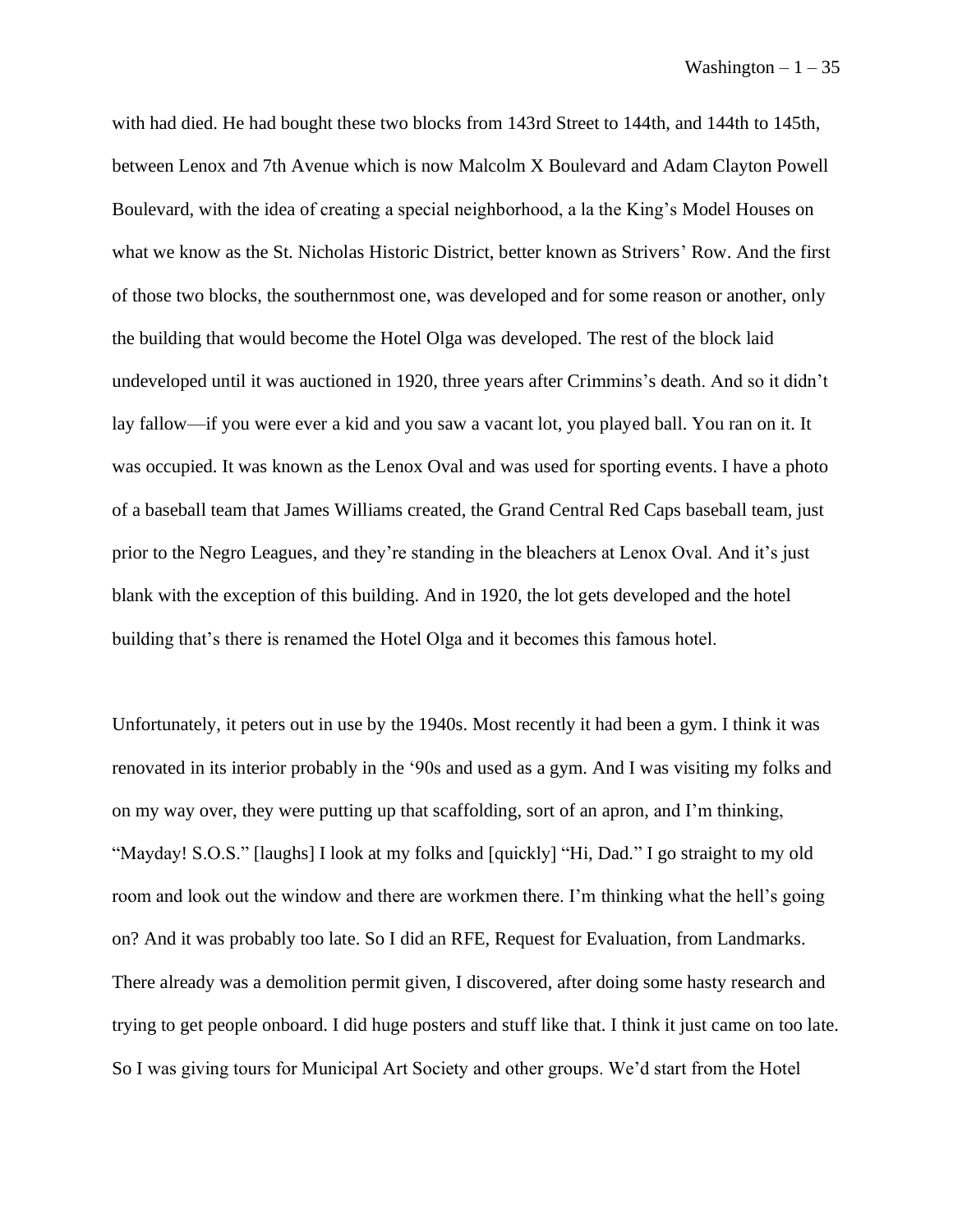Olga and I could tell the story of it and the Lenox Oval and it was of keen interest. And it was just very, very sad because it was one of the last of these big structures in Harlem that represented the Harlem Renaissance. We've lost the Lafayette Theater and the Renaissance Ballroom and so much is going. It would have been, I think, really quite—I think, easy. Nothing is easy, but with no great difficulty––because it was pretty much intact, even though this building had straddled three centuries—to keep it and convert it into some use that would be a permanent reminder of what built this, who stayed there, what they represented, what the owner represented, Black enterprise and Black travel habits. It was always mentioned in the famous Green Book that got deservedly renewed attention.

So it met with the wrecking ball in October 2019. That was it. And it's still just a vacant lot. They haven't developed on it. For two years, it's just been vacant.

Q: Can you talk about the LGBTQ significance of the site as well?

Washington: There was some. Like I mentioned, Bessie Smith stayed there, Alain Locke. So there were figures who are often cited as being contributors to the richness of LGBTQ history. It was a hotel. I mean, we'll never know everybody who stayed there and how they identified or what they did or whatever. But you can assume that, for any cosmopolitan hotel, it's there. Even just being able to cite a couple or a few figures who figure into LGBTQ history gives you a sense, just as a microcosm of a microcosm [laughs], that there must have been more because there were few places for people to stay. And also, not only that there were few places for people to stay but it was a coveted place to stay because of its reputation.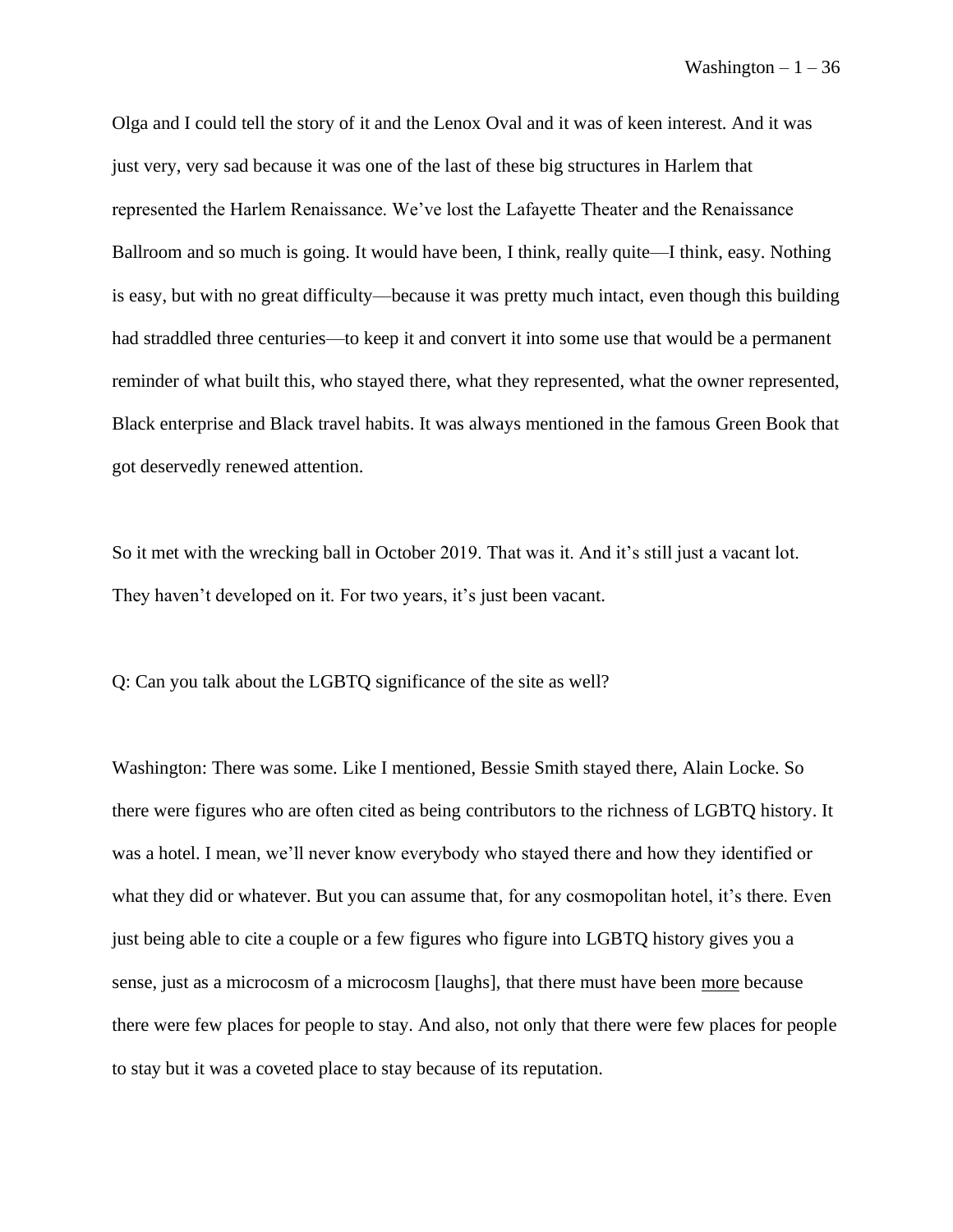So that's why that's of significance. I think the [NYC] LGBT [Historic] Sites [Project] online has a tribute to Hotel Olga, much of that was on research that I did, people that stayed there, who were identified as lesbian or gay or bi, who were documented to have stayed in the hotel. There were not events there––even though it's gone, I think, I don't pass up any events that may come to me or that I could suss out because it still builds up a case for what it was. It did not have a ballroom.

What it was before was the Hotel Dolphin, which had a ballroom and was famous for dancing and stuff, and it was called that from about 1914 until 1919. And that was a place that gave a clear illustration of the neighborhood changing from a white community, as Harlem broadened as a Black community, to the bounds of 145th Street. And it was a big to-do because another fellow I wrote about, a silhouette artist at Coney Island, E.J. Perry, was also the cook there. He was the chef and he quit because he was ticked off at the management for refusing to let Blacks work the bar when clearly the clientele had become mostly African American. Or, it was still a mixed crowd, which was very telling because, given the zeitgeist of the time where whites could be ridiculed for socializing with Blacks, it was a place desirable for whites who wanted to go and dance, particularly the tango. That was the place to go in 1914 when the tango craze broke. And it was also, during the armistice parade after the First World War, when the Black soldiers of the Harlem Hellfighters were marching up, it culminates around the bend past the Hotel Dolphin. But this is the same building that becomes the Hotel Olga. So it's got sort of that back story as a different establishment but everybody knows the site. It's probably part of what sells the Hotel Olga because it doesn't have to advertise where it is. Early advertisements say it's formerly the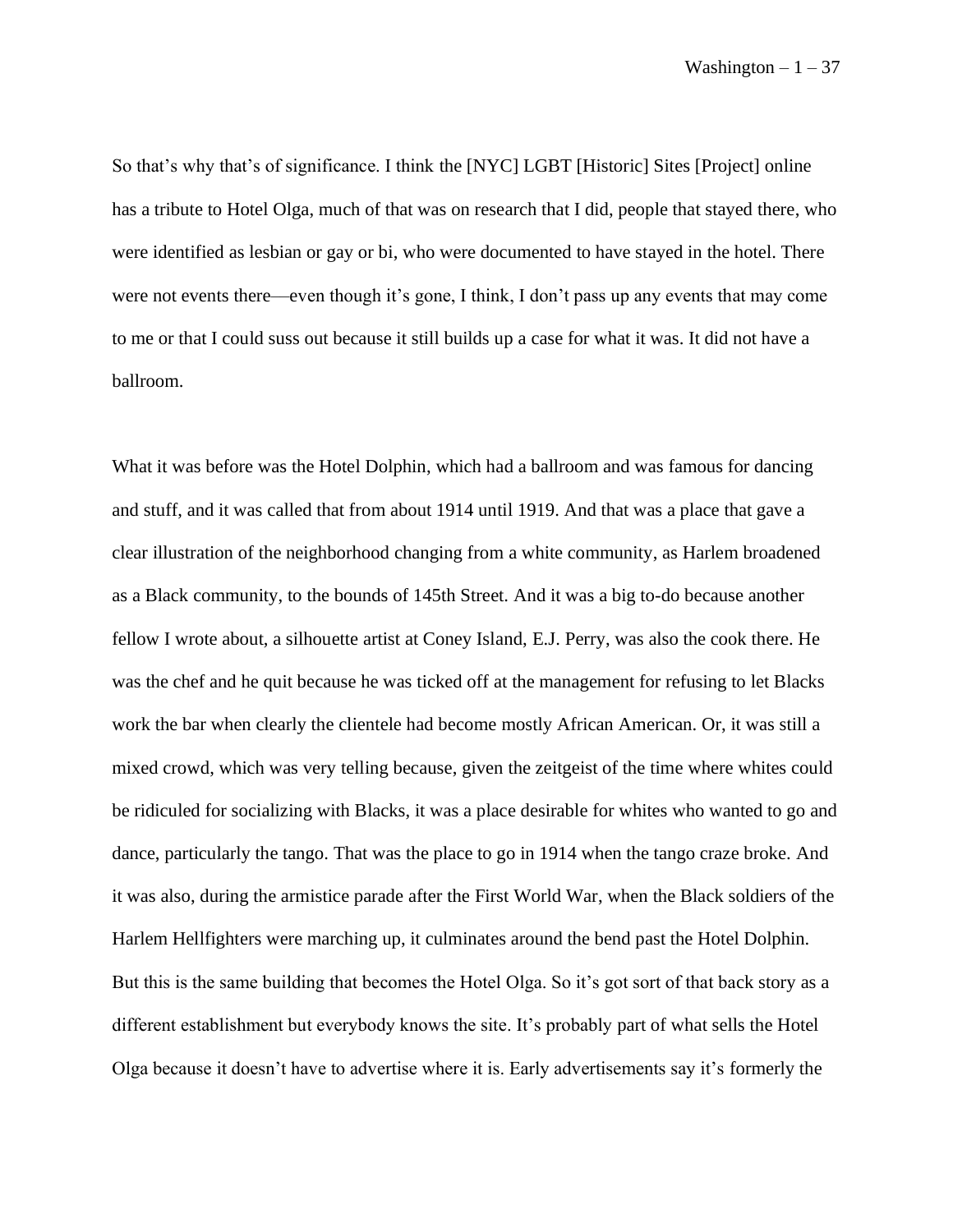Dolphin Hotel.

It's a shame because it's got so much to tell us, to teach us about how the community grew, how it enterprised. The owner, he was somebody who—I'm still interested in doing a biography of him. I'm working on somebody else now and it takes time to do those. But I've got so many notes on him and he's a fascinating figure but he had a little dynasty going on because he not only had the Hotel Olga but he bought what was formerly McAvoy's Saloon, and there are photos of it you can find online, right across the street on the northwest corner. And he renamed that the Hotel Curry and gave it to one of his housekeepers. Anecdotally, she was not just the housekeeper—I don't know if people just give hotels to their housekeepers—so there may have been a romantic liaison but she was a very savvy housekeeper and hotel proprietor, manager. And they worked together and particularly, in 1939, they were advertising their seventy-five rooms together, between the Olga and the Curry, for the new World's Fair, twenty-five minute drive, because they're right at the foot of the Lenox Avenue Bridge. We call it the 145th Street Bridge now.

But then he had another place two blocks down on 145th Street, which was the Witoka Studio, which was more or less a reception hall. So people like Billie Holiday sang there. You had wedding receptions there, benefits for the Scottsboro Boys. Dizzy Gillespie had played there, so a new generation. I know there was a cast party there for members of *Four Saints in Three Acts* by Virgil Thomson and Gertrude Stein with Eva Jessye, who did the choral arrangements there. All these disparate and diverse affairs and functions. There were a lot of social clubs that had meetings there.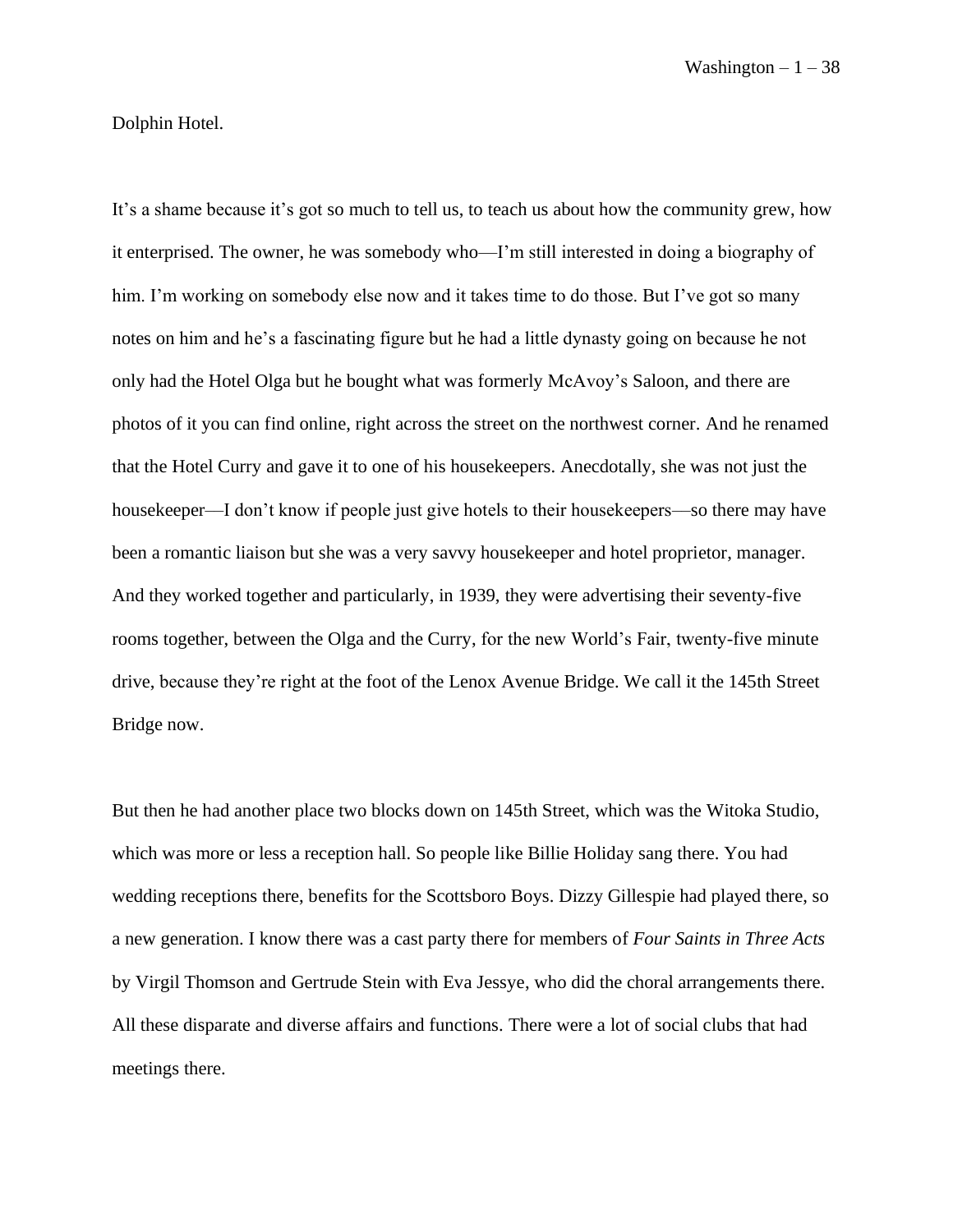So he had this dynasty of these places. Clarence Darrow, there was a smoker that the NAACP hosted there, that the owner, Ed Wilson, gave them the use of the club for no charge. So I think it's a fascinating story about Harlem's development and doing for its own, at times when it's not getting the benefit of being in a democracy, of being part of the American Dream historically, and they do their own thing and very well. He's worth a whole book in and of itself.

So I'm not done with the Olga. I mean, the footprint is there. The building itself is gone but there's enough that we know about it that we can attest to its significance and its important contributions.

Q: Yes, I wanted to ask, when the building itself is gone, based on the work that you do, what options do you have to continue doing this kind of applied preservation work?

Washington: Well, now, of course, it's no longer preservation other than in the sense of interpretation. So to use the vernacular, it sucks [laughs]. It does. Because you don't want to reduce historical sites to a plaque. And plaques are great. There's a lot of places where I can see "You Are Here," and you should have a plaque because everybody is walking by. But if that's all you can do, then do that.

In another way, there may be very few options you have left other than to put a plaque there that says something, that gets the conversation going. And it sucks to have to say it's better than nothing, but sometimes it is that. The building's gone and it's not going to be rebuilt. And even if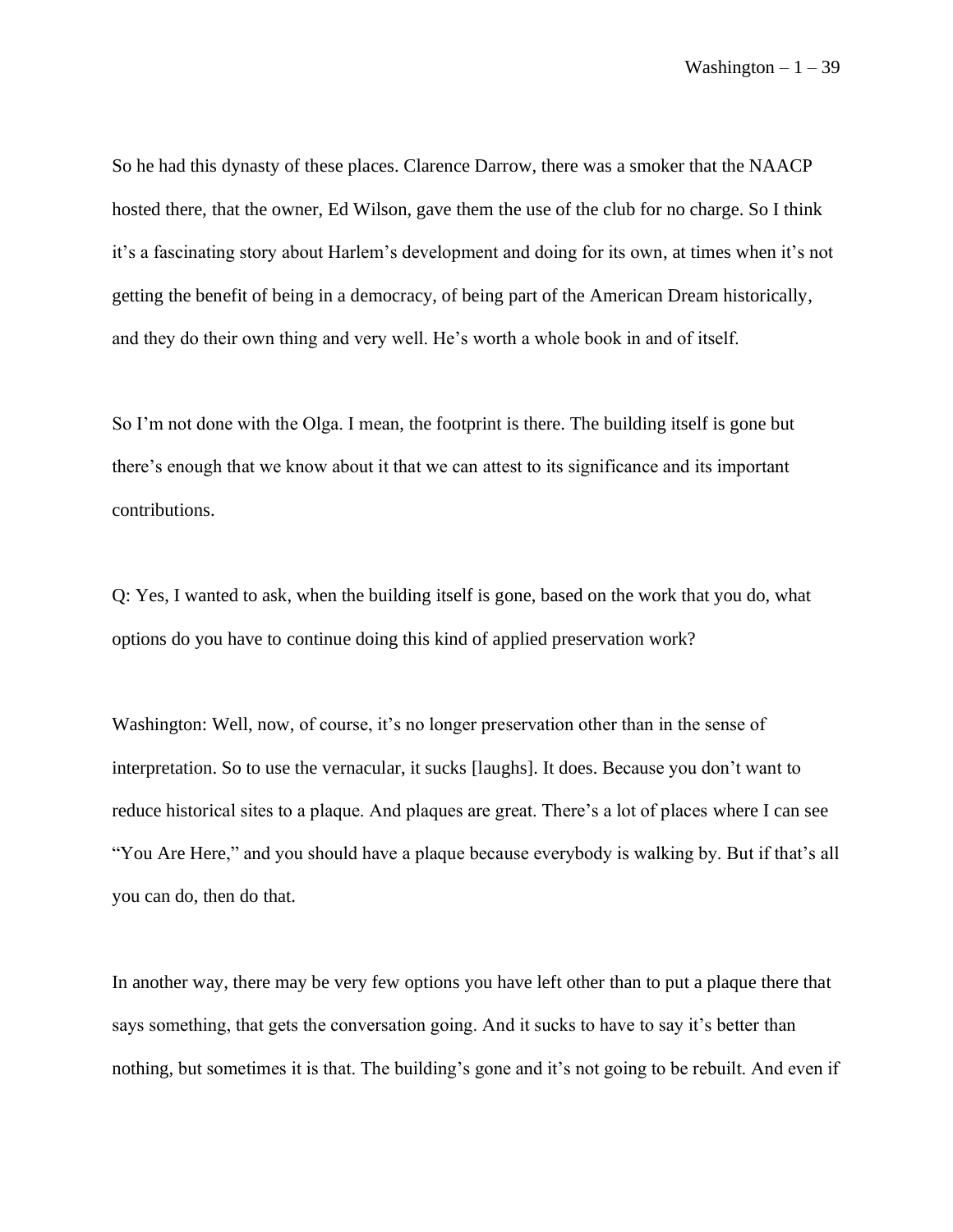they rebuild it and call it the Olga, it's not. The Renaissance [Ballroom & Casino] was demolished. It was rebuilt as a complex and I think they're calling it the Renaissance-something. The provenance is not there. The name has just been plucked and reapplied and that is not it. It doesn't cut it.

So certainly, in the interest of preservation, it's never a good thing to lose a property. I'm working now on another property that features in my book and I had done an RFE for in 2018, which got a favorable response from Landmarks, for what was known as the Former Colored School No. 4, which became Grammar School No. 81. And this was at 128 West 17th Street. It's a little three-story building that you could walk right by, most people do. You don't notice it. But it was a Reconstruction Era racial caste school that the Board of Education maintained for African Americans. My subject, James Williams, would have been one of the last students that studied there before it was dissolved. And it came out of a long tradition of segregated schools, colored schools, a separate system run by the Board of Ed that came out of the African Free School, which Mayor Cadwallader Colden, the abolitionist, was president of because they were created by the Manumission Society. Again, they're all kind of connected.

But this school is of particular interest architecturally. It's not glamorous but it was a cookie cutter school that was after a design from the 1840s for public primary schools. And there were diagrams about how they would be laid out, the floor plans, and they all basically looked the same. I think this is the last of them, that they've all hence disappeared. In that sense, this would be the last trace. In this sense, that's architecturally significant.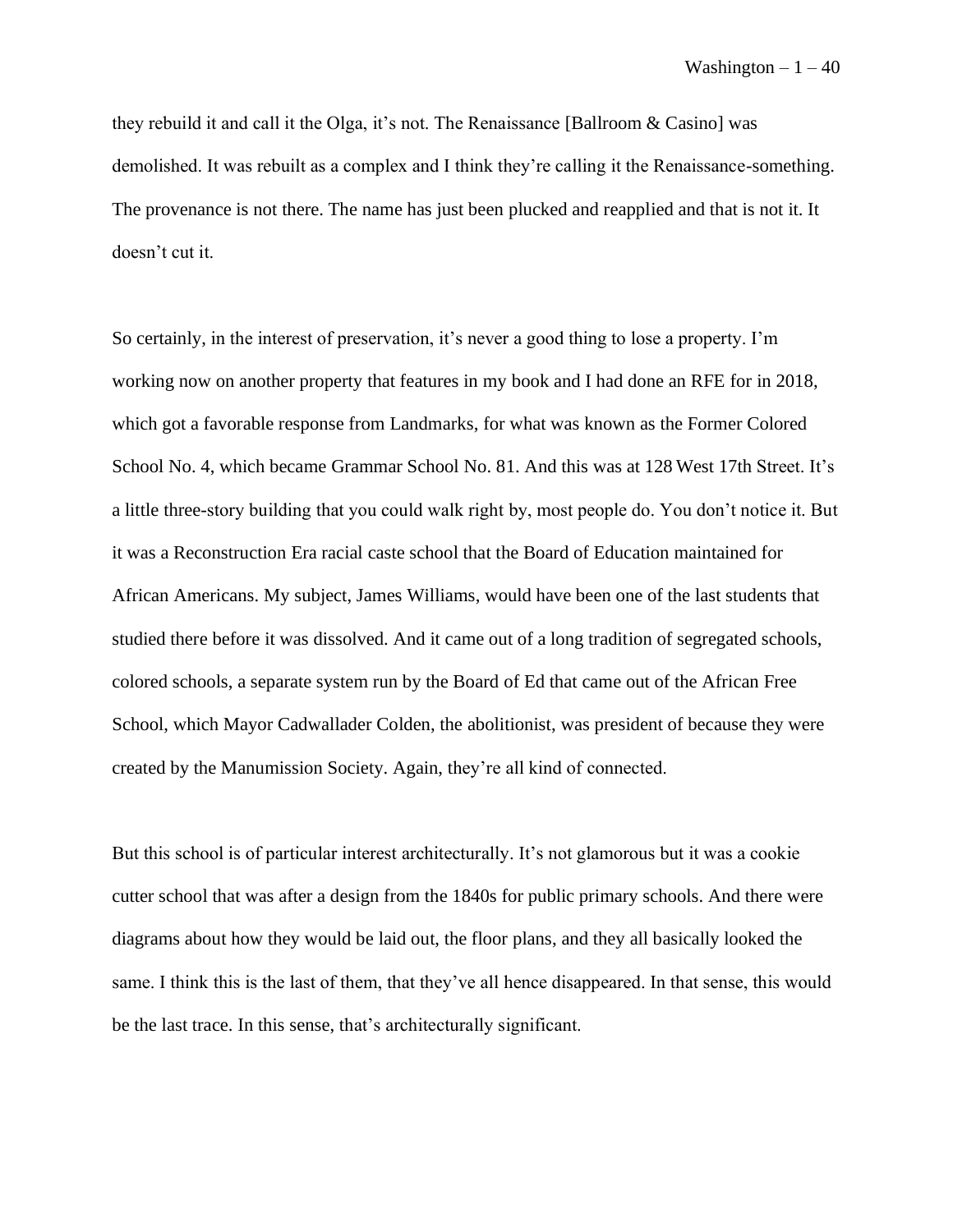In a cultural and historical sense, it's very important because the head of this particular school was the first African American principal in the Board of Ed[ucation] system, Sarah Tompkins, who became Sarah Tompkins Garnet, who was made a principal on April 30, 1863, while the Civil War is going on, in New York. And, not directly, but most of her career is at this school. She's an activist, she's a suffragist. She's a "race woman" as it's known. In 1870, when it's a new school, she starts a speakers forum for adults, for the public at large, because that's what she does. She knows you need to have discourse and conversations. And the first speaker to start the series is Henry Highland Garnet, who, after Frederick Douglass––or maybe equal to Frederick Douglass––is the most famous Black speaker in America. And he's married, his wife is an activist––and Julia, she dies a few years later––and then he ends up marrying Sarah Garnet, the principal—Sarah Tompkins who becomes Sarah Garnet. So it's another one of those stories where women always get short-changed in this. They fall through the cracks because they don't get the prominence that men are given. But also when they marry, they often change their names, or they have all these names to keep track of. Now what should we file this activity under? [Laughs] So she's often known as Sarah Garnet and she's just a dynamo. She's associated with people like—in her later years, W.E.B. Du Bois, who speaks at her funeral, and the investigative reporter, particularly on lynching issues, Ida B. Wells. So she's associated with the school.

Also, another prominent teacher, J. Imogen Howard, who was the only Black manager at the Columbian Exposition in Chicago representing New York women craftspeople. And she was a Bostonian originally. She came down to New York and she taught at the school. She lived, actually, with the Garnets on MacDougal Street, and their house is still here, which should be landmarked. I think it's part of the landmarked district actually. And she was a music teacher and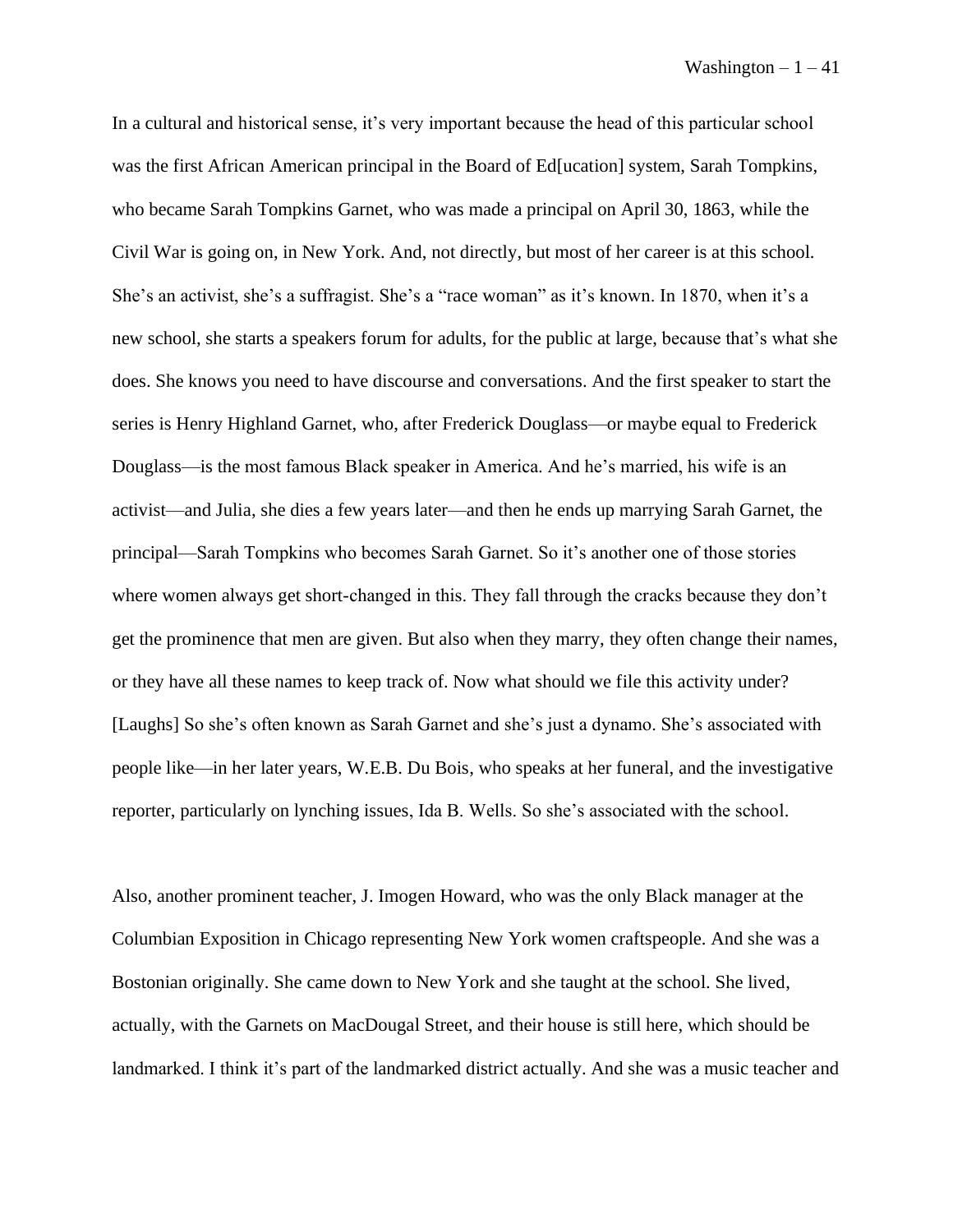she worked with a lot of the students that became famous like Walter F. Craig, who was one of the most famous Black musicians of the late nineteenth, early twentieth century, and the first Black musician to be admitted to what was then an all-white musician's union. Walter F. Craig's Famous Orchestra often was how it was billed. So he had been a student at the school. [Susan] Elizabeth Frazier was a student and then a teacher at the school and then became the first Black teacher of a mixed school, which is to say Blacks and whites together. James Williams, who became the chief of the Red Caps, the first Black Red Cap in the country and everybody emulated the system of switching over white Red Caps to all-Black Red Caps. It was an opportunity for all of these workers, particularly students, to defray their school costs while they were doing this job.

So the school was responsible for a lot of these things, just its placement. But it also reflects what was then part of the Tenderloin, which was a multi-racial community at the time, significantly African American at the time, which was why the school was there. And I think what saved it, unlike the Olga, which was private, is because it was part of the Board of Ed and when it was disenfranchised, it didn't just go on the market. It went over to another city agency. So the Department of Sanitation has maintained it for decades. So it's got that interesting history.

But again, it's always a battle with these things, particularly for African American sites, which are always underrepresented or sites that are not perceived as being—it seems to me that African American sites, you have to oversell in ways that you would not have to oversell other sites that are associated with the white population, or the general population. But my fingers are crossed. Like I said, I got a favorable response. I understand the city is backlogged and I gave them a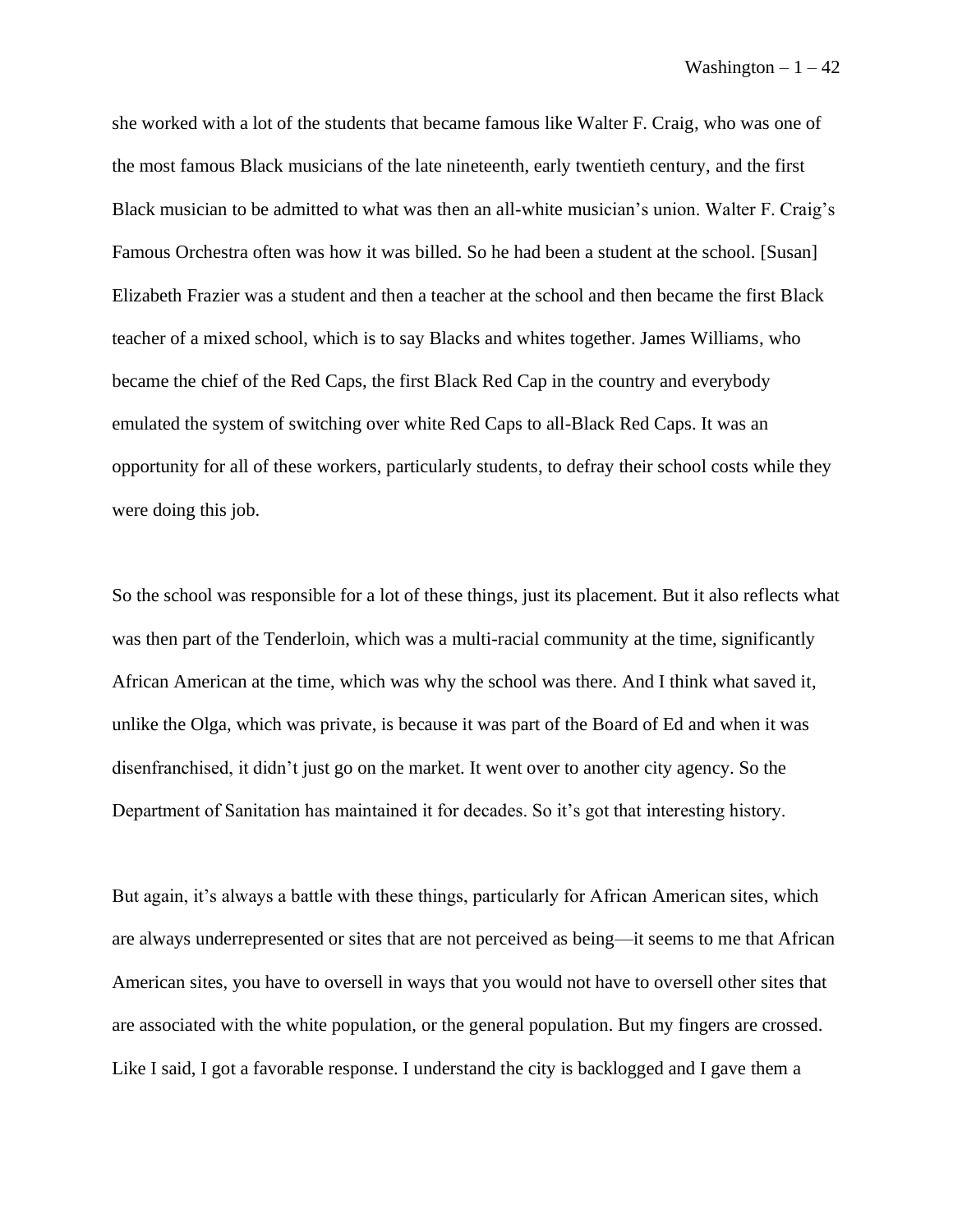gentle reminder. I wanted to know what the status was. The problem is you can't really get that when something is in the system. But I got a very timely response from Landmarks that they are researching the building, so I'm hopeful. And the Community Board seems quite interested in me doing a presentation as we speak, in the next weeks, about this building. I'm hoping that it will justly be landmarked.

The city has a history with this. They know the back story. They landmarked, about twenty years ago, a similar school in Brooklyn, Colored School No. 3 it was called, in what was then the City of Brooklyn. So even though they were two different cities, their story was the same. They were still working within a segregated system. And actually, again, Sarah Garnet ties in to Brooklyn because she was a Brooklynite born and bred, but her career was in Manhattan. And after she retired, she goes back to Brooklyn and organizes the Equal Suffrage League. So her Brooklyn roots are never severed. Everybody wins with this building and it's conveniently located downtown between Harlem and Brooklyn.

Q: Can you talk more about this element that you said of having to oversell the sites that have significance to African American culture? What does that mean for people who are doing the research or writing the RFEs, like you are?

Washington: Well, for things that seem to me—and I think for a lot of other African Americans– –to be obvious, and when you see comparable sites that have gotten attention, it seems like if you take it on, it's going to be a project and often unwieldy. It's not as if everyone doesn't already have their hands full with projects. And it's frustrating because—say, a theater like the Lafayette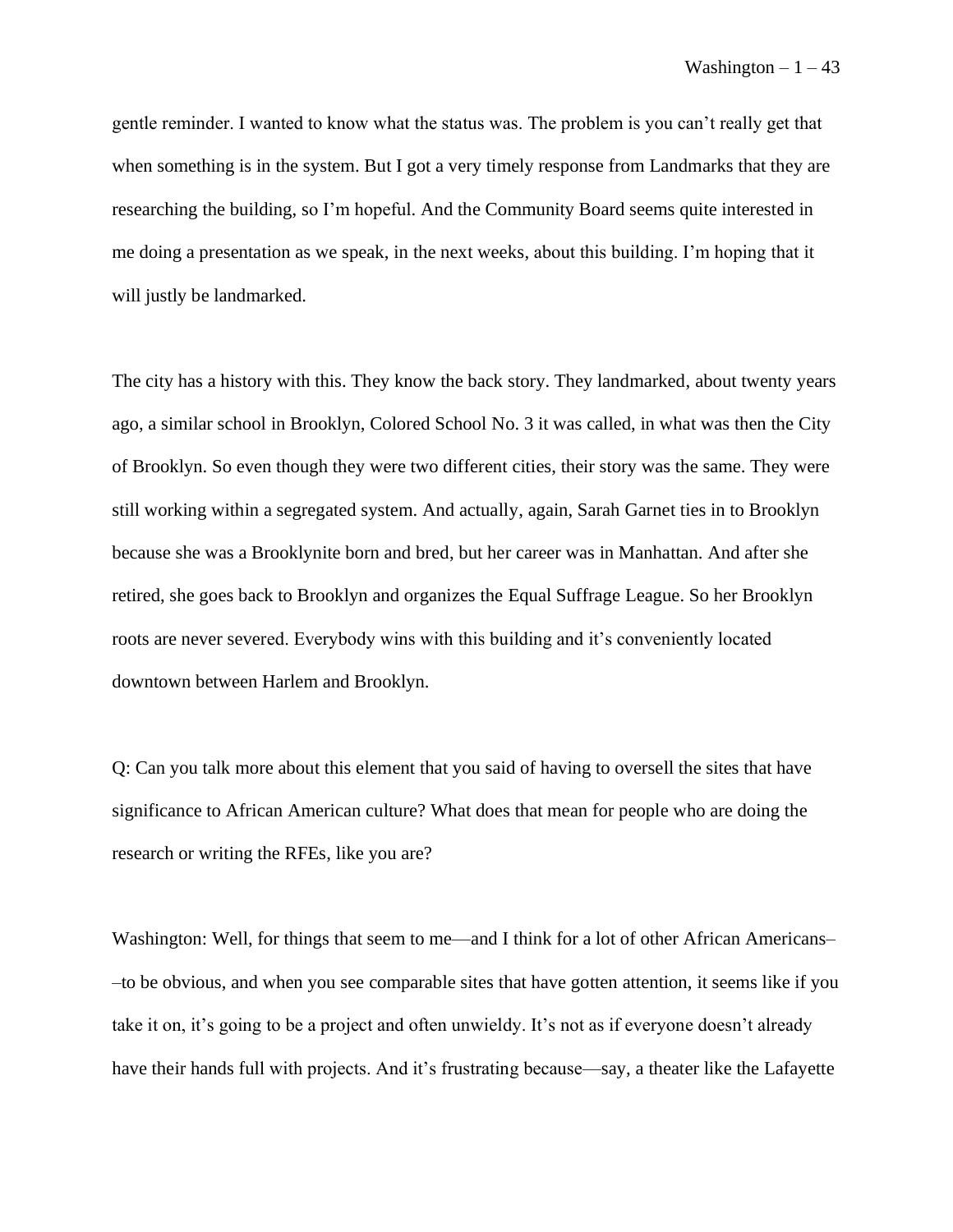Theater. I mean, it's so easily documented without even having to sell it what it represented just on a very clear level in terms of entertainment and the people who were associated with it, the notables, the careers that were made there, the experiments that happened there, *Macbeth*, the all-Black production by Orson Wells, the cross section of communities that came to see the programs, whatever. That is one example.

The Renaissance Casino, you shouldn't have to generate petitions and picket lines and things like that for things that. I understand that sometimes some things need selling. Some things need the extra energy. But there are a lot of sites that just sort of seem that this would not be a problem if it were [laughs] elsewhere. Why is that? Here in my neighborhood, more recently, there has been a site, an 1851 house that has been associated with the abolition movement and most likely was on the Underground Railroad. There was an argument against it from Landmarks saying that there's not a lot of documentation. But it's frustrating because the whole nature of the success of the Underground Railroad as part of the greater abolitionist movement was not having documentation. So you're asking for something that you can't possibly find––reasonably–– because there wasn't a log of "today, we hid this family here. They were such nice people and we moved them on to"—that's not—somebody could find that and turn them in! It just doesn't make sense. So the paradigm of criteria, I think, needs to be revisited depending on the subject. You're asking for something quite impossible.

There's so few sites that are associated with well-documented participants and agents of the Underground Railroad and in the abolitionist movement, and I think there's often a focus on the Underground Railroad as a part of something else: the abolitionist movement, the Civil Rights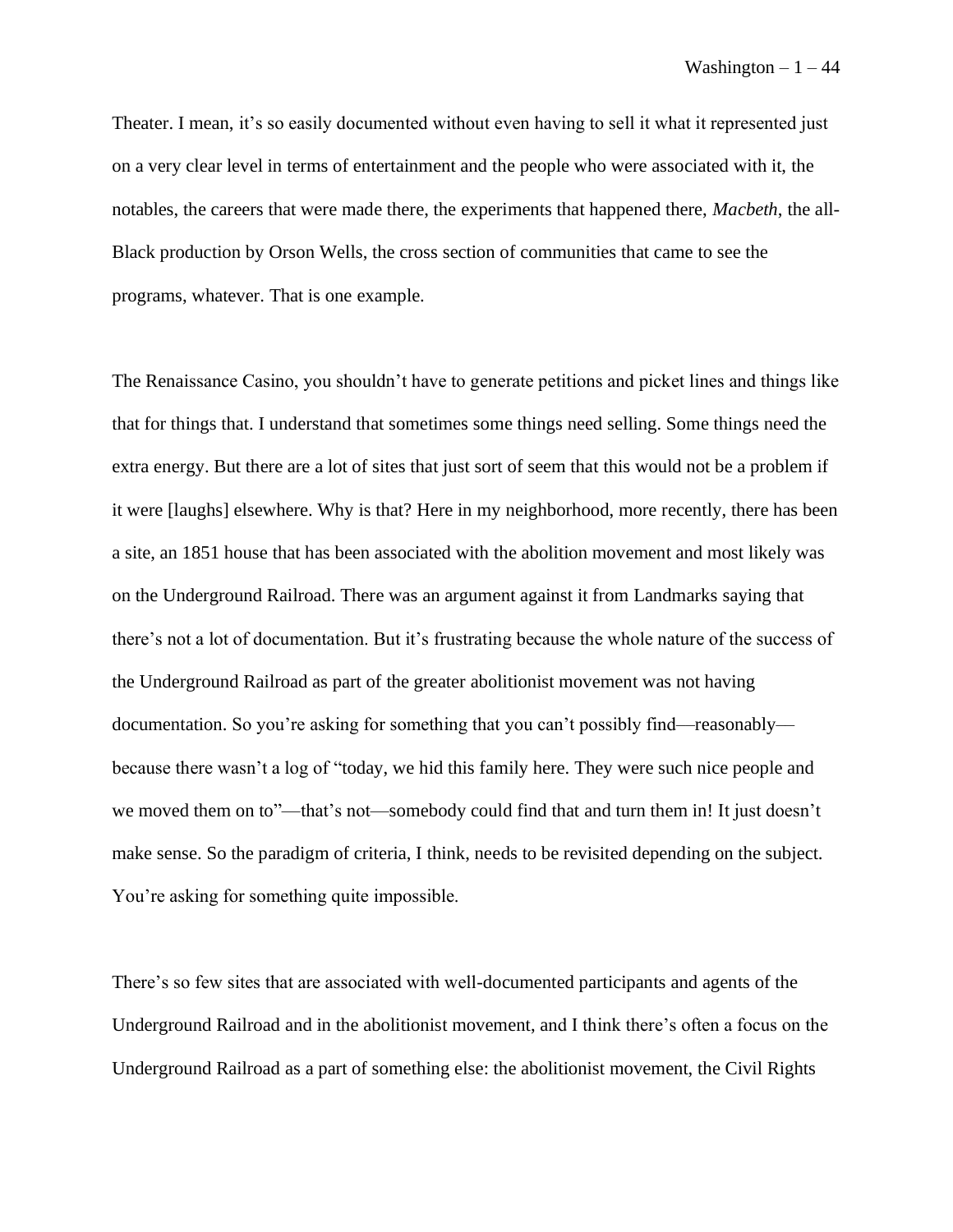Movement. And certainly we're landmarking places that are associated with civil rights history. But abolitionist history is just as potent—that was the Civil Rights Movement of its time, and quite dynamic. It involved great stakes. There were life and death situations. And this is a house, 857 Riverside Drive, that has that kind of association.

Granted, there are issues. The house has been altered. There are other examples of houses that have been altered. The Hamilton Grange, also in my neighborhood, was altered when it was moved. Money came forward to rebuild it. It's still regarded as a historical property, as it should be. "Okay, this wing is from 2008. You oversee that." It was done with scrutiny. You don't always get your wish. It's not about finding something that is pristine.

So I think that having to oversell, which is currently happening now with the 857 Riverside property, inevitably puts it at risk of missing an opportunity, as the Olga did, and losing that. That was an opportunity that was missed by not having entities that may have had the wherewithal to use some sort of leverage to say, wait, wait, hold your horses. Hold that wrecking ball. Once it's gone, it's gone. What is this?

Part of what may have sparked a whole generation of people being interested in preservation was the rediscovery of the African Burial Ground downtown. The irony there is that you say "rediscovery" but the records were there. It was on maps. It wasn't as if people didn't know about it. What happened was, I think there was an assumption that, well, there's so much building here, it's probably gone, which is not really good enough––to go on probablys. And the buildings have been there for so long, it's not as if the buildings have changed over in the past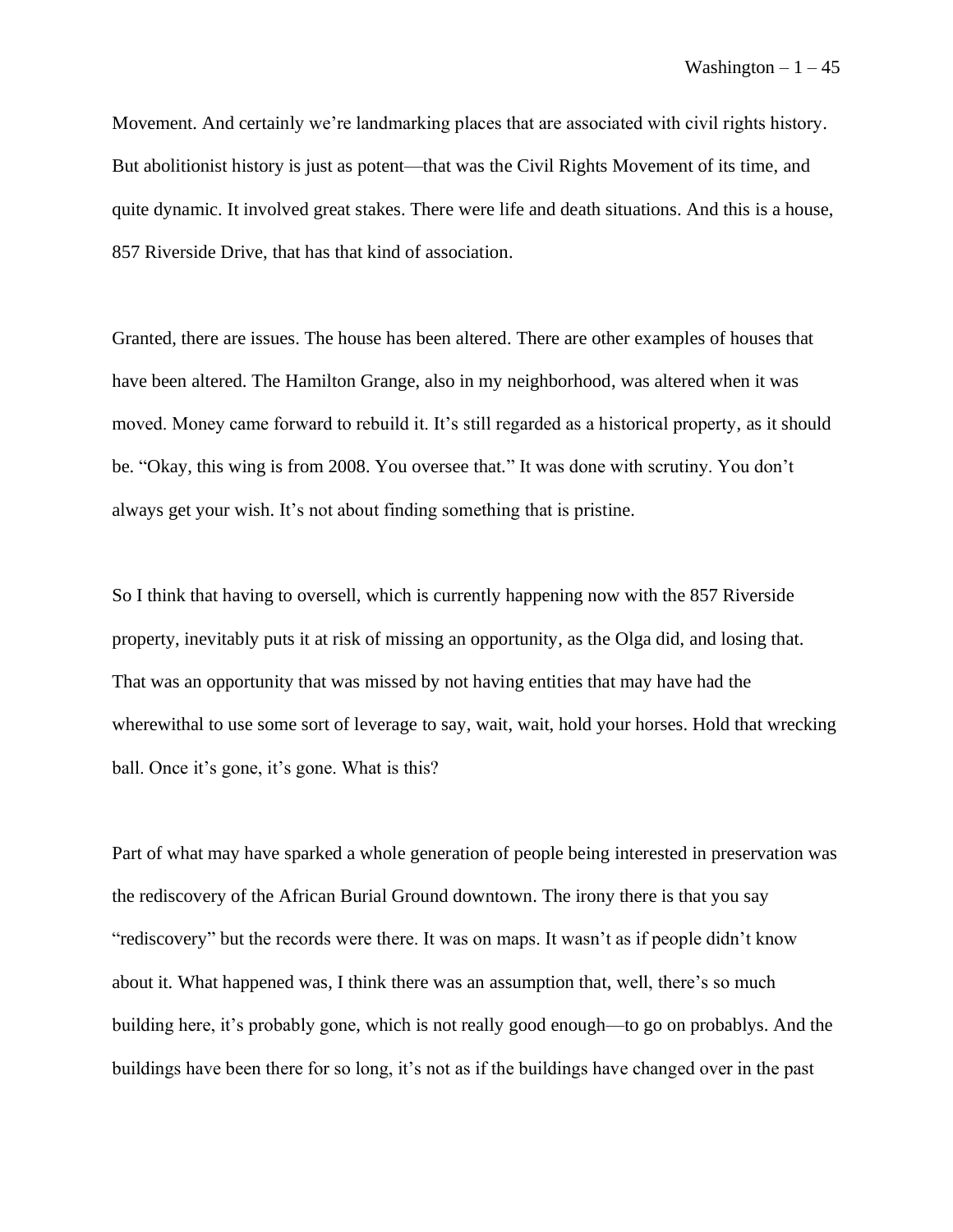century. I can understand if something is constantly being churned up. But basically the buildings that are there have been there.

So there was a likelihood of finding something––as they did, and then again, some four hundred plus times they find these remains. So as I understand it, what saved that, and made them revisit the plan of the development was because it was a federal property and there is a mandate to do archaeology on the site. Now, I don't think that criterion exists for other kinds of development but certainly that's something that should be explored, whether there should be that kind of criteria, because anybody who is in preservation––or not, but with a general sense of how cities grow––can suppose that there might be something there.

All right, so you've got an old house, this one is from 1851, we know from the context of the adjacent landmarked district around it, what was there, how it came to be, who's associated with it. We know who built this house, what he was associated with. His activity as an agent on the Underground Railroad and the abolitionist movement is well-documented. So there's reason enough to suppose that there might be something to find there and that it's worth some sort of an injunction not to destroy it, and to possibly save it and rebuild it as it once appeared to the public, because once it's gone, it's gone. Once it's gone, it contributes to one of the oldest American themes of covering things up––covering up our history––which is to nobody's benefit, Black or white or anybody. It just gives you more work to do, to say this happened. How do you know it happened? Where's the evidence? It was there but you moved it. You're standing on it. It's frustrating.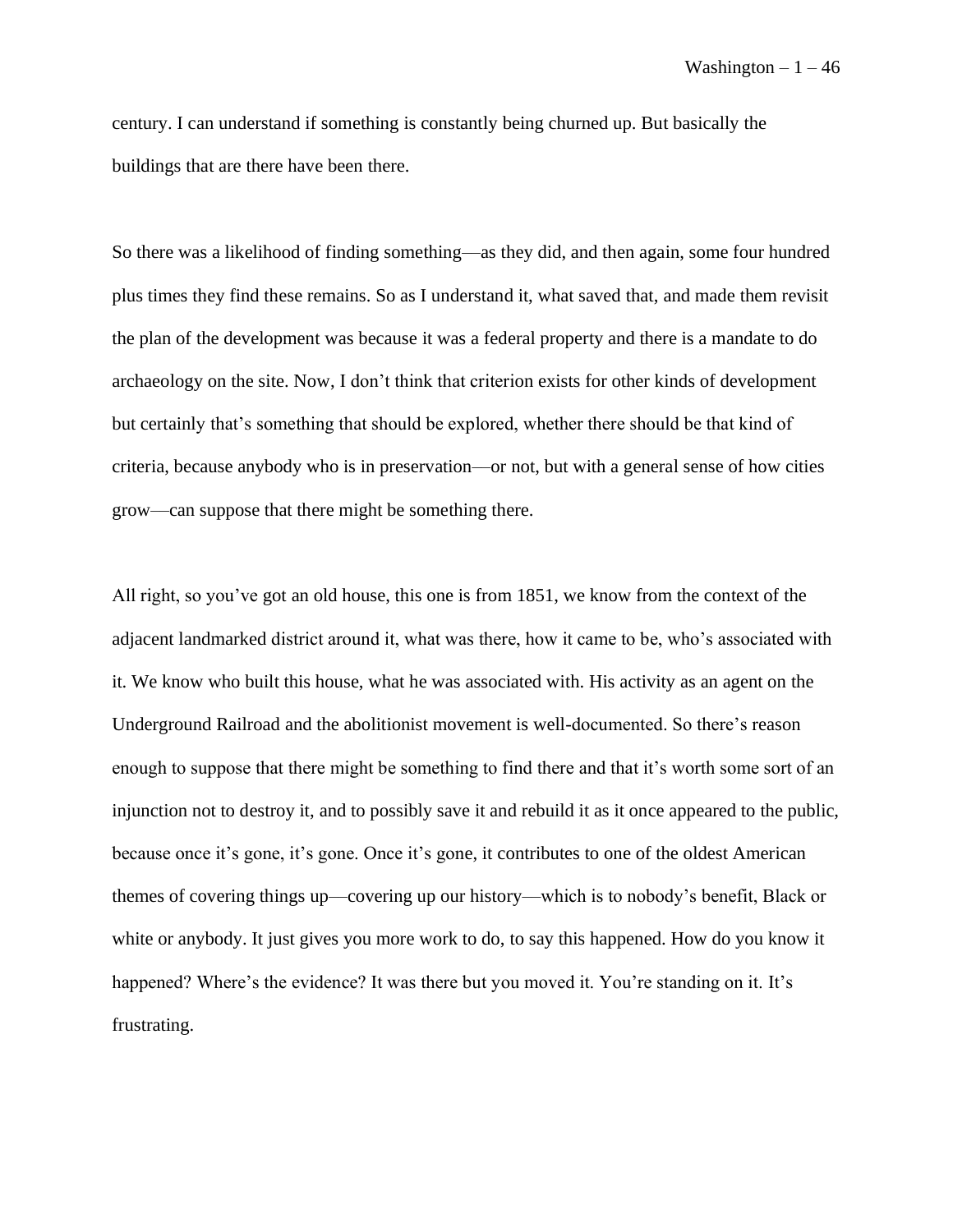It's a long answer to your short question, how does the demise of something affect someone as a preservationist. Sometimes all you're left with doing is some kind of signage but if you can shortcut that in the nick of time, then there is still time for entities to intervene and say hold up, let's look into this. We're being hasty. Why not do that?

Q: So what about a project like uplifting James H. Williams's story around a site that's hallowed and landmarked like Grand Central? What was that process like for you?

Washington: It was interesting because people were certainly interested. Certainly people who are interested in train travel––not so much in the engines and things, the diesels and stuff like that, but in transport. They're excited when they go to rail stations and airports and things that, and people-watching. People have responded, they really like that. I go there every year. I commute to work. And now they're looking at where Williams or Red Caps might have stood and the kind of work they did and why they had to do it, the fact that they were famously overqualified. Student Red Cap was kind of a thing and there would be headlines like "Ph.D. Student Carries Your Bags." Paul Robeson was a Red Cap, or this Broadway actor that I'm working on now was a Red Cap and was a showstopper every night in *Bloomer Girl*, or this doctor was a Red Cap. So people like that.

In terms of a permanent marker, I think there ought to be some sort of permanent memorial that's part of Grand Central because Williams is certainly one of the great heroes of Grand Central Terminal, who should be discussed when you're discussing its history starting with Commodore Vanderbilt, who built it all, continuing with Jacqueline Onassis, who saved it from the wrecking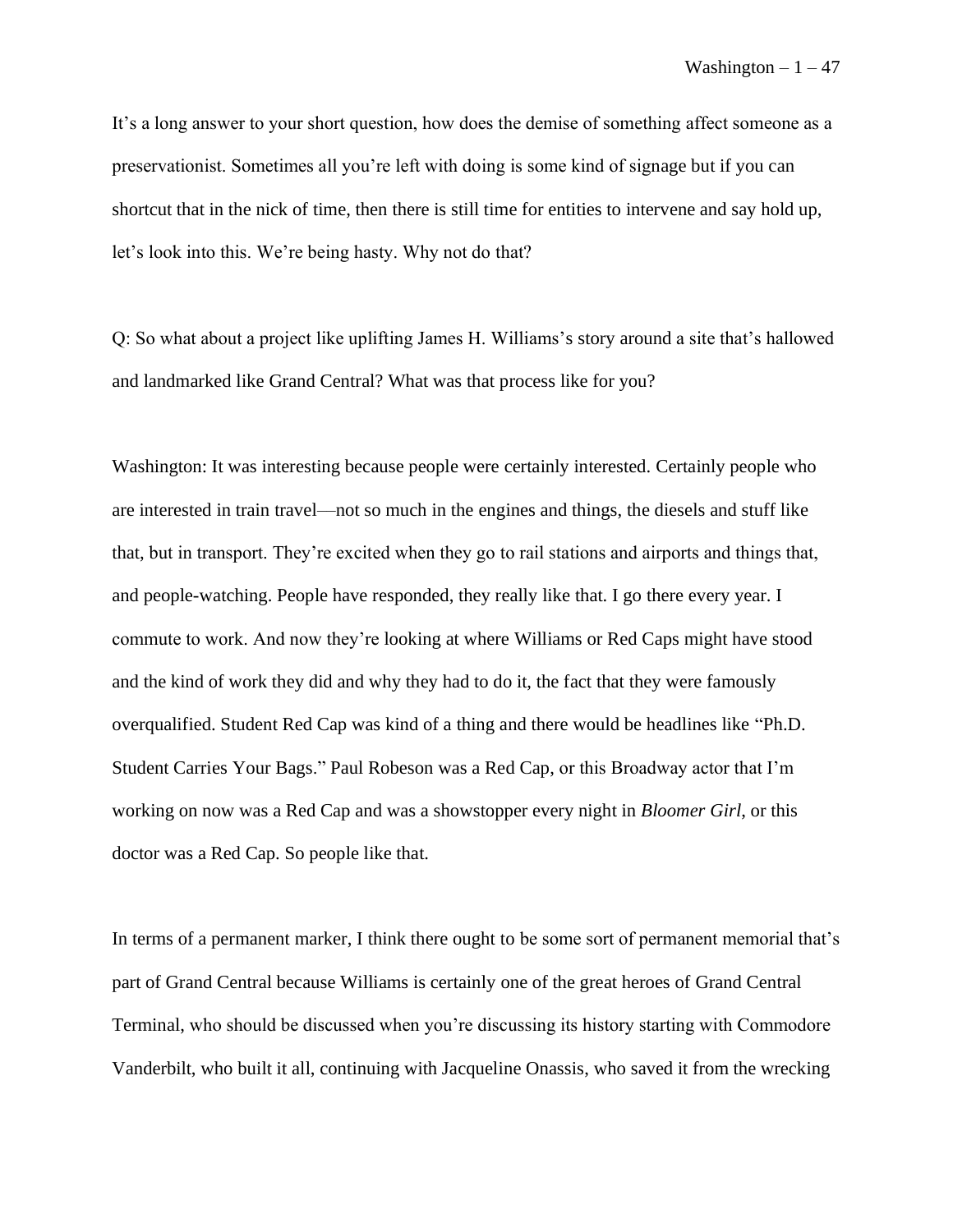ball, and to James Williams and his legion of men, who contributed to its being able to function, sustaining that reputation of Swiss watch precision as a railway station. And also influencing that system, the Red Cap system, in railroad stations across the nation because everybody copied what Grand Central was doing. So when the Red Caps were established in 1895 as an all-white system, that quickly caught on––and it quickly died out, because if you were white, multilingual, you were promoted elsewhere into the system.

So it was an opportunity James H. Williams took that you knew what the limits were––I can take this or I can leave it––but by taking it, it put him in a position where he's working, which that was kind of [laughs] the key thing. We know he was involved in early efforts of the Pullman porters, who were their brethren who rode the rails, who were also African American, in their early efforts to organize several years before they would finally be organized under A. Philip Randolph and then being in charge of all the Red Caps.

An interesting thing happened in this development because I often get the question, how did you get interested in this? Did you have a relative who was a Red Cap? Not to my knowledge. So when my mom died April of last year, she was raised in Florida by relatives––her parents died when she was young—and I had met them. When a loved one dies, you look in the records, and I have access to public records, and I'm trying to piece together a story for her obituary. Daddy Frank, oh, he worked at Jacksonville Railway. He was the James Williams [laughs], the head Red Cap, at Jacksonville and I never knew this! And so my answer—the book is out but my answer to most people who ask the question is "no, not that I know of." But it all kind of comes back to the same thing because he made a good living. It was a great job. It was in a position of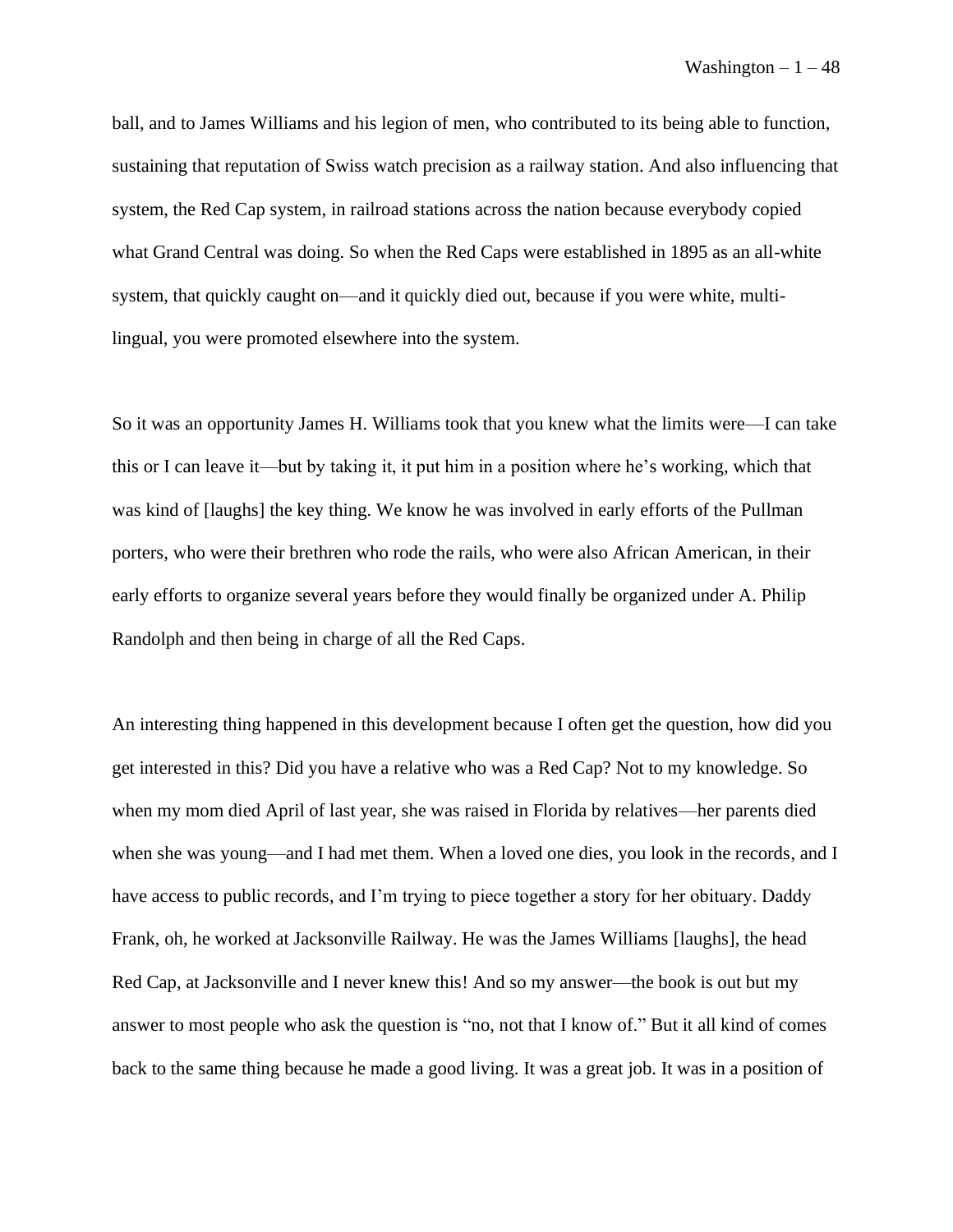deference. It turns out he was in Washington, D.C. when the Red Caps were organizing in the late '30s, early '40s, and the railroads were trying to keep them from organizing. Contingents came from all over the country. Frank Leggett [phonetic] was his name, and he came from Jacksonville to recognize the Red Caps there in Washington, D.C. to speak before the committees.

So it's like, what do you know? And to be able to make those connections, starting from the local setting, that only enhances—Leggett must have known Williams because Williams was kind of legendary among Red Caps. I don't know if Williams knew Leggett. But it's likely because heads of departments in the same field tend to kind of know each other even if it's only like by a phone call or something, or a letter––"if you ever come to town, look me up" kind of thing. But I think there should be some sort of memorial to Williams because he has that kind of importance and it should be prominent.

You can't come into the terminal without being wowed instantly, but there's a plaque—there's a statue of Vanderbilt that's there that was not original to the terminal. It was moved from further downtown where it had been in 1929 to the terminal. And then there's a plaque to Jacqueline Onassis. And there should be some sort of memorial to Williams and the men who worked there under a rigged system. I mean, they could not move up in the system but they were essential to the system. The system acknowledged that early on until they were trying to unionize later [laughs] and then they claimed they were just kind of indulging and they didn't actually work for them, which defied everything that they had ever said and that was on record, and unsuccessfully. But the Red Caps did end up unionizing, for the better.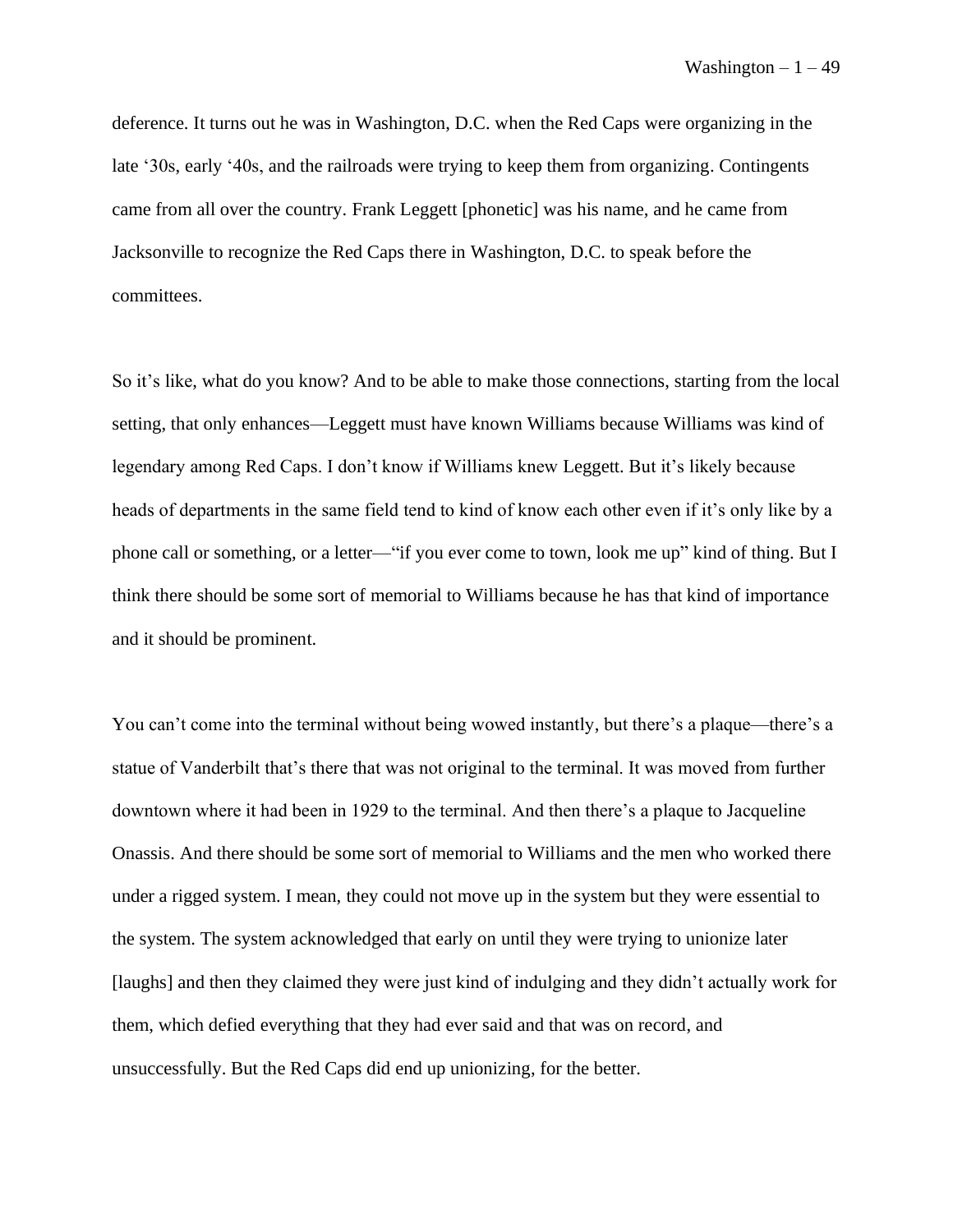Q: What has the impact been on you writing this book, thinking about it having a different reach than, say, a walking tour where you're talking to ten, twenty-five people?

Washington: Well, I think it's tipping towards a new track, an interest in writing. Because writing a biography, often the way we learn history or remember history is associating it with some person who carries the history. And I didn't exactly see—you don't have to overteach me this––but I didn't exactly see that coming with Williams. I was sort of fascinated by the figure because I was asked to do a tour of Grand Central for the centennial. It wasn't really my beat but Municipal Art Society had asked me. They were kind of hard up because they had gotten the Commission to do daily tours and the training had somewhat got sabotaged by Hurricane Sandy because a lot of the docents who were going to give the tours were in Queens or Brooklyn, so they couldn't get in. The subway was still running, and I could get there.

So they sent me the material and I thought—well, I wanted to write about something and not about architecture because everybody's going to be writing about the architecture to praise the anniversary. So I knew there was a long history with African Americans and the railroads. I'm not necessarily a train buff. I mean, I like trains but I didn't know the significance of Grand Central to America's railroads. Again, I'm a quick study on it. I knew this from Central Park: oh, it's like "Central Park to America's great parks." Whatever happened at Grand Central, every other railroad station was trying to keep a pace of, and emulate whatever new system, whatever new fast train or something.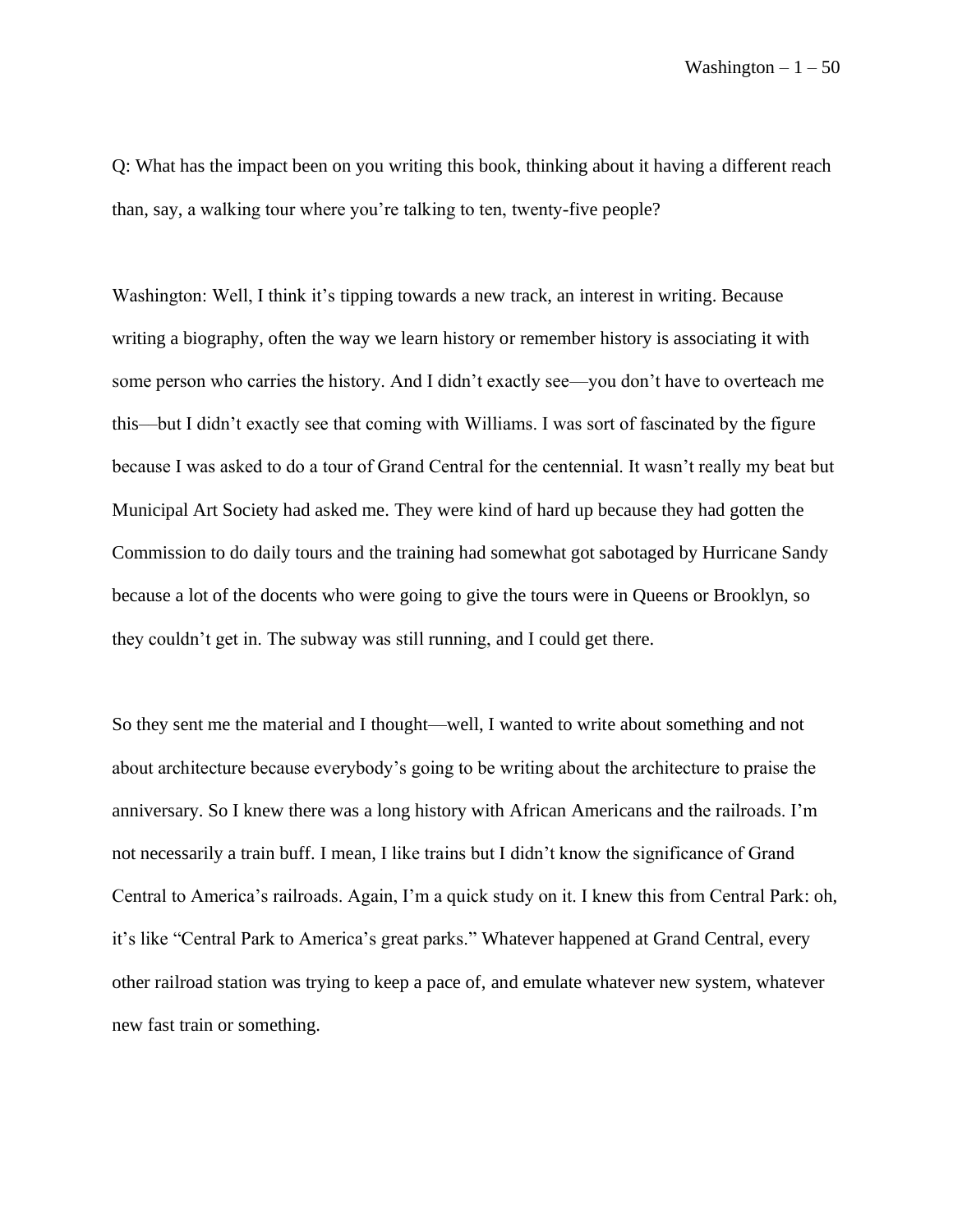So that made sense. In that sense, I hit paydirt because when Williams was hired, it integrated the system. And the other Red Cap systems started to get integrated, and within a year, they were pretty much all-Black and that was happening across the country.

So reel me back in again, I went off on a little tangent. [Laughs]

Q: Sure. I had asked about the impact of writing a book about one of these particular subjects, yes.

Washington: Writing about somebody's life necessarily takes you through their life, through a lot of other lives and events and places, through the lens of their life. On the events and places part, that can be represented by dots on the map, which could be tours. So of course, the book came out just before the pandemic and the lockdown. So the tours were not walks but virtual walks. So I could show people where he lived. There are all these wonderful documents that are out there, census records, Board of Ed records. I could show who lived in the house, where the teacher lived at, that school, who lived in this house where he was born. It was a tenement that was built soon after the Civil War on 15th Street. It's still there. Again, I probably couldn't afford to live in it because it's now fashionable Chelsea. But it's still a house that's lived in. The school's still there. So I can show those things and I can guide people from Chelsea to the West Side to San Juan Hill to Harlem, along Williams's path. So in that sense, it's really augmented what I can do.

And a lot of the things you can't fit in a book. I had to pare down a lot of the images that I used, or some were just redundant. Some things just get compressed out of the story as you're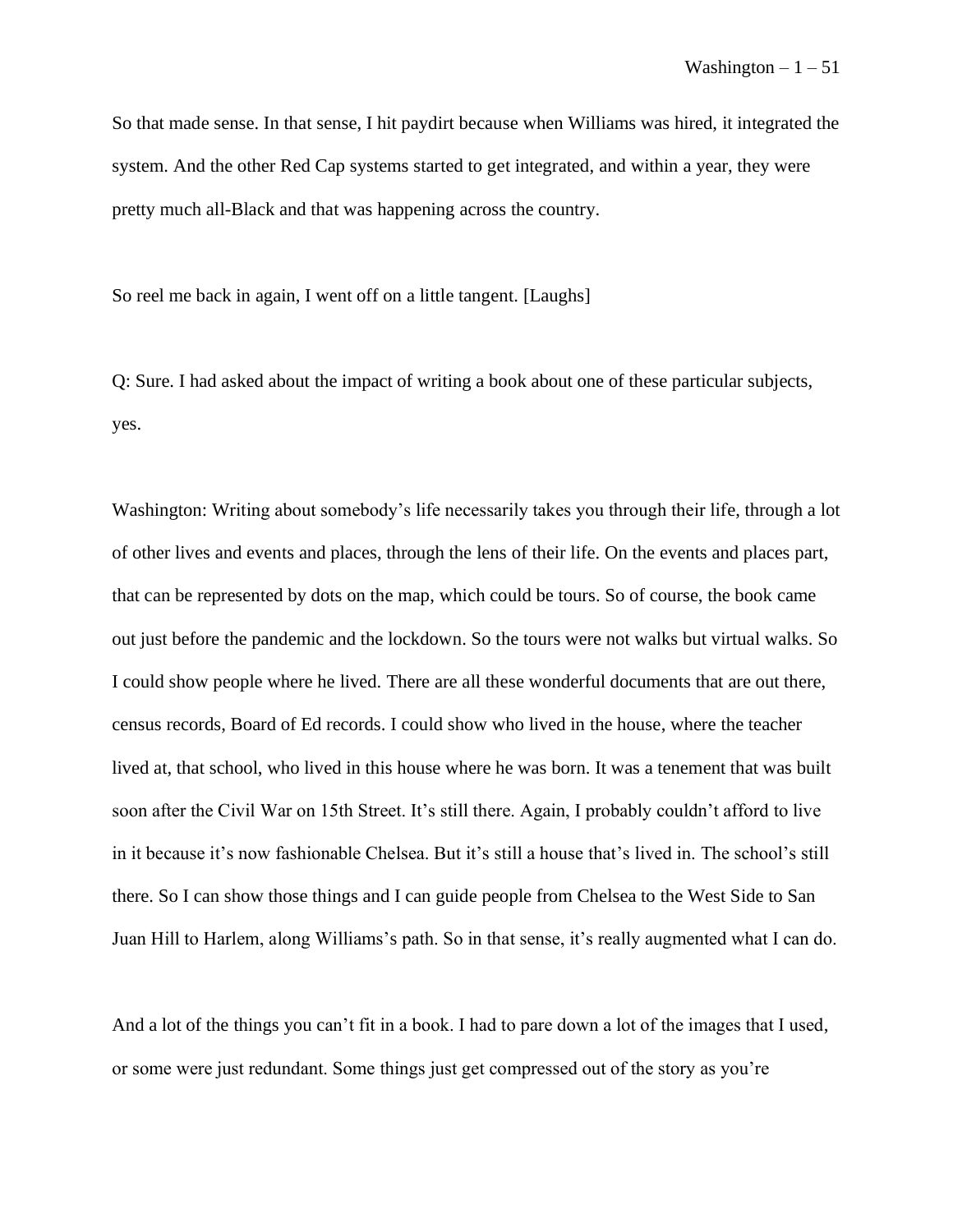tightening it up but they don't become useless. That fodder is good for another presentation. I think what's great about the age that we're living in is that a lot of sites, you can use the Web and that's an extension. So here's the stuff that I couldn't show you in the book or here it is in color! [Laughs] It's black and white in the book. Or here is something that was really, really interesting but it doesn't really tie into Williams's story but you'll see that it's a great story. Then you can do something entirely different. So you can change focus.

So in that sense, writing a book has been very interesting and it's convinced me that biographies—and this is not an original idea but it was new to me, the value of writing biographies, of getting people interested. Because there are so many people out there, people that Williams associated with, who are certainly more famous in their field than he was––and he was well-known in his time––who are probably more forgotten than he is. And how does that happen? I certainly saw that happen in terms of geography, like in *Manhattanville: Old Heart of West Harlem*. Manhattanville has resurfaced with Columbia [University] building their campus there, which coincided with my book coming out. But basically, it had been forgotten.

So it was one of the more prominent neighborhoods, like Greenwich Village or Chelsea, throughout the nineteenth century. Then with the opening of the subway system, more people came from other parts, who did not associate with the different villages that configured the landscape of Manhattan. So it was just Manhattanville, Harlem was kind of yonder, and it just kind of became Harlem. So as those things sort of fade out, they get an opportunity to kind of fade back in and put into context. For a time, you generally spoke of Manhattanville in the same breath as Harlem, the Harlem/Manhattanville area, like you say Dallas/ Fort Worth,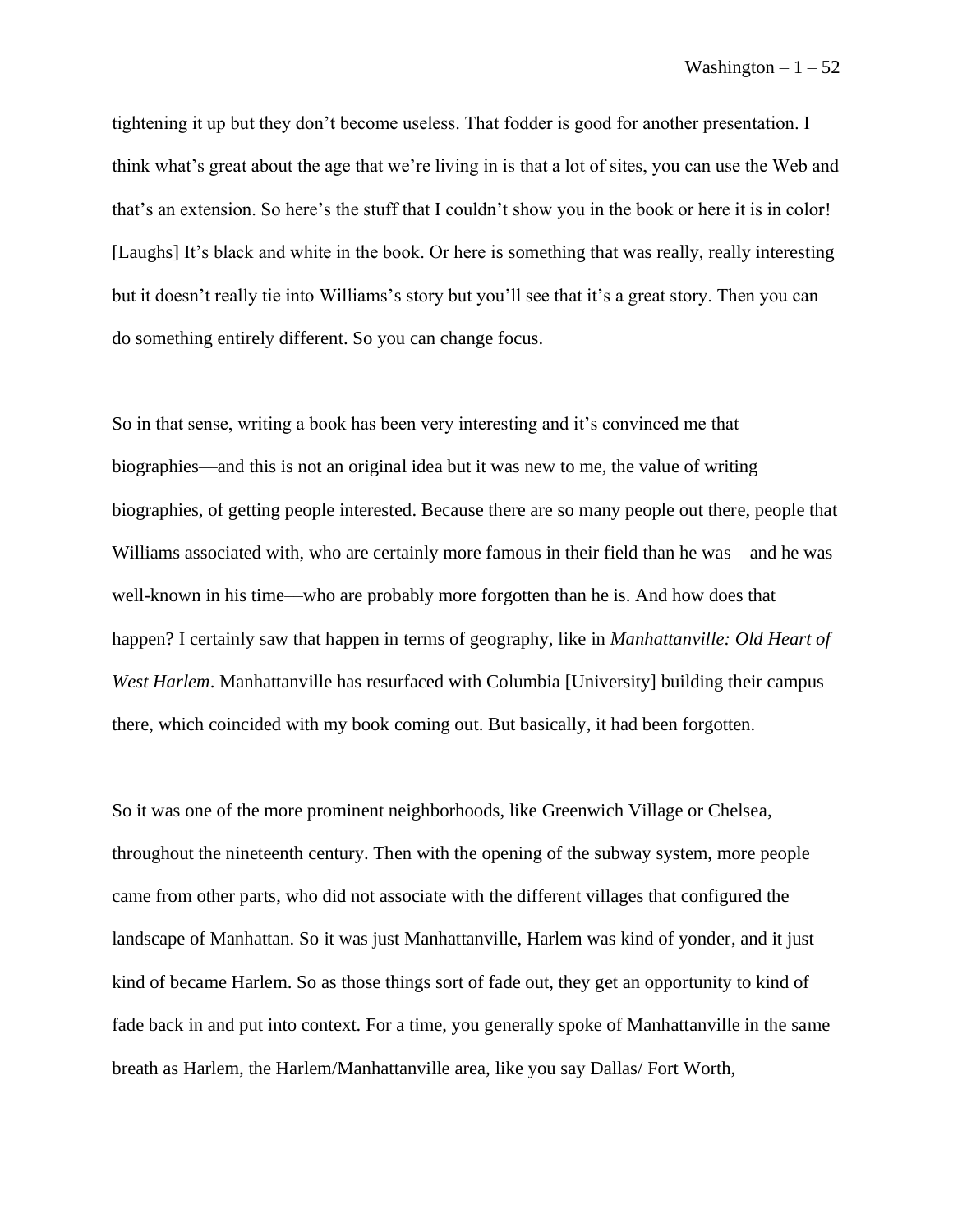Minneapolis/St. Paul, Sodom and Gomorrah [laughs]––the twin cities that are well-known everywhere. And I think the same with people. They kind of fade out after having enjoyed a great deal of prominence, not necessarily for any nefarious reasons, but people just move on and other things happen. Their story falls by the wayside and the new stories supplant them.

So it's a challenge to bring them back but it's fun to bring them back and I think it's important in many cases to bring them back because, when they're lost, it's not just their names that are lost but the context of what made their career or what made this place name gets lost. I am finding in the [Church] Cemetery sometimes that a lot of people who were associated with neighborhoods, who happened to be buried there—so [Samuel] Ruggles is associated with Gramercy Park and Union Square is there, Jacob Harsen who is associated with Harsenville. Ever hear of Harsenville? It was a 'ville that was known to all, around Broadway and 70th Street, 72nd Street in the nineteenth century, gone. But he's there and it's clearly marked.

There's one of the Schieffelins. Not Jacob Schieffelin, who's still buried under the porch at St. Mary's Church in Manhattanville, but the Schieffelins are kind of buried everywhere. So you can talk about Manhattanville. So you can stand there and talk about different neighborhoods by their founders, or great identifying public personages, who happen to be permanent residents of the cemetery.

So I think a biography is a great way of kind of regathering a lot of those personal and place names and events and then redistributing them in some sort of useful, fascinating way.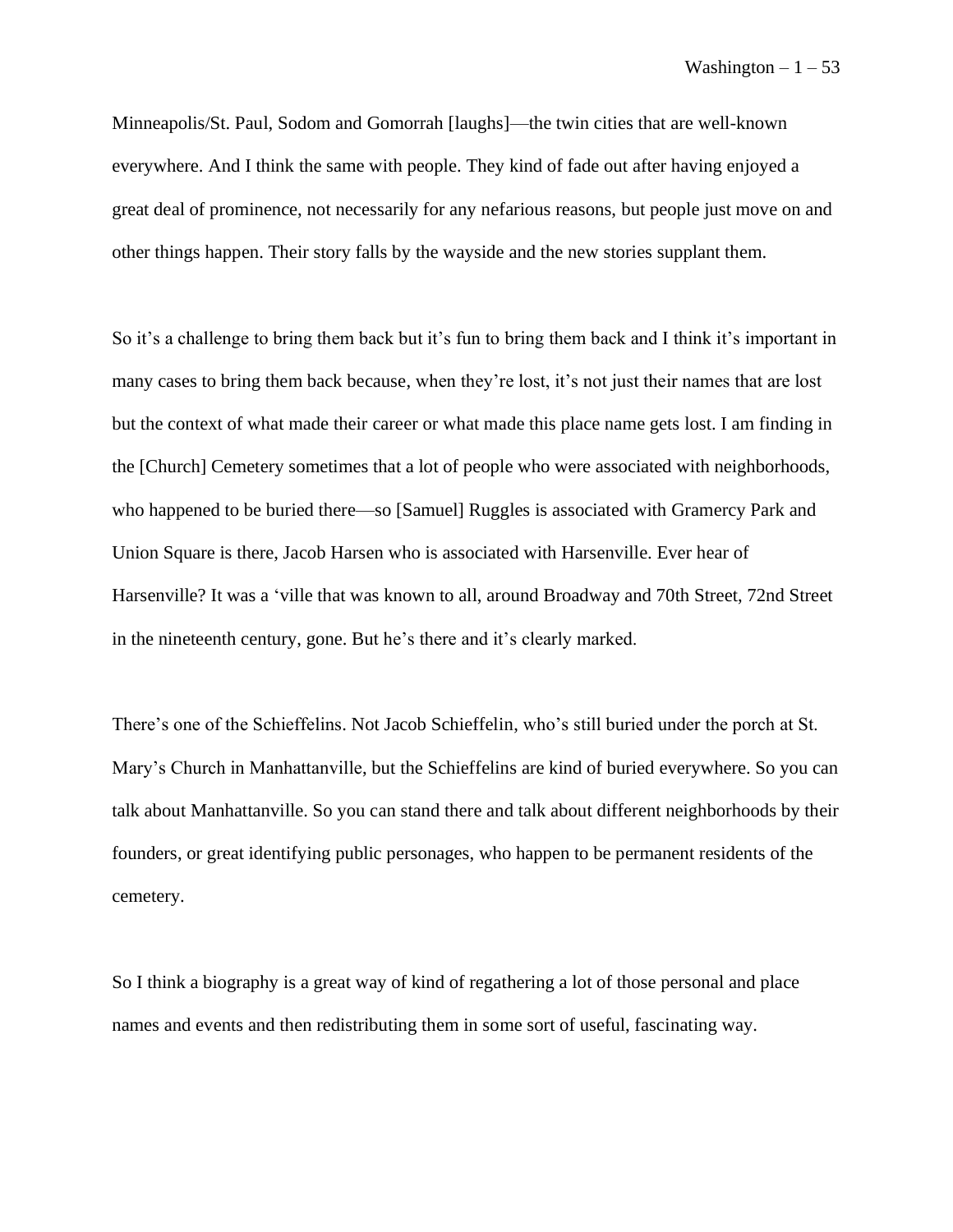Q: Thanks for sharing so much about all these different projects that you've done. I think we can think about wrapping up what we're talking about today, and in thinking about that, I wanted to ask about future projects. How do you think that your work might be developing in the future, maybe not so much in terms of subjects, which you are welcome to talk about, but maybe in terms of format? For example, you mentioned that virtual book tours gave you a whole new flexibility with regard to what you can bring in.

Washington: I think my future project that I see now—and I decided this is going to be my summer project––is another biography. It's a figure I introduced in *Boss of the Grips*, who I knew was fascinating already. I didn't know how fascinating until—the pandemic was useful in that sense because I still have access to a lot of newspapers through a database. I thought that I could use some of this time to bolster what I already know. Not surprisingly, it's taken me down a lot of roads. I'm pretty sure there's another book here. So I was thinking biography all along but I was thinking maybe a group biography, and maybe it will boil back down to that because he's identified with some other people who I wanted to write about. Their paths are connected in some cases, in some other cases not. But the more I was finding about him, I'm thinking there's a lot more there than I thought. So I'm pretty sure he's going to be it.

But what I also think is what we've learned through the pandemic and having to resort to a virtual platform is that once this is lifted and we start going back to getting back out on the street, I think a lot of things that we've adjusted to in the pandemic are going to remain with us, and for good reason. One thing that Zooming does––or this version of presenting does––is it gives you a lot wider access than you would have on a walking tour, safety having nothing to do with it. You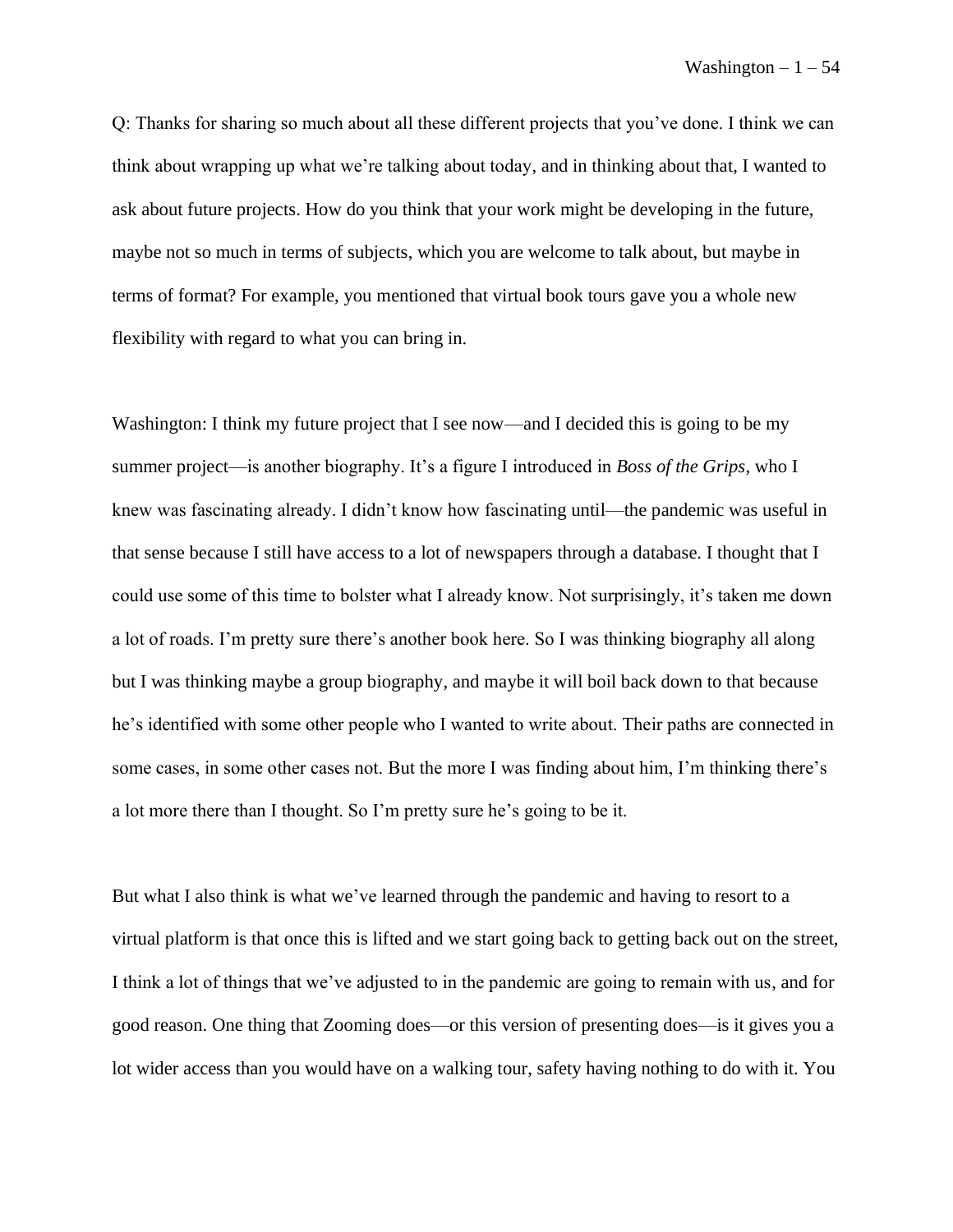can't talk to more than thirty people at a time without being hoarse. And you can't even be visible. People are leaning up, you can't see. Here, you can do it. Obviously, it's a different dynamic, but you can do it. So you can do both. I think that's what will happen.

I can see with Richard Huey, the person I'm talking about who I'm researching now, as I learn things––I did this with Manhattanville. As I learned something new, like a new site or something, I can organize like a little tour. Sometimes I started out with my neighbors who are interested, "We're going to meet here. I'm going to take you to something that you may not have known about." Like when I was on Tiemann Place, I don't know if you know about the Grave of the Amiable Child? He was buried a century before General Grant at Grant's Tomb [General Grant National Memorial] but a lot of people don't know that, unless you have a child in a stroller, or a dog that you're walking, or you jog [laughs], or walk aimlessly like I do, you probably don't know. It's a few yards away from the street where we live. It's like oh, my God, how long has this been here? Forever, dude!

I can see with Richard Huey, as I uncover things that he was part of, I can create a little map out of it. I can do that here. Here is the YMCA, he ran this theater program, that sort of thing. Writing the biography is still conducive to doing tours. There's a project now that I collaborated with On Site Opera, called *The Road We Came*, and it's a musical walking tour covering three sections of Manhattan, Lower Manhattan, mid-Manhattan, and Upper Manhattan, which is Harlem. So I did the scripting and the narration and then it surrounds this baritone, a wonderful baritone, [Kenneth] Kenny Overton, who will be debuting at the Met[ropolitan Opera] this season in *Porgy and Bess*, as we cover these different neighborhoods.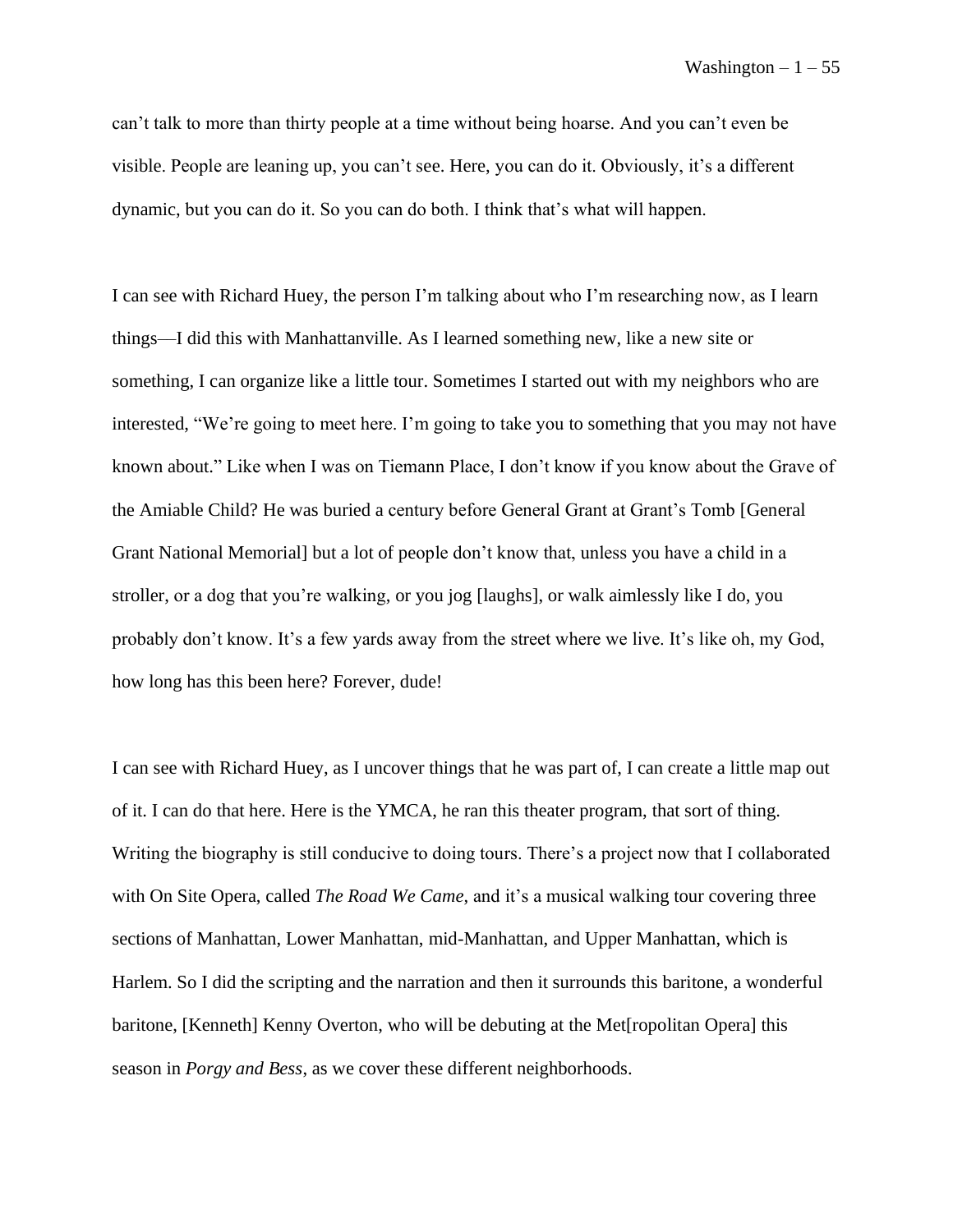But it's great because the book was able to play into that. Williams is evident in a couple of sites, a couple of waypoints on this tour. There's the Former Colored School No. 4, which is the southernmost area of where his life was located, and then in front of his house on Strivers' Row. And then Kenny sings a song actually by a fellow who was a Red Cap while he was studying at the Institute of Musical Art, which became Julliard, as a composer. And he was actually wellknown as an ethnomusicologist, John Wesley Work of the famous Work family. So he was John Wesley Work III. The first Work––without a Roman numeral––worked with the Fisk Jubilee Singers during the time in 1871 when they launched their European tour to raise money for their school at Fisk University. And then his son was a choral director for the Fisk Jubilee Quartet, and then his son, John Wesley Work III, moves to New York, living with another cousin Work, another musician, while he's studying and Kenny sings one of his songs. And his son, John Wesley Work IV, was a singer who actually just died a few months ago. I don't know if it was COVID but there was an obituary. I got excited because it looked like a son is still living, but then I found an obituary.

So that was exciting. He didn't make it into the book. Research projects like these are exciting because you know as soon as it's in print—you click "send"—and then people say, "Oh, I knew about that person. My dad did that." "Where were you when I was writing the book?!" But I knew that was going to happen. So there are figures like that who get a second chance. You missed the book, but we're going to get a great baritone to sing your song [laughs]. So the work continues that way, and I see whatever future project still being able to play out into tours and other formats.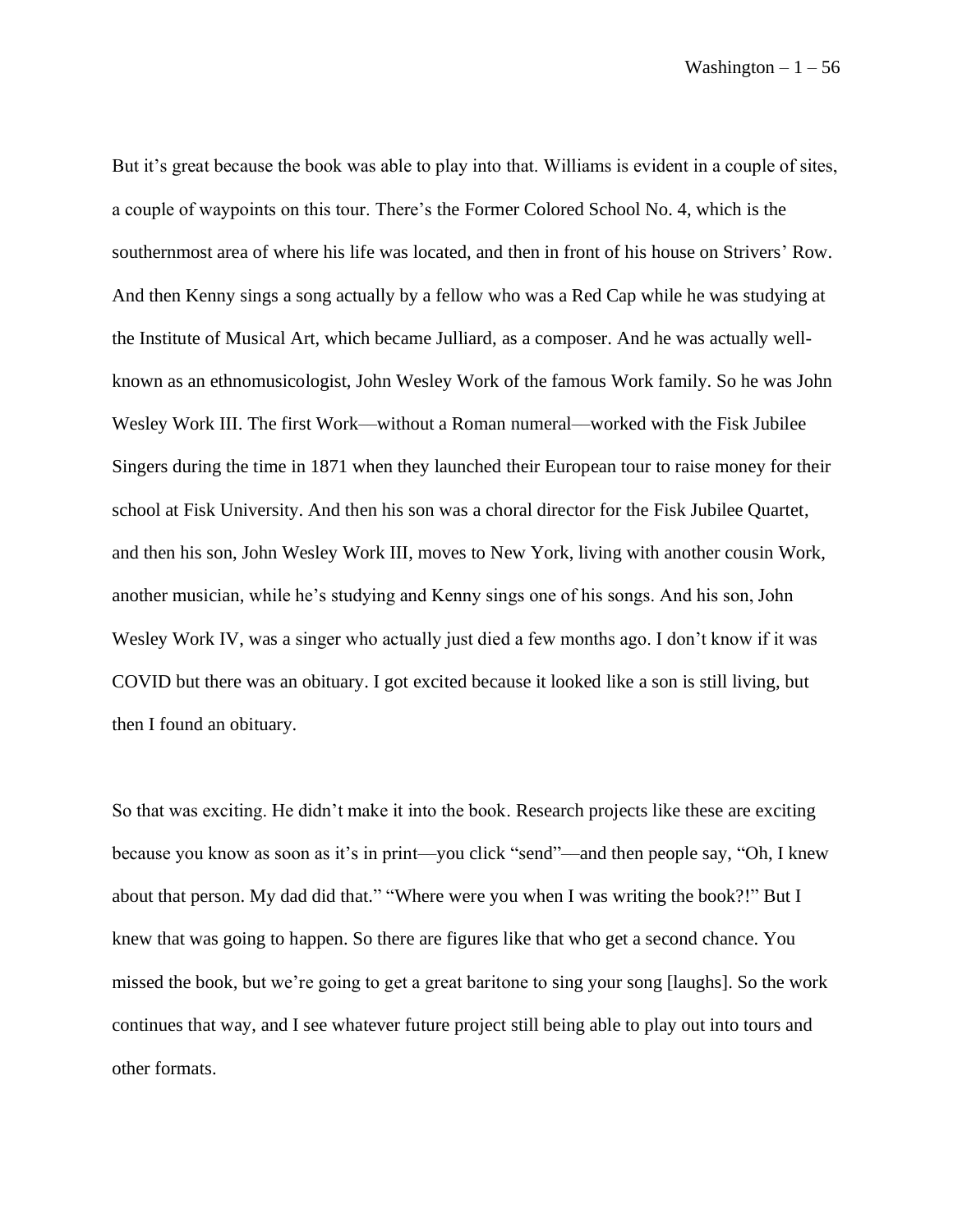Q: And maybe as a final question, I'd just like to ask if you have any kind of advice or guidance for anyone who's taking up preservation from the kind of angle that you have?

Washington: Yes. Any opportunity to go deeper, take it. And it can be frustrating. If there's a project that you're interested in, say, it's a building if you're talking preservation. It's a site. History is not about buildings and it's not about dates. It's about people. Obviously, if there's a building you're interested in, it represents—somebody built it and somebody maybe lived or worked in it and its style likely represents a trend even if it's the last representative of that style anywhere around [laughs], which often happens. But I guess the advice would be to find out whatever you can. And any opportunity, any rabbit hole—however discouraging it might look on the surface––try to go as deeply as you possibly can. See who lived there, who worked there. If another name comes up, explore who the neighbor was, whatever, those kinds of things. Just do as much searching as you possibly can around that subject.

But also, I think my advice would be that a lot of what I end up doing––and it's fun and frustrating at the same time––is interpolating what's missing because a lot of the history that's written is based on available information, but we have a long tradition of either suppressing information, concealing information, or forgetting information. And they all have the same result. And so sometimes the available information, for all of the honest effort to get across the right most succinct history of a place, is compiled from what you had available. From my point of view, trying to interpolate what's missing—like maybe an example would be in the cemetery. All of the examples of the people that I'm walking through––and the cemetery is fascinating for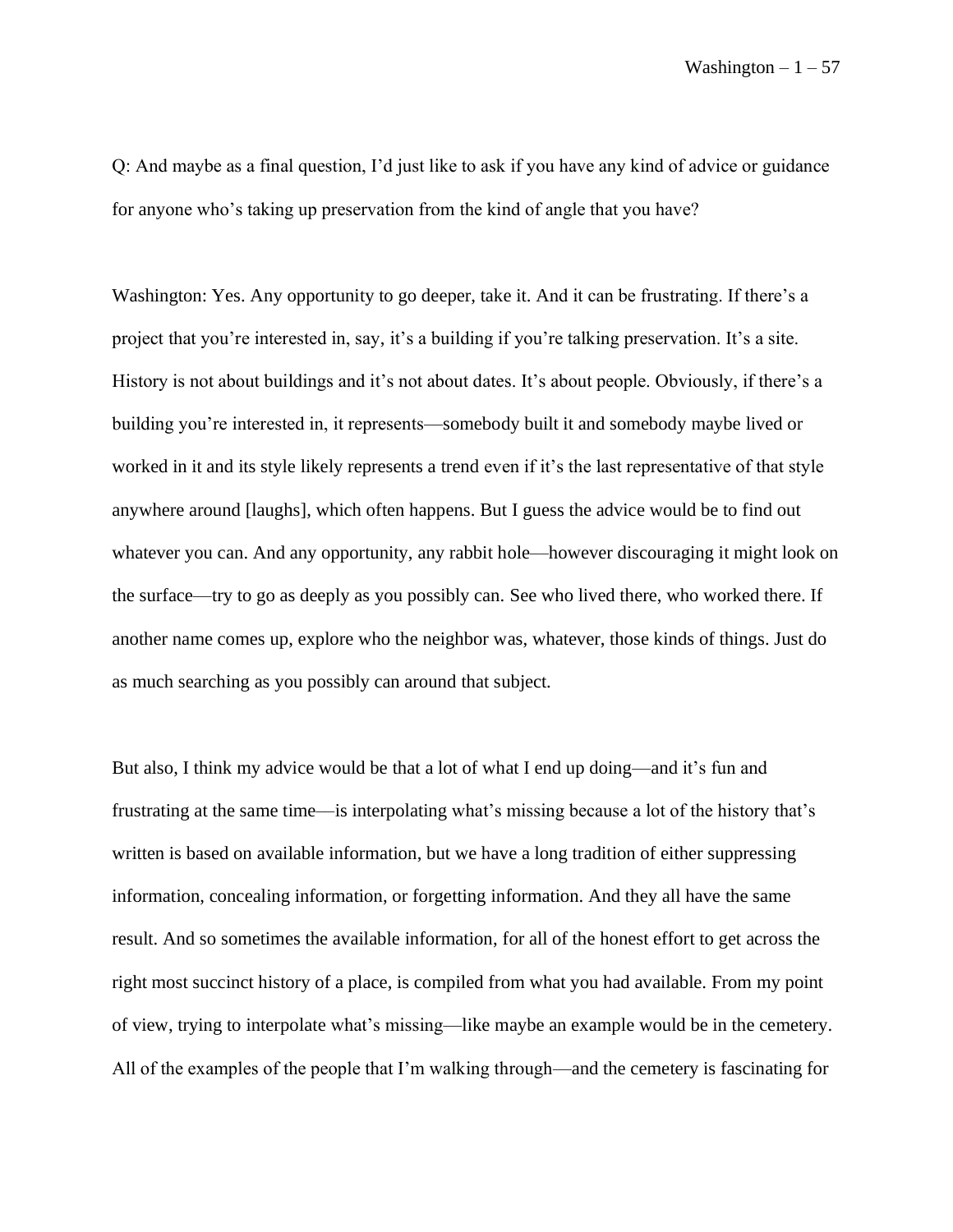me on a number of levels––but I'm like, all right, you lived here at a certain period of time. I know what was going on in the country at this time. I know slavery was still existing at this time. I know who were slaves. So this may not be what's in the biographical sketches that I find about you in the paper, or what's written in the programming or the brochure or whatever, but I think using the second sense of what was going on, if this person was really wealthy that they could have this great monument built for them and they're living at this particular time, who worked for them? Whether they were enslaved people or if it was after that period. What can you find out about the workers? What things did they do? Who was occupied in enabling them to make their living or their riches?

And that all kind of spins back to what you're looking at and to what you want the public to look at in your interpretation of the place as a guide or on a plaque. So I think that's my advice, is to try to be as circumspect as you possibly can despite the apparent dead ends, because often the dead ends are not as dead as they would appear. You can chip away at them. It's labyrinthine [laughs] when you're doing research. And as I said, it's the frustration and the fun of doing it. And the fun would be, when you take that back and you're standing there, you get a group of people together, whether it's in your kitchen, at a cocktail party, or on your walking tour that you've put together or your Zoom, you're the expert now. You know this stuff. "How do you know this?" Well, I got this document. You're in charge of the conversation, and that's fun. It's not just fun, it's important because it's incumbent upon you to share it. Otherwise, people would continue not to know it.

Yes, I guess that would be my advice, just to be as circumspect as you possibly can. And you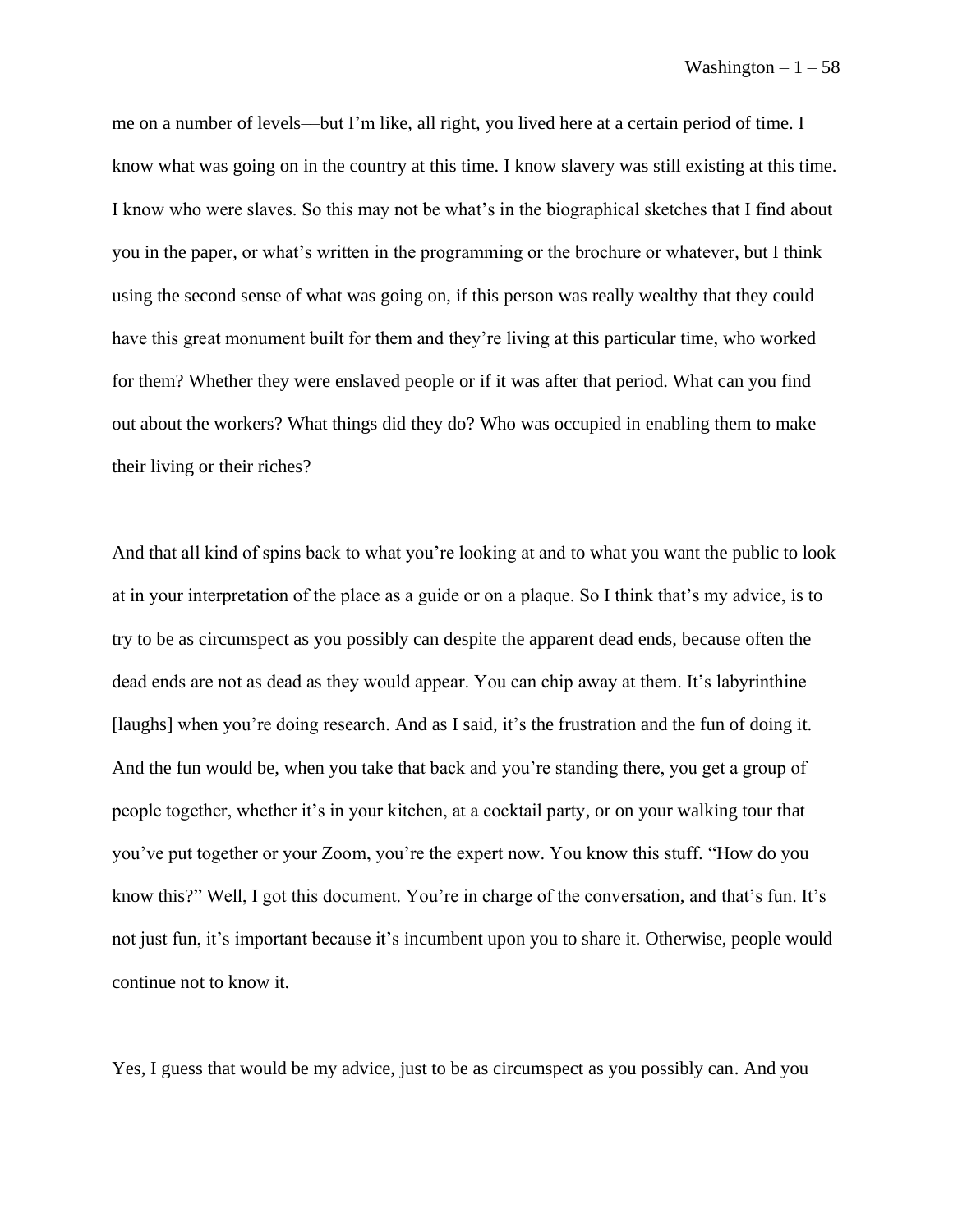certainly have to do it when you're trying to uncover people who are not well-documented. I mean, that was the case for Williams and there's still stuff I know I haven't gotten to. I think, where else can I look, because he was not a man of letters. He didn't leave behind diaries. I was lucky, on one level, because he was mentioned in the paper a lot, whether it was just a list of people who were at an event, or he was quoted, or being interviewed. But in other ways, I had to think of who was he with. Let's see if so-and-so's papers mention having been at this event, and then I can picture the event more if somebody else describes the curtains or the details in the woodwork of the door, or what was served––things that Williams might not speak of but that I know from the context that he must have seen, because he was there. So it helps you paint the picture.

So in preservation, speaking of preserving sites––specifically physical structures––pretty much the same rule applies. You try to be as circumspect about finding and building the context that's there as much as possible, however trivial it seems and broad the implications it has.

Q: I think that's very useful advice. I think that's all my questions. Is there anything else that you'd like to add?

Washington: No, I may think of something when we hang up. Yes, I usually do. [Laughs] Now how are you transcribing? Do you have to do it manually?

Q: We have a person who does transcribing for us, human transcription. Thank goodness. That's not something I'm good at. Well, thank you so much. You'll hear from me in a few weeks, I